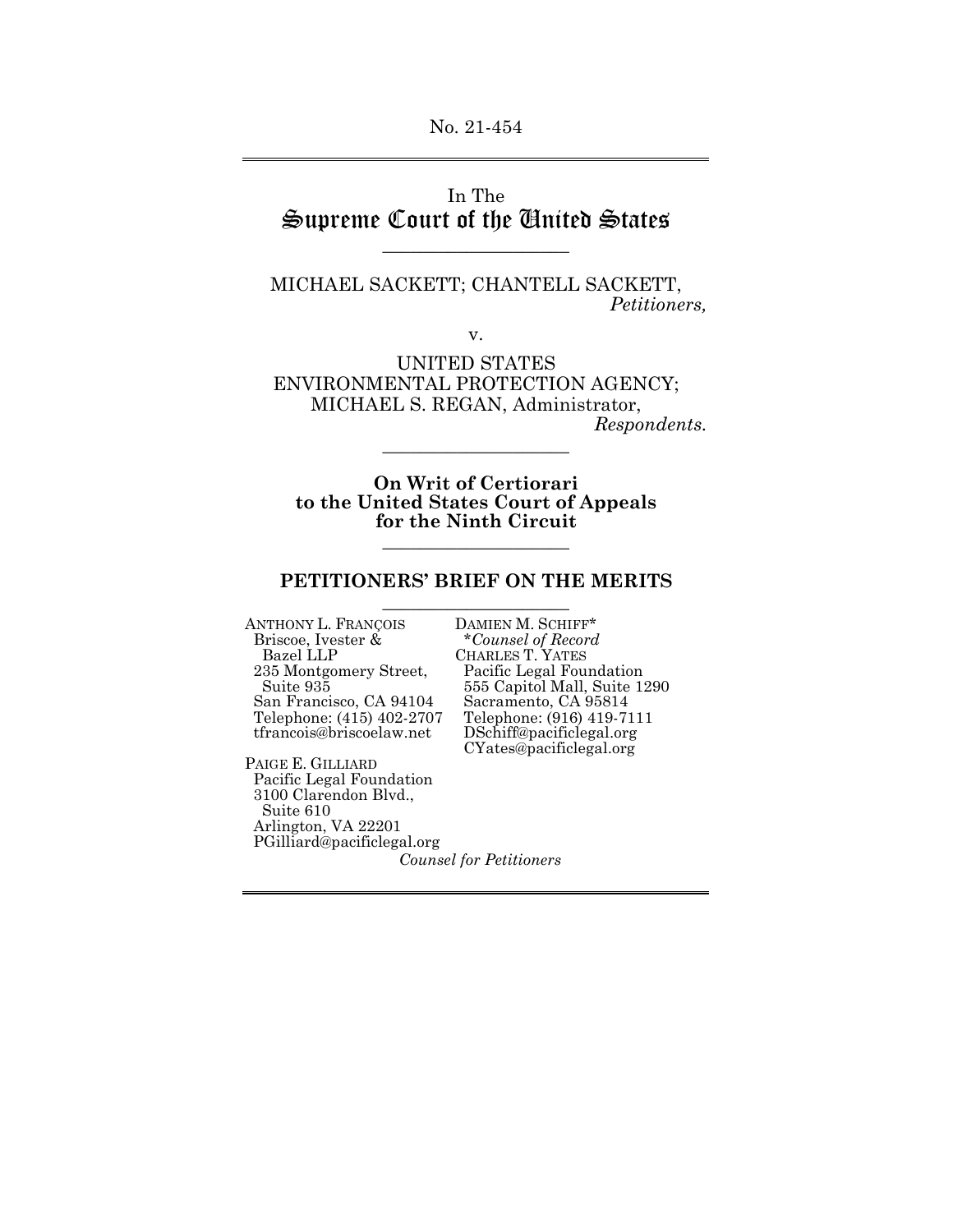# **Question Presented**

 Did the Ninth Circuit set forth the proper test for determining whether wetlands are "waters of the United States" under the Clean Water Act, 33 U.S.C. § 1362(7)?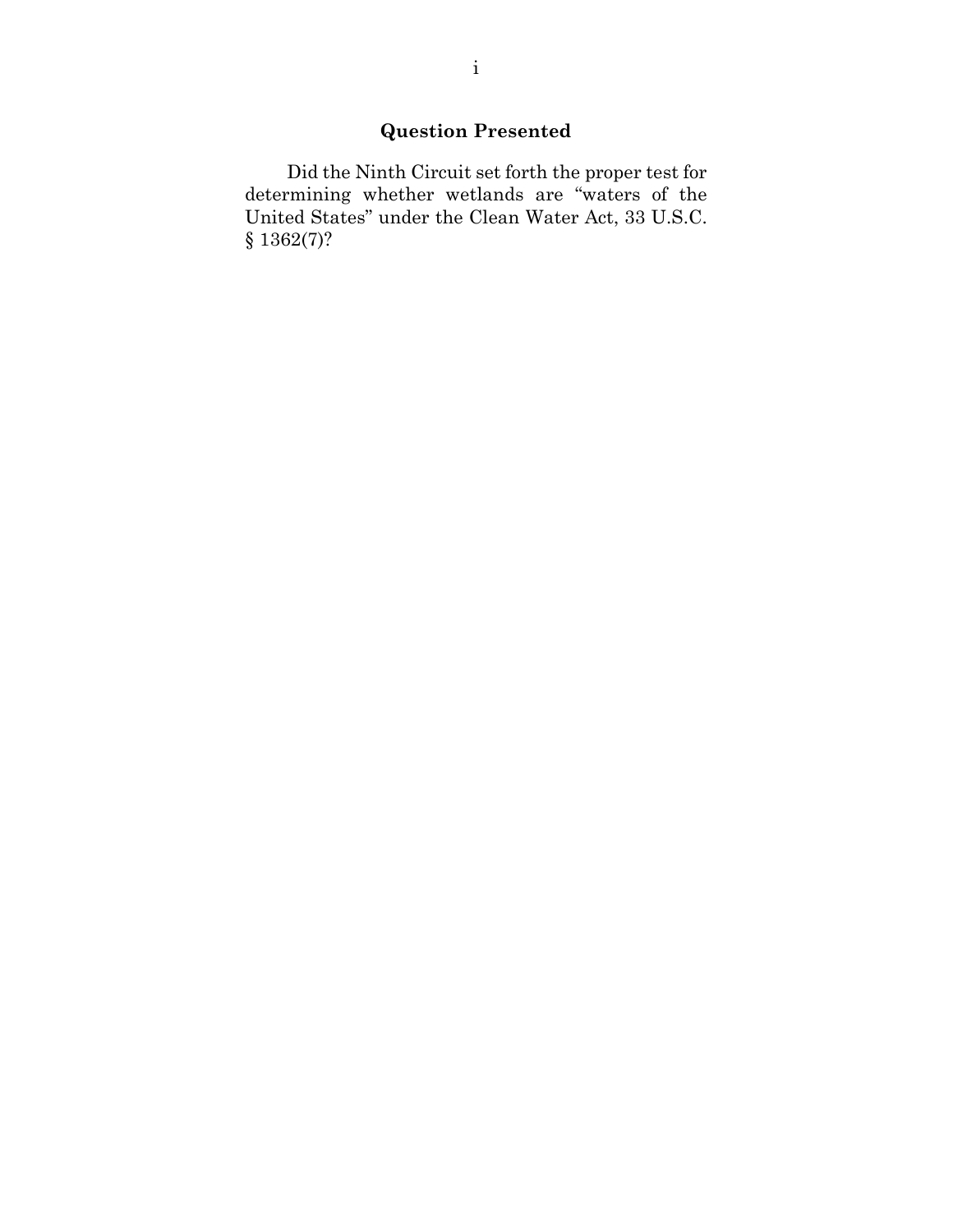# **Table of Contents**

|           | Statutory and Regulatory Provisions at Issue  1                                |
|-----------|--------------------------------------------------------------------------------|
|           |                                                                                |
|           |                                                                                |
| A.        | The Sacketts' Thwarted                                                         |
| <b>B.</b> | The Clean Water Act's Regulation                                               |
|           | C. The Court's Precedents Interpreting<br>"the waters of the United States" 13 |
| D.        | EPA's Assertion of Jurisdiction<br>Over the Sacketts' Lot, and the             |
|           |                                                                                |
|           |                                                                                |
| Ι.        | A Two-Step Framework for Wetlands<br>Jurisdiction Under the Clean Water Act 25 |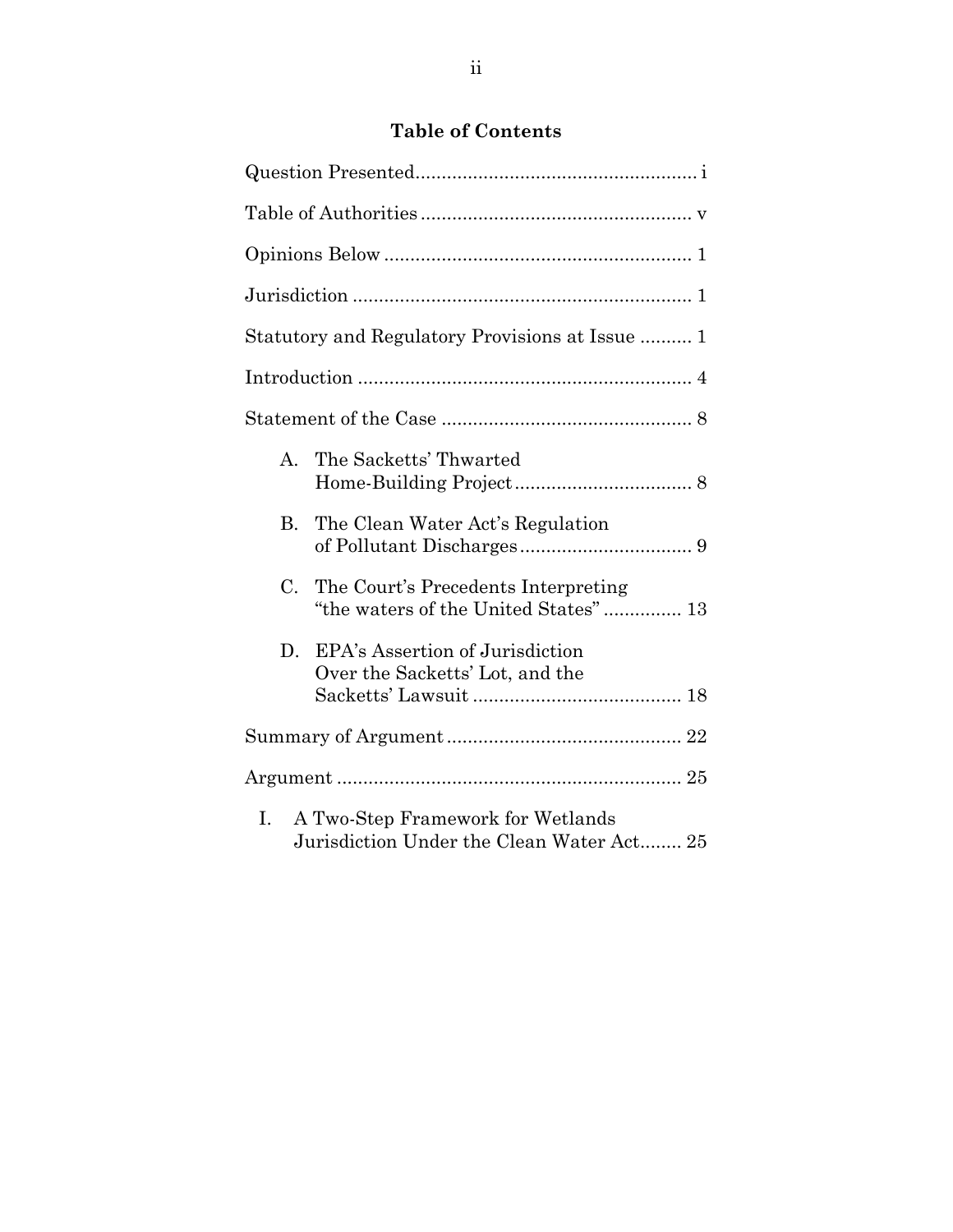| A.        | Step 1: Is There a Continuous Surface-<br>Water Connection to a "Water" Such<br>That It Is Difficult to Say Where the<br>"Water" Ends and the Wetland Begins? 25                                         |
|-----------|----------------------------------------------------------------------------------------------------------------------------------------------------------------------------------------------------------|
| <b>B.</b> | Step 2: Is the Wetland Among<br>"the waters of the United States",<br><i>i.e.</i> , subject to Congress's authority<br>over the channels of commerce? 29                                                 |
|           | 1. "The waters of the United States":<br>a traditional statutory shorthand for<br>those waterbodies subject to Congress's<br>power to regulate the aquatic<br>channels of interstate commerce 29         |
| 2.        | Statutes and judicial precedent prior<br>to the Clean Water Act concerning the<br>aquatic channels of interstate commerce<br>and activities affecting those waters  32                                   |
|           | 3. The Clean Water Act's "the waters of<br>the United States": traditional navigable<br>waters as well as intrastate navigable<br>waters that serve as links in an<br>interstate channel of commerce  36 |
| C.        | The Two-Step Framework's Consistency                                                                                                                                                                     |
|           | II. The Significant Nexus Test Should                                                                                                                                                                    |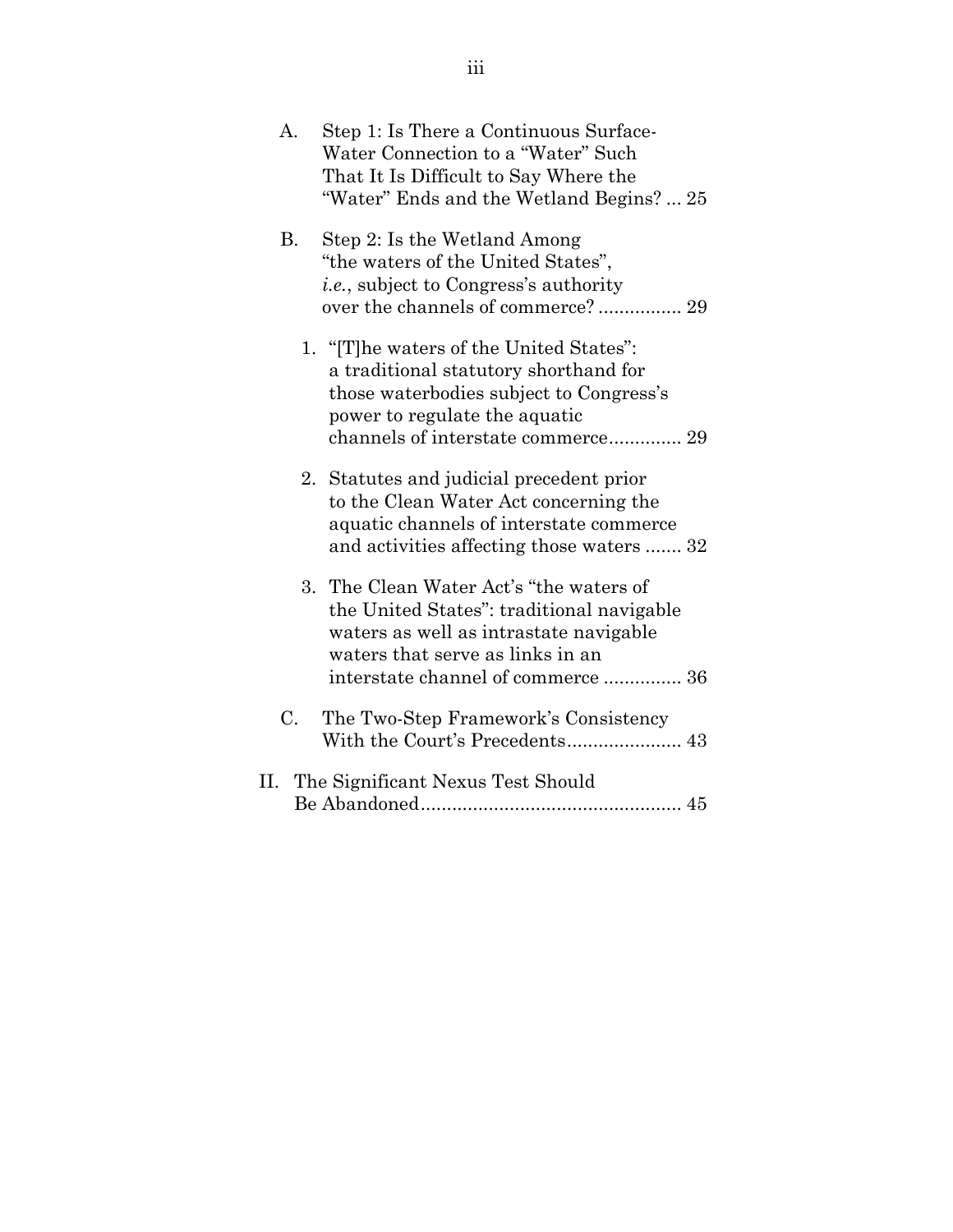| III. The Sacketts' Lot Contains None of "the |  |
|----------------------------------------------|--|
| waters of the United States," and thus       |  |
| the Sacketts Are Entitled to a Declaration   |  |
| That EPA Lacks Authority Over Their          |  |
|                                              |  |
|                                              |  |
|                                              |  |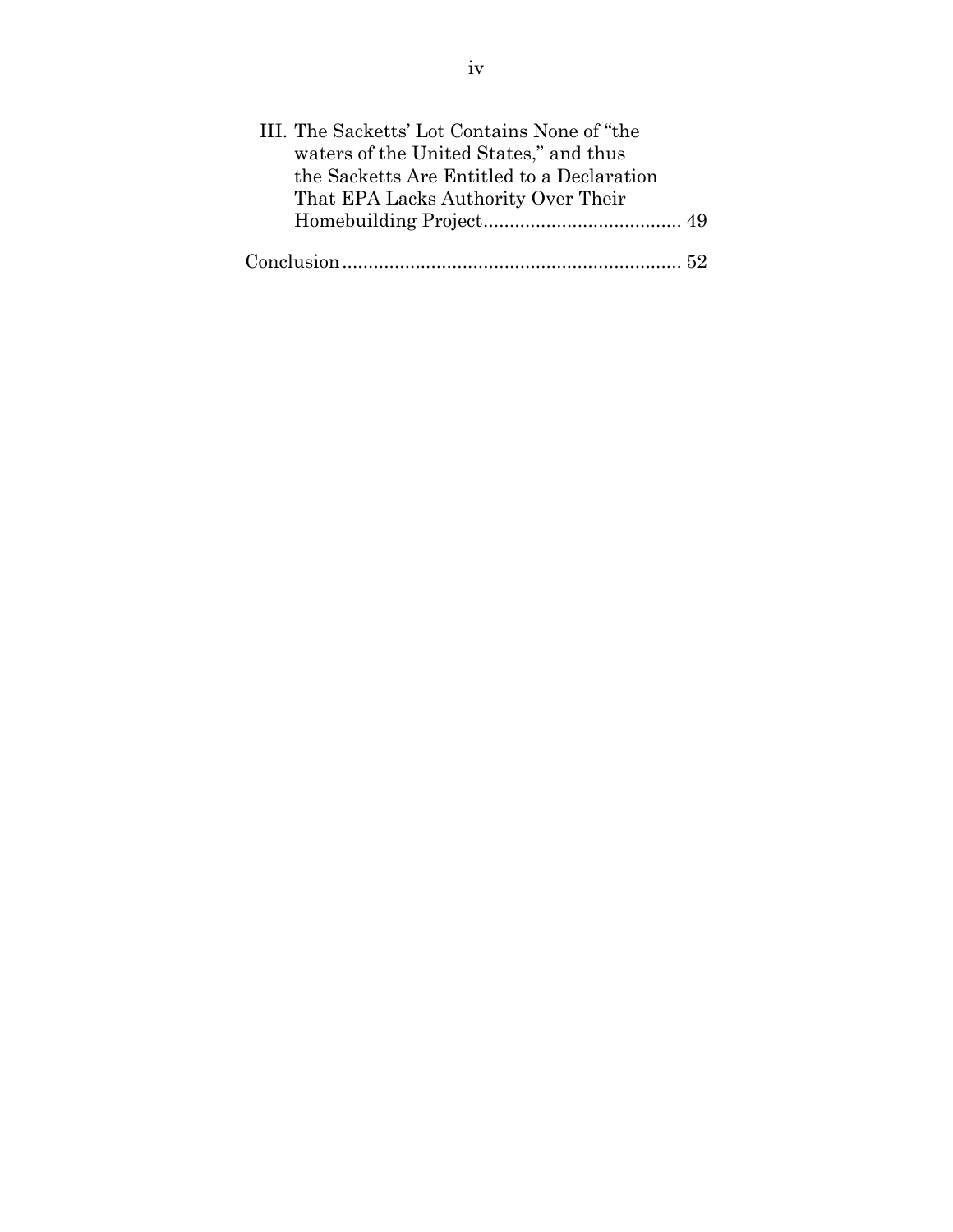# **Table of Authorities**

## **Cases**

| Ass'n of Bituminous Contractors, Inc. v. Apfel,<br>156 F.3d 1246 (D.C. Cir. 1998) 48-49 |
|-----------------------------------------------------------------------------------------|
| Chevron, U.S.A., Inc. v.<br>Natural Res. Def. Council, Inc.,                            |
| City of Milwaukee v. Illinois & Michigan,                                               |
| Cooley v. FERC,                                                                         |
| County of Maui v. Haw. Wildlife Fund,                                                   |
| The Daniel Ball,<br>77 U.S. (10 Wall.) 557 (1870)  11, 32, 35, 44                       |
| Economy Light & Power Co. v. United States,                                             |
| EPA v. California ex rel. State Water<br>Res. Control Bd.,                              |
| Epic Sys. Corp. v. Lewis,                                                               |
| Gibbons v. Ogden,                                                                       |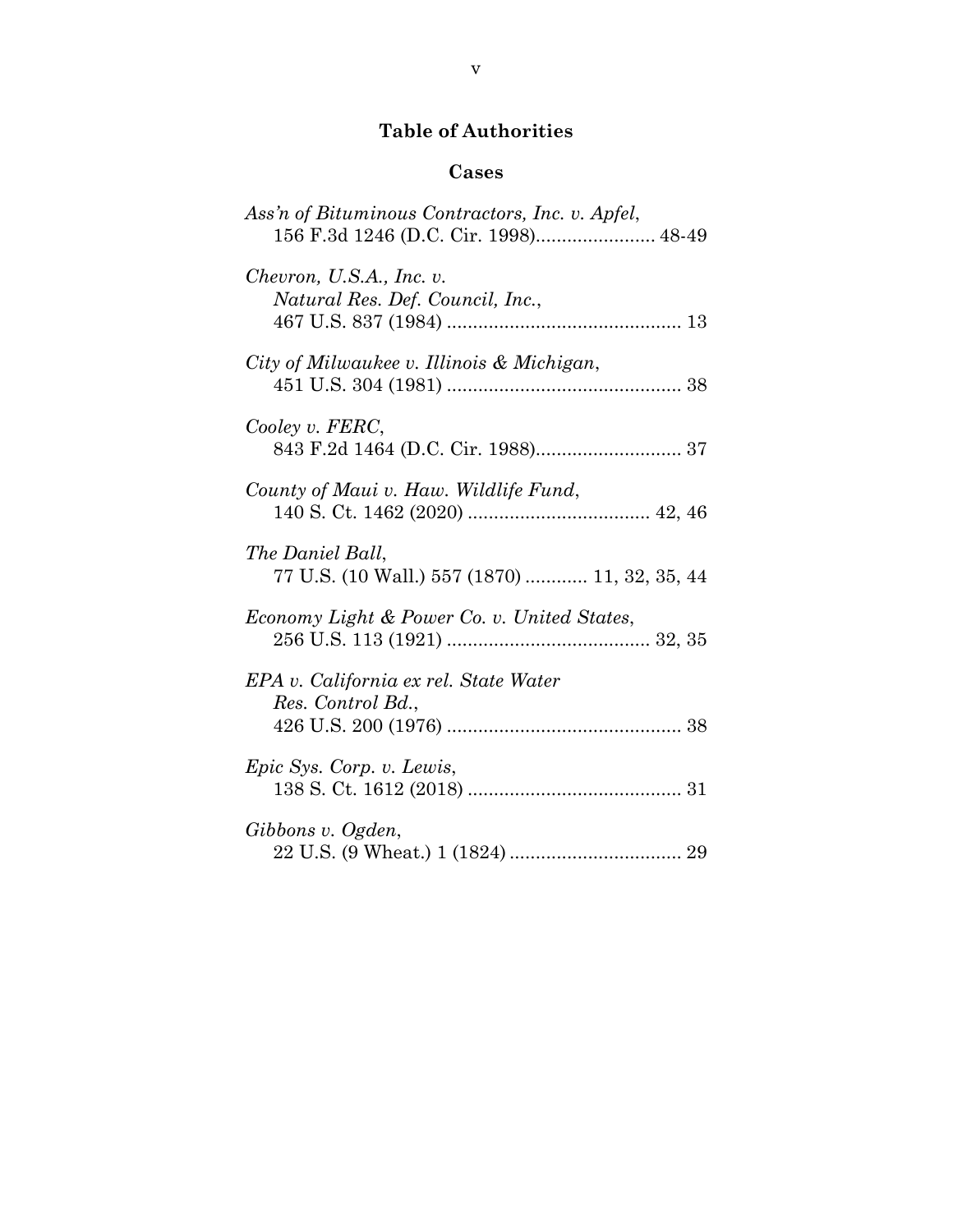| Gwaltney of Smithfield, Ltd. v.<br>Chesapeake Bay Found., Inc.,               |
|-------------------------------------------------------------------------------|
| Hardy Salt Co. v. So. Pac. Transp. Co.,<br>501 F.2d 1156 (10th Cir. 1974)  43 |
| Holmes v. Secs. Investor Protection Corp.,                                    |
| Hall v. Hall,                                                                 |
| Knick v. Township of Scott,                                                   |
| Marks v. United States,                                                       |
| Minnehaha Creek Watershed Dist. v. Hoffman,                                   |
| Natural Res. Def. Council, Inc. v. Callaway,                                  |
| Nichols v. United States,                                                     |
| Oklahoma ex rel. Phillips v. Guy F. Atkinson Co.,                             |
| Rapanos v. United States,                                                     |
| Ross v. Blake,                                                                |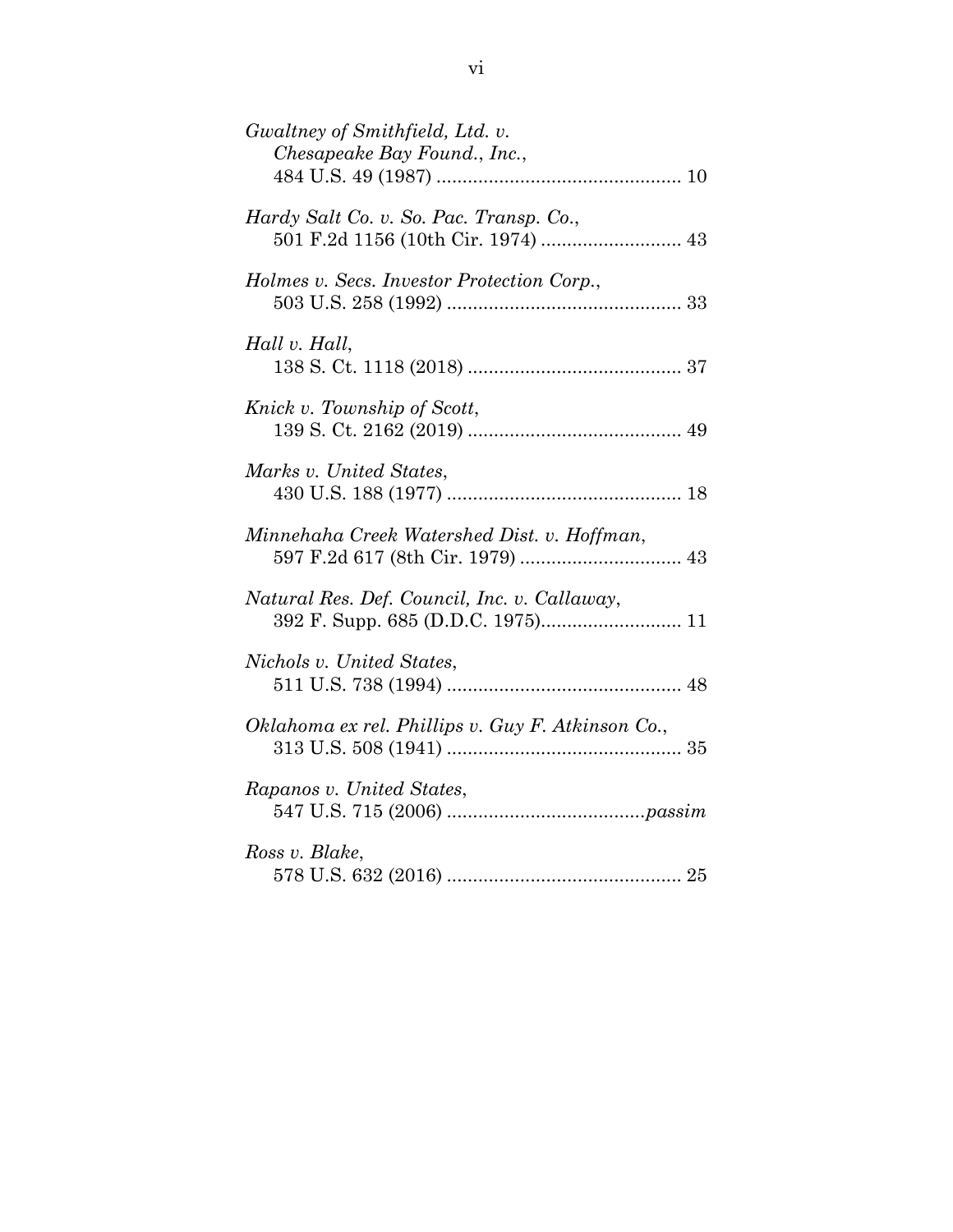| S.D. Warren Co. v. Maine Bd. of Envtl. Protection,                                   |
|--------------------------------------------------------------------------------------|
| Sackett v. EPA,                                                                      |
| Sackett v. EPA,                                                                      |
| Sanitary Dist. of Chicago v. United States,                                          |
| Solid Waste Agency of N. Cook County v.<br>U.S. Army Corps of Eng'rs,                |
| U.S. Army Corps of Eng'rs v. Hawkes Co., Inc.,                                       |
| United States v. Appalachian Elec. Power Co.,                                        |
| United States v. Bass,                                                               |
| United States v. Esso Standard Oil Co.<br>of Puerto Rico,                            |
| United States v. Hercules, Inc., Sunflower<br>Army Ammunition Plant, Lawrence, Kan., |
| United States v. Johnson,                                                            |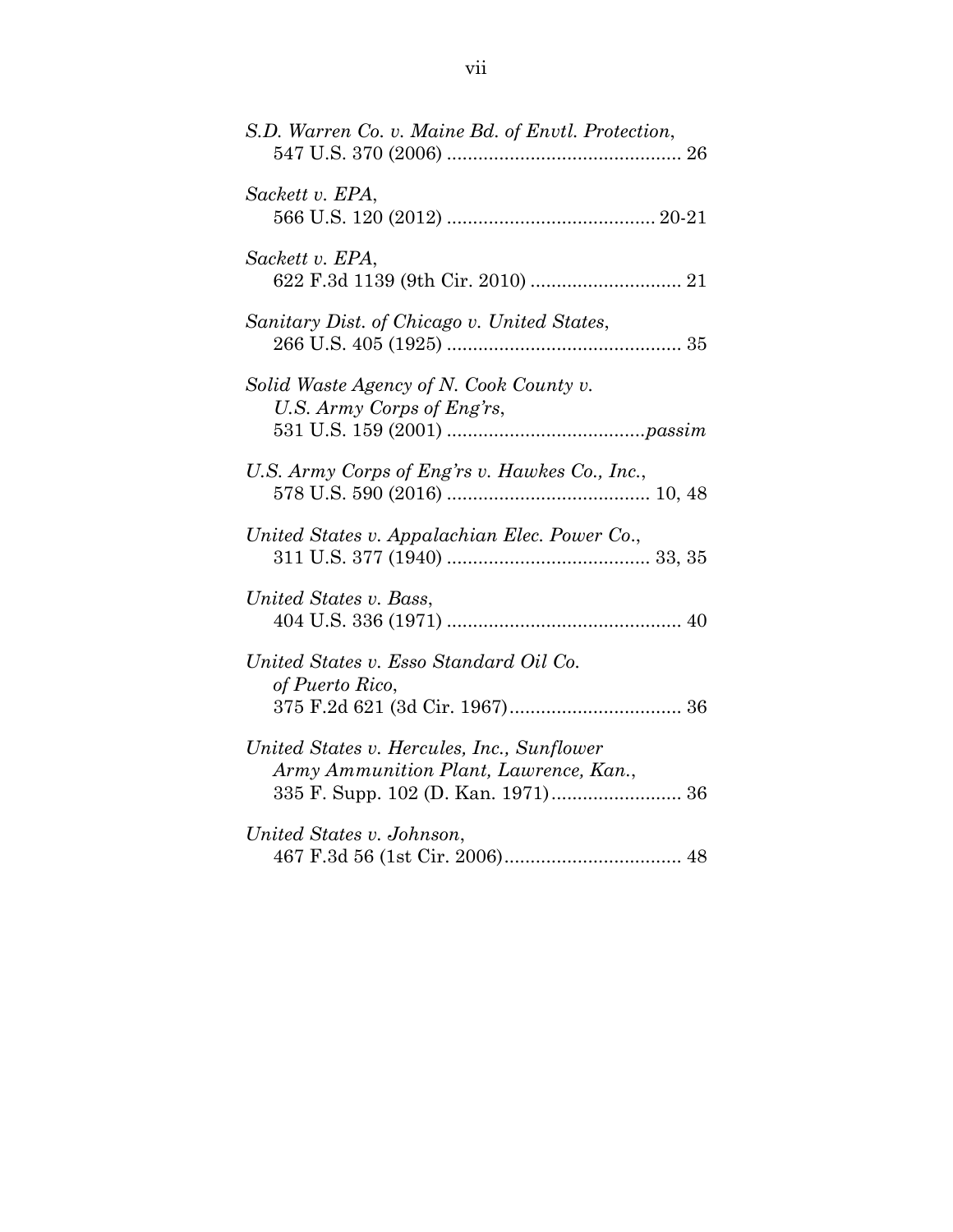| United States v. Lopez,                                     |
|-------------------------------------------------------------|
| United States v. Republic Steel Corp.,                      |
| United States v. Rio Grande Dam &<br><i>Irrigation Co.,</i> |
| United States v. Riverside Bayview Homes, Inc.,             |
| United States v. Standard Oil Co.,                          |
| United States v. Stoeco Homes, Inc.,                        |
| United States v. U.S. Steel Corp.,                          |
| Willamette Iron Bridge Co. v. Hatch,                        |
| Zabel v. Tabb,                                              |
|                                                             |

# **U.S. Constitution**

|--|--|--|--|--|--|--|--|

# **Statutes**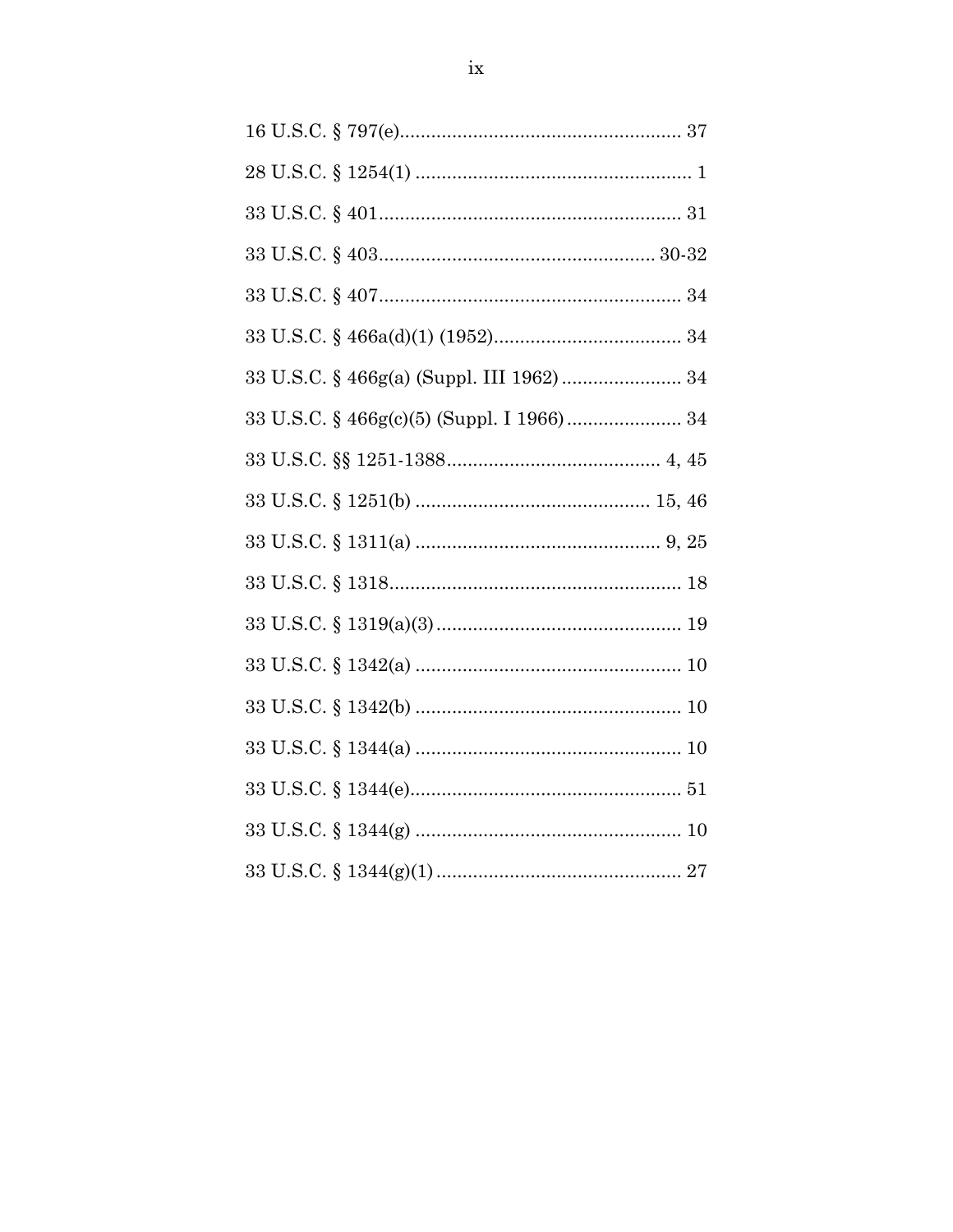| 1890 Rivers and Harbors Act,                                                        |
|-------------------------------------------------------------------------------------|
| 1899 Rivers and Harbors Act,                                                        |
| Clean Water Act of 1977, Pub. L. No. 95-217,                                        |
| Federal Water Pollution Control Act,<br>Pub. L. No. 80-845, 62 Stat. 1155 (1948) 34 |
| Federal Water Pollution Control Act<br>Amendments of 1961,                          |
| Federal Water Power Act,                                                            |
| National Water Commission Act,<br>Pub. L. No. 90-515, 82 Stat. 868 (1968) 41        |
| Oil Pollution Control Act of 1924,                                                  |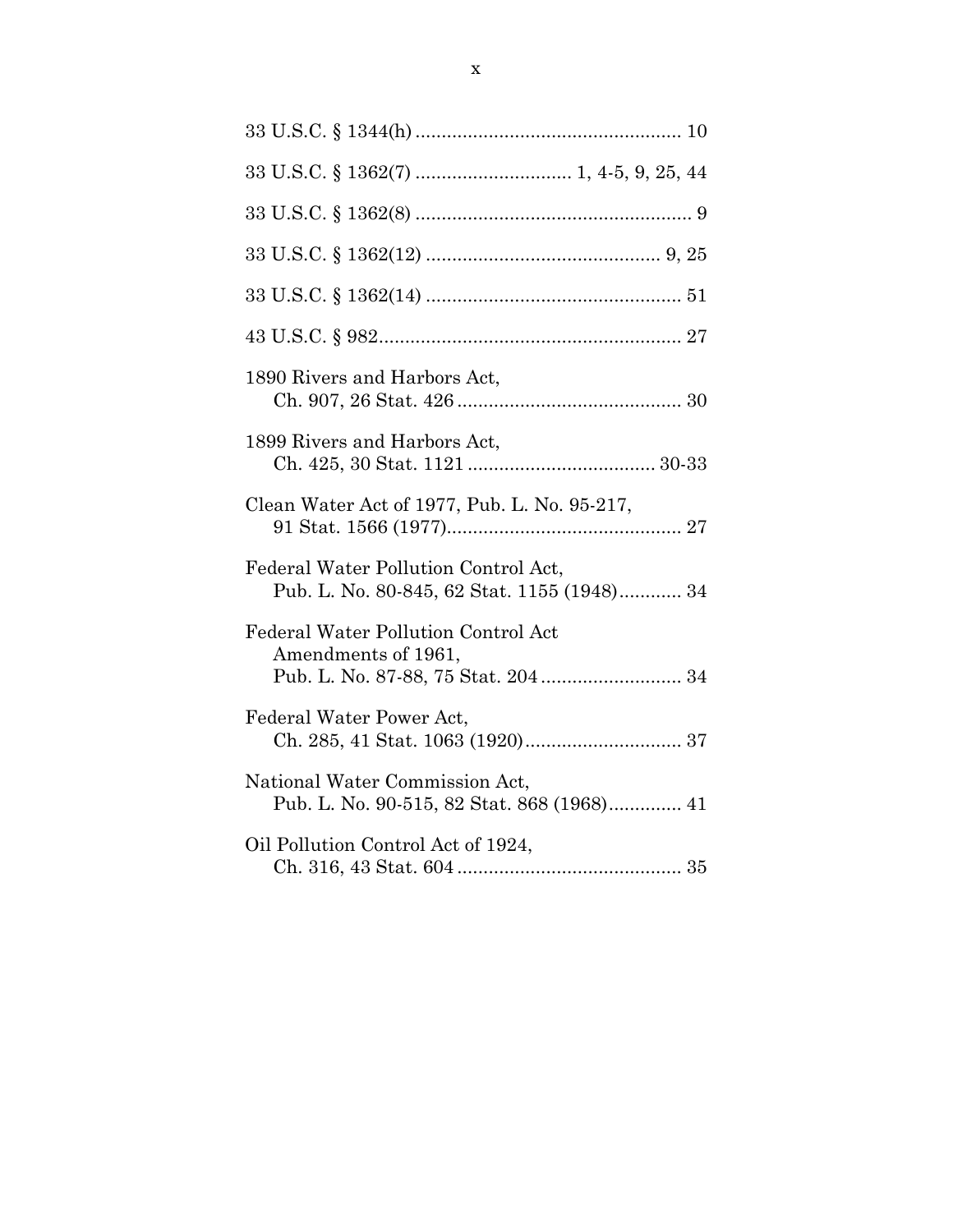| <b>Outdoor Recreation Resources Review Act.</b> |
|-------------------------------------------------|
|                                                 |
| Public Health Service Act of 1912,              |
| Public Utility Holding Company Act of 1935,     |
| Water Quality Act of 1965,                      |
| Wetland Loan Act, Pub. L. No. 87-383,           |

# **Regulations**

| 33 C.F.R. $\S$ 328.3(b) (2008)  1, 3, 12, 25 |
|----------------------------------------------|
|                                              |
|                                              |
|                                              |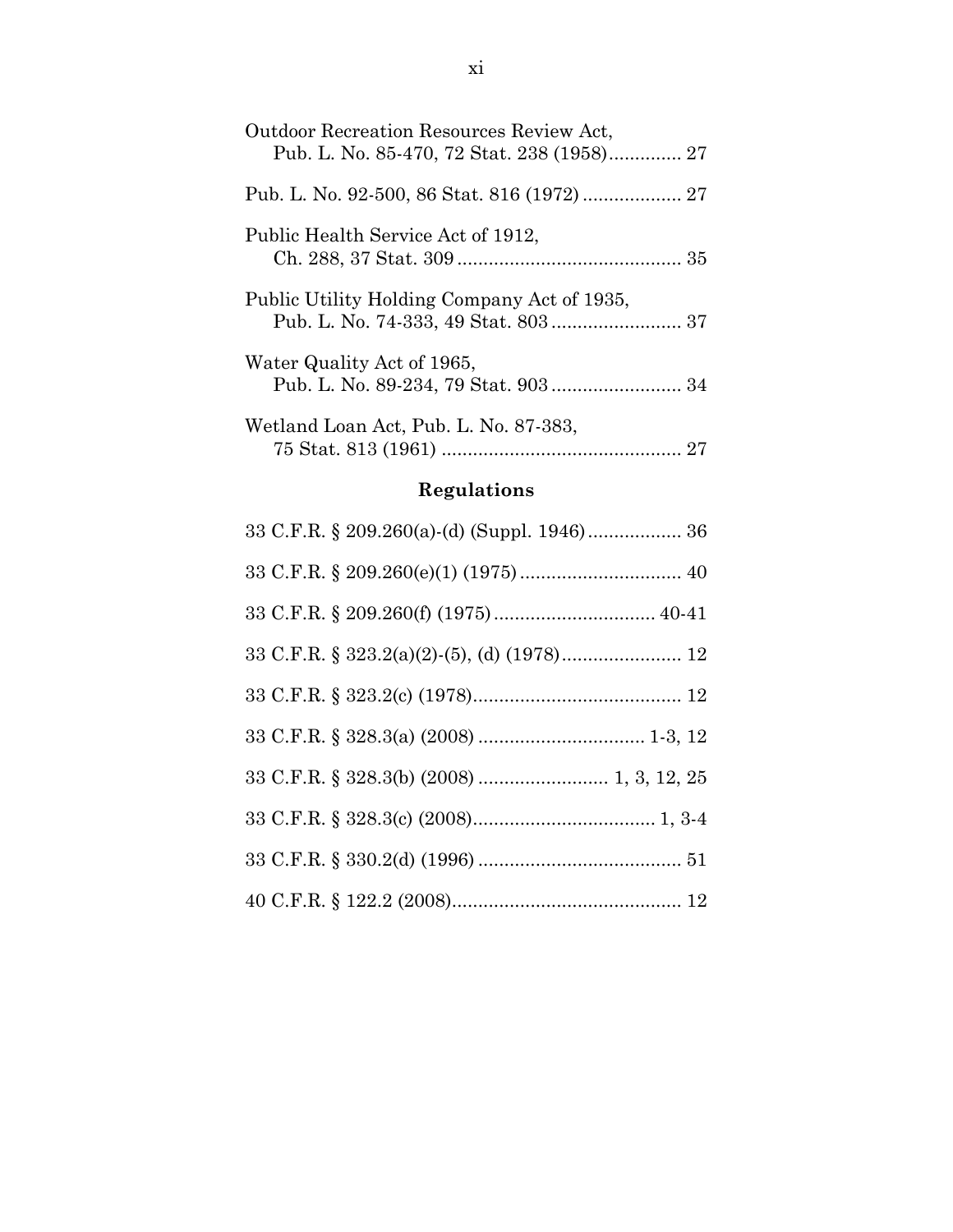## **Other Authorities**

| 38 Fed. Reg. 13,528 (May 22, 1973)  11                                                                                                                                                                   |
|----------------------------------------------------------------------------------------------------------------------------------------------------------------------------------------------------------|
| 39 Fed. Reg. 12,115 (Apr. 3, 1974)  11                                                                                                                                                                   |
| 42 Fed. Reg. 37,122 (July 19, 1977)  12                                                                                                                                                                  |
|                                                                                                                                                                                                          |
|                                                                                                                                                                                                          |
| 65 Fed. Reg. 12,818 (Mar. 9, 2000) 12                                                                                                                                                                    |
|                                                                                                                                                                                                          |
| Ablard & O'Neill, Wetland Protection<br>and Section 404 of the Federal Water<br>Pollution Control Act Amendments of<br>1972: A Corps of Engineers<br><i>Renaissance</i> , 1 Vt. L. Rev. 51 (1976) 31, 41 |
| Albrecht & Nicklesburg, Could SWANCC Be<br>Right? A New Look at the Legislative History<br>of the Clean Water Act, 32 Envtl. L. Rep.                                                                     |
|                                                                                                                                                                                                          |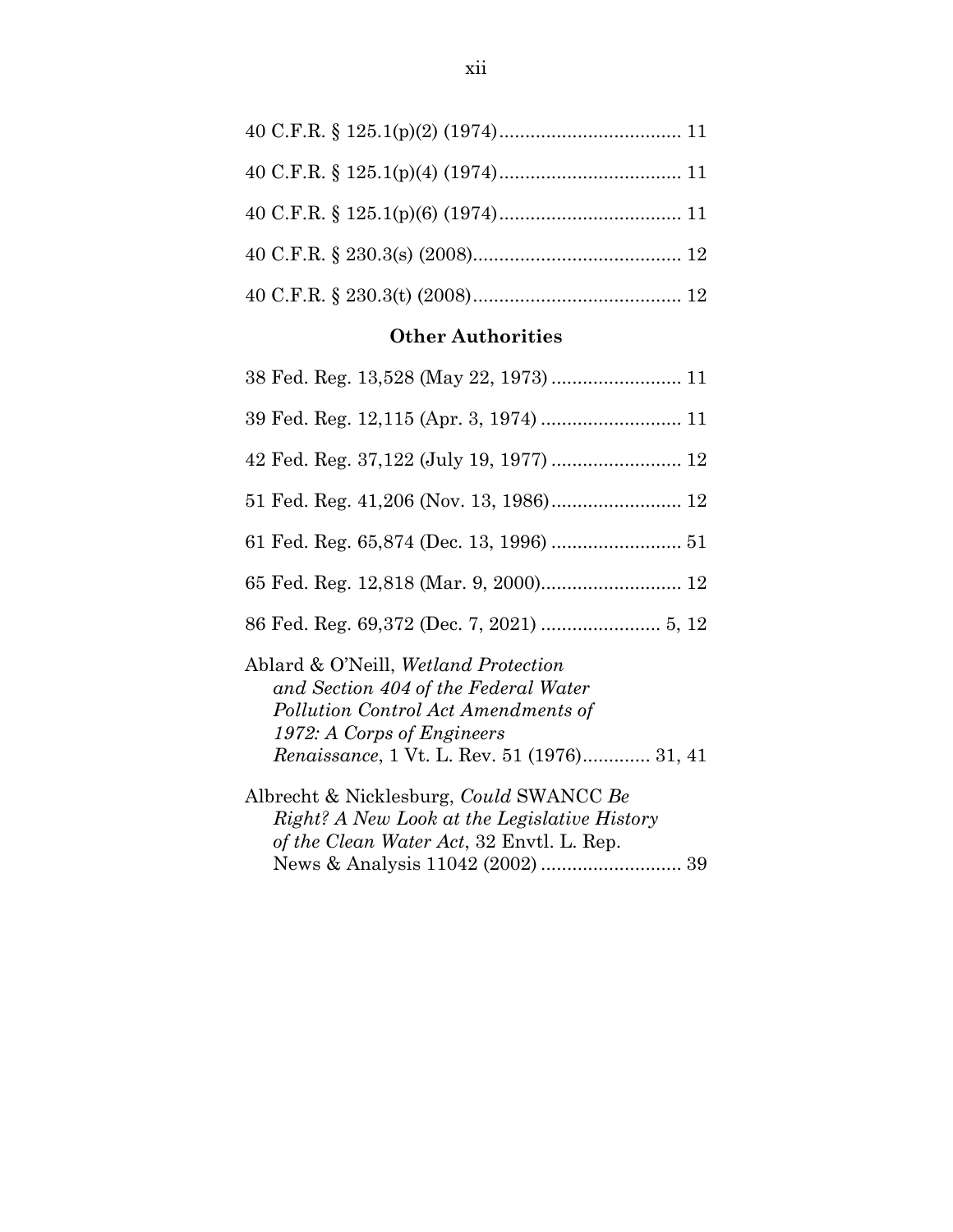| Barry, The Evolution of the Enforcement<br>Provisions of the Federal Water Pollution<br>Control Act: A Study of the Difficulty in<br>Developing Effective Legislation,<br>68 Mich. L. Rev. 1103 (1970) 34-35, 38 |
|------------------------------------------------------------------------------------------------------------------------------------------------------------------------------------------------------------------|
| Bickett, <i>The Illusion of Substance: Why Rapanos</i><br>v. United States and Its Resulting<br>Regulatory Guidance Do Not Significantly<br>Limit Federal Regulation of Wetlands,                                |
| Bodine, Examining the Term "Waters Of The<br>United States" in Its Historical Context, Ctr.<br>for the Study of the Admin. State, Policy Br.<br>No. 4 (Jan. 2022), https://bit.ly/3rURu9L 39                     |
| Edelman, Federal Air and Water Control:<br>The Application of the Commerce Power to<br>Abate Interstate and Intrastate Pollution,<br>33 Geo. Wash. L. Rev. 1067, 1073 (1965)  39-40                              |
| EPA, Urbanization - Stormwater Runoff,<br><i>available at https://bit.ly/3CS1eWi</i>                                                                                                                             |
| Frankfurter, Some Reflections on the Reading<br>of Statutes, 47 Colum. L. Rev. 527 (1947) 36-37                                                                                                                  |
|                                                                                                                                                                                                                  |
| Larkin, The Clean Water Act and the Void-for-<br>Vagueness Doctrine, 20 Geo. J.L. & Pub. Pol'y<br>(forthcoming 2022), https://bit.ly/3Dbi3M0 $48$                                                                |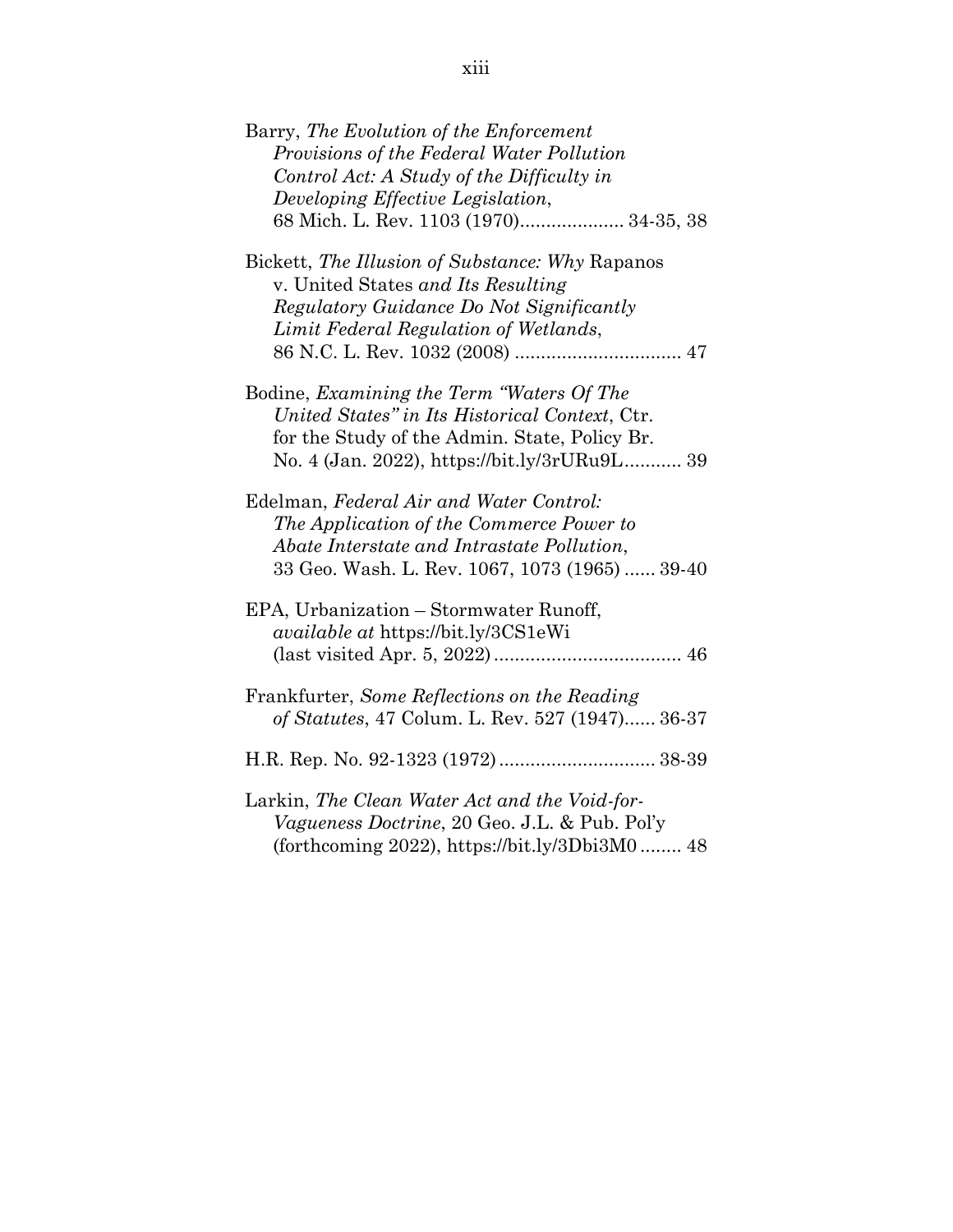| Liebesman, et al., Rapanos v. United States:<br>Searching for a Significant Nexus Using<br>Proximate Causation and Foreseeability<br><i>Principles</i> , 40 Envtl. L. Rep. News & |
|-----------------------------------------------------------------------------------------------------------------------------------------------------------------------------------|
|                                                                                                                                                                                   |
| Mandelker, <i>Practicable Alternatives</i> for<br>Wetlands Development Under the Clean                                                                                            |
| <i>Water Act</i> , 48 Envtl. L. Rep. News &                                                                                                                                       |
|                                                                                                                                                                                   |
| Mitsch & Gosselink, <i>Wetlands</i> (5th ed. 2015) 27                                                                                                                             |
| Nat'l Water Comm'n,<br>Water Policies For The Future (1973) 41-42                                                                                                                 |
| Reply Brief for the United States,<br>United States v. Riverside Bayview Homes,<br><i>Inc.</i> , No. 84-701, 1985 WL 669804 (1985) 13                                             |
| Rogers, <i>Environmental Quality Control</i> ,                                                                                                                                    |
| S. Rep. No. 92-414 (1971), reprinted in<br>2 Cong. Research Serv., A Legislative<br>History of the Water Pollution Control Act                                                    |
| Webster's Second New International                                                                                                                                                |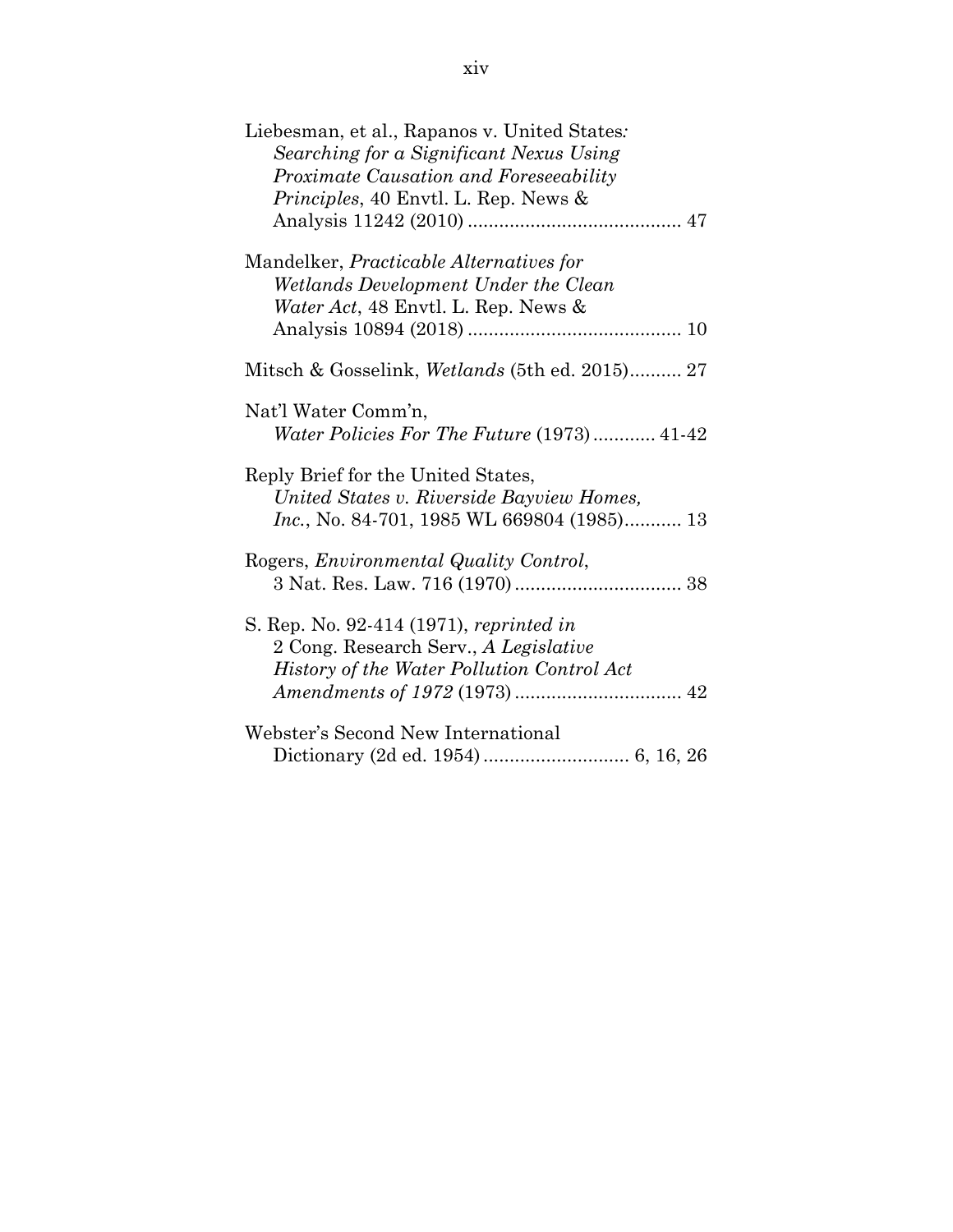#### **Opinions Below**

 The panel opinion of the court of appeals is published at 8 F.4th 1075 (9th Cir. 2021), and is reproduced in the Appendix to the Petition for Writ of Certiorari (Cert. App.) beginning at A-1. The opinion of the district court is not reported but is available at 2019 WL 13026870, and is reproduced beginning at Cert. App. B-1.

#### **Jurisdiction**

 The judgment of the court of appeals was entered on August 16, 2021. The petition for a writ of certiorari was filed on September 22, 2021, and the petition was granted on January 24, 2022. Jurisdiction is conferred by 28 U.S.C. § 1254(1).

#### **Statutory and Regulatory Provisions at Issue**

• 33 U.S.C. § 1362(7):

The term "navigable waters" means the waters of the United States, including the territorial seas.

• 33 C.F.R. § 328.3(a), (b), (c) (2008):

For the purpose of this regulation these terms are defined as follows:

(a) The term *waters of the United States* means

(1) All waters which are currently used, or were used in the past, or may be susceptible to use in interstate or foreign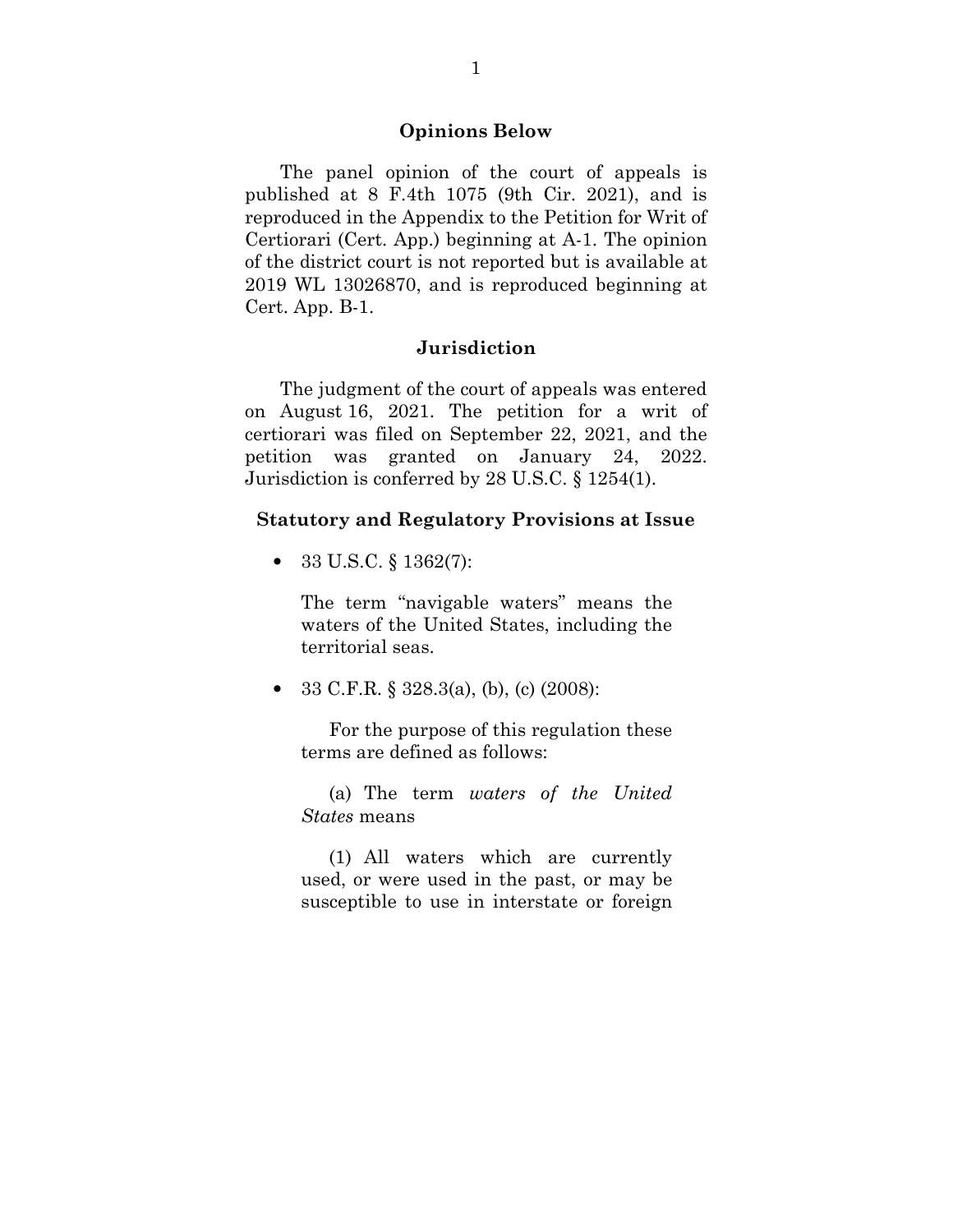commerce, including all waters which are subject to the ebb and flow of the tide;

(2) All interstate waters including interstate wetlands;

(3) All other waters such as intrastate lakes, rivers, streams (including intermittent streams), mudflats, sandflats, wetlands, sloughs, prairie potholes, wet meadows, playa lakes, or natural ponds, the use, degradation or destruction of which could affect interstate or foreign commerce including any such waters:

(i) Which are or could be used by interstate or foreign travelers for recreational or other purposes; or

(ii) From which fish or shellfish are or could be taken and sold in interstate or foreign commerce; or

(iii) Which are used or could be used for industrial purposes by industries in interstate commerce;

(4) All impoundments of waters otherwise defined as waters of the United States under the definition;

(5) Tributaries of waters identified in paragraphs (a) (1) through (4) of this section;

(6) The territorial seas;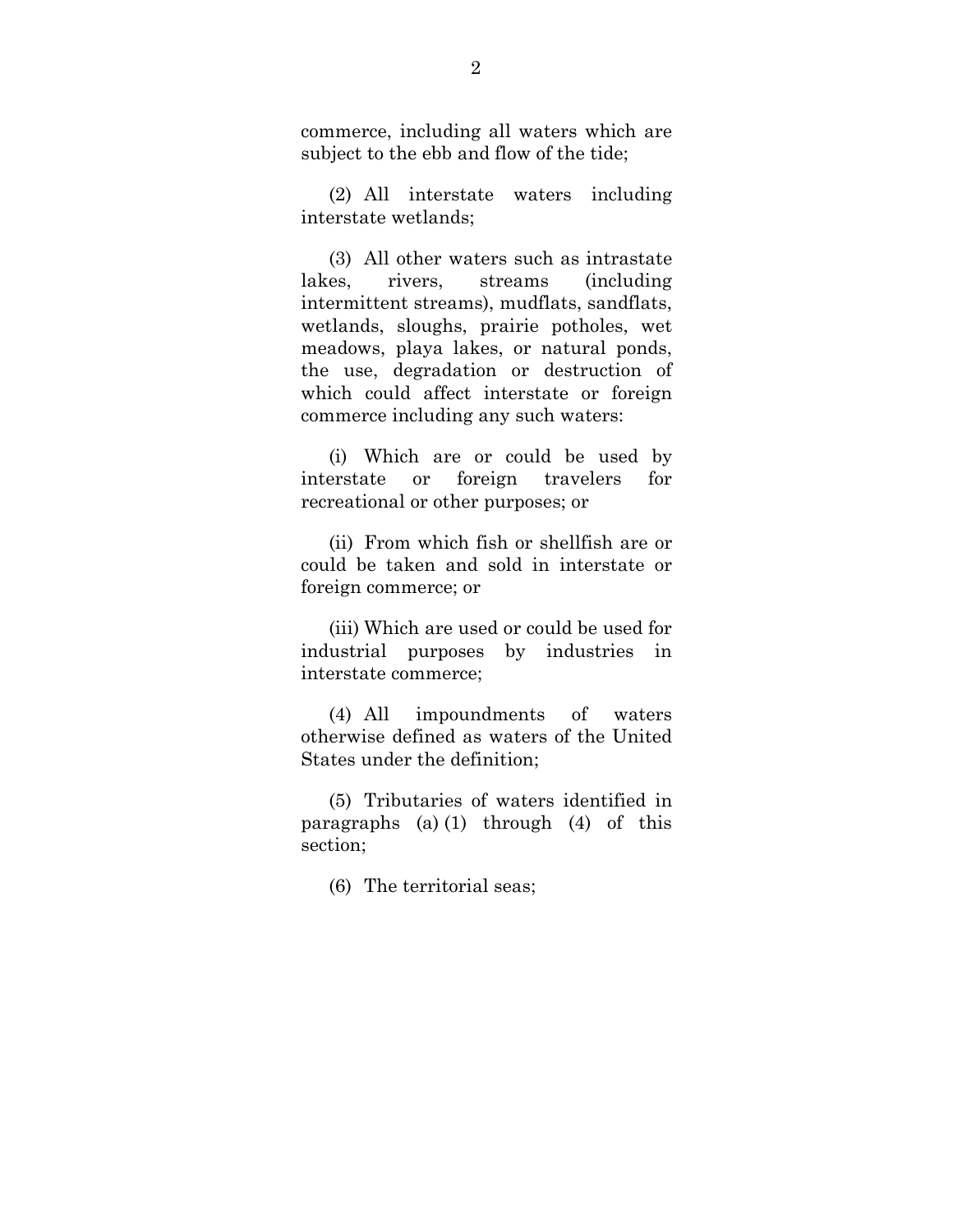(7) Wetlands adjacent to waters (other than waters that are themselves wetlands) identified in paragraphs (a) (1) through (6) of this section.

(8) Waters of the United States do not include prior converted cropland. Notwithstanding the determination of an area's status as prior converted cropland by any other Federal agency, for the purposes of the Clean Water Act, the final authority regarding Clean Water Act jurisdiction remains with EPA.

Waste treatment systems, including treatment ponds or lagoons designed to meet the requirements of CWA (other than cooling ponds as defined in 40 CFR 423.11(m) which also meet the criteria of this definition) are not waters of the United States.

(b) The term *wetlands* means those areas that are inundated or saturated by surface or ground water at a frequency and duration sufficient to support, and that under normal circumstances do support, a prevalence of vegetation typically adapted for life in saturated soil conditions. Wetlands generally include swamps, marshes, bogs, and similar areas.

(c) The term *adjacent* means bordering, contiguous, or neighboring. Wetlands separated from other waters of the United States by man-made dikes or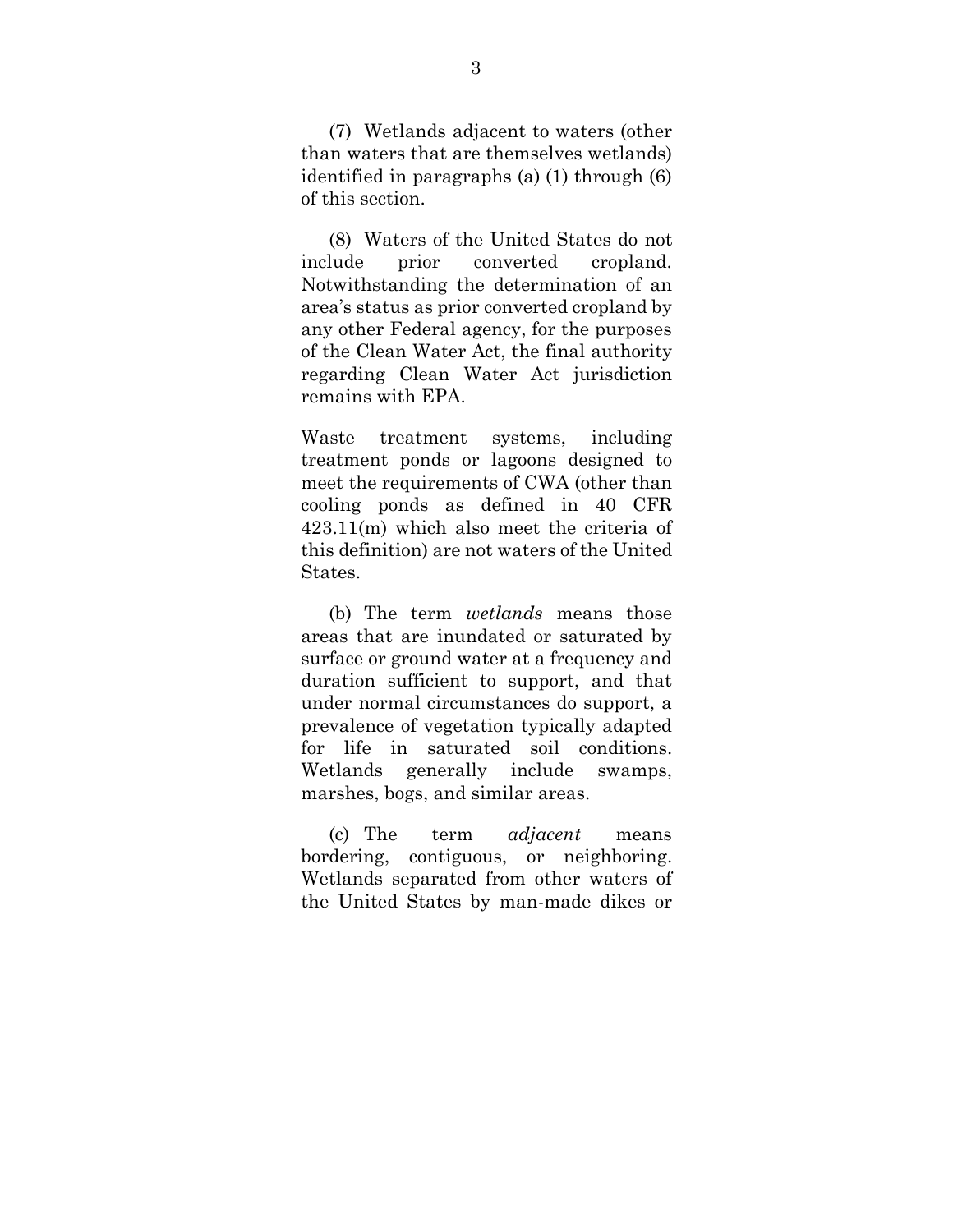barriers, natural river berms, beach dunes and the like are "adjacent wetlands."

#### **Introduction**

 In 2007, Petitioners Michael and Chantell Sackett set out to build a modest family home on a two-thirdsof-an-acre lot in an established residential neighborhood near Priest Lake, Idaho. Fifteen years later, those plans remain on indefinite hold. Not long after the Sacketts started construction, Respondent United States Environmental Protection Agency ordered all work to stop, on pain of crushing fines, because it asserted that the Sacketts' land contains "navigable waters," 33 U.S.C. § 1362(7), regulated under the Clean Water Act, *id.* §§ 1251-1388.

 The Sacketts' property contains no stream, river, lake, or similar waterbody. Yet EPA persists in its view that the Sacketts must obtain federal approval to build on their lot. It contends, and the Ninth Circuit agreed, that the Sacketts' proposed house requires a Clean Water Act permit because: Priest Lake is a navigable water  $\rightarrow$  A non-navigable creek connects to Priest Lake  $\rightarrow$  The non-navigable creek is connected to a non-navigable, man-made ditch  $\rightarrow$  The nonnavigable, man-made ditch is connected to wetlands  $\rightarrow$  These wetlands, though separated from the Sacketts' lot by a thirty-foot-wide paved road, are nevertheless "similarly situated" to wetlands alleged to exist on the Sacketts' lot  $\rightarrow$  These alleged wetlands on the Sacketts' property, aggregated with the wetlands across the street, bear a "significant nexus" to Priest Lake. *See* Cert. App. A-33 to A-36; C-3, C-8, C-13. As circuitous and strained as this theory is, it gets even worse. For, as EPA itself recognizes, *no*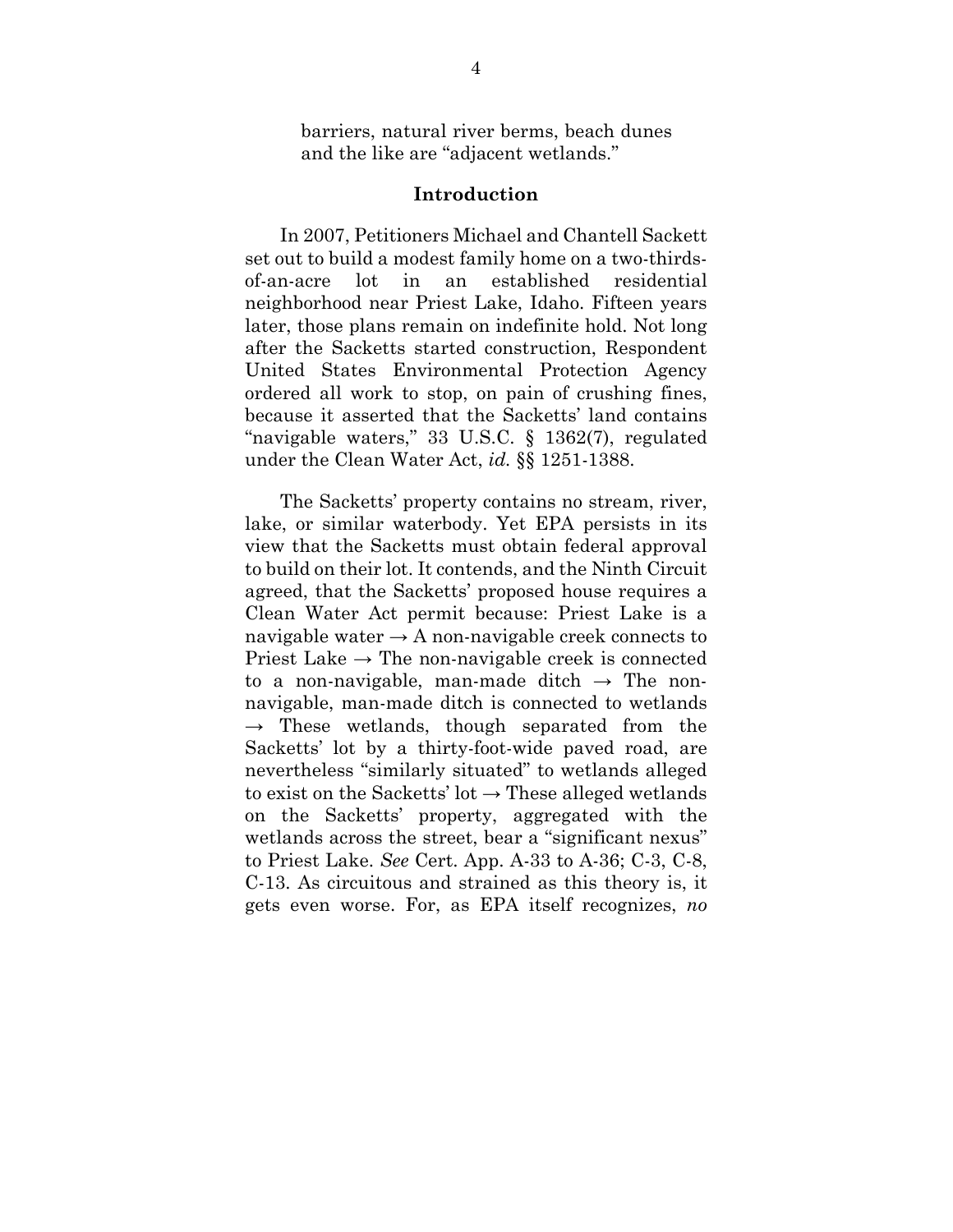*water at all*—surface or subsurface—flows from the Sacketts' lot to the wetlands or to the ditch across the street. *See* Joint Appendix (JA) 28-29, 32.

 The Sacketts' ordeal is emblematic of all that has gone wrong with implementation of the Clean Water Act following this Court's attempt in *Rapanos v. United States*, 547 U.S. 715 (2006), to adopt a workable standard for delimiting the Act's reach. The years of confusion since *Rapanos* have shown that regulated citizens, the lower courts, and EPA need at long last a clear and definitive articulation of the Act's scope. But that articulation cannot be the significant nexus test from Justice Kennedy's concurring *Rapanos* opinion, which the Ninth Circuit applied to affirm EPA's jurisdiction, Cert. App. A-32, and which EPA is now proposing to codify, *see* 86 Fed. Reg. 69,372, 69,373 (Dec. 7, 2021). As Justice Scalia observed in his *Rapanos* plurality opinion, even on paper, the "significant nexus" test amounts to a "flouting of statutory command." *Rapanos*, 547 U.S. at 756. And as he accurately foresaw, because that test is "perfectly opaque," it "is not likely to constrain an agency whose disregard for the statutory language has been so long manifested." *Id*. at 756 n.15. *See infra* Argument II.

 The Court can chart a better course for the Clean Water Act by adopting the following two-step framework for determining when a wetland is among "the waters of the United States" subject to the Act's regulation of "navigable waters," 33 U.S.C. § 1362(7).

• Step one: is the wetland inseparably bound up with a "water"—*i.e.*, a stream, ocean, river, lake, or similar hydrogeographic feature that in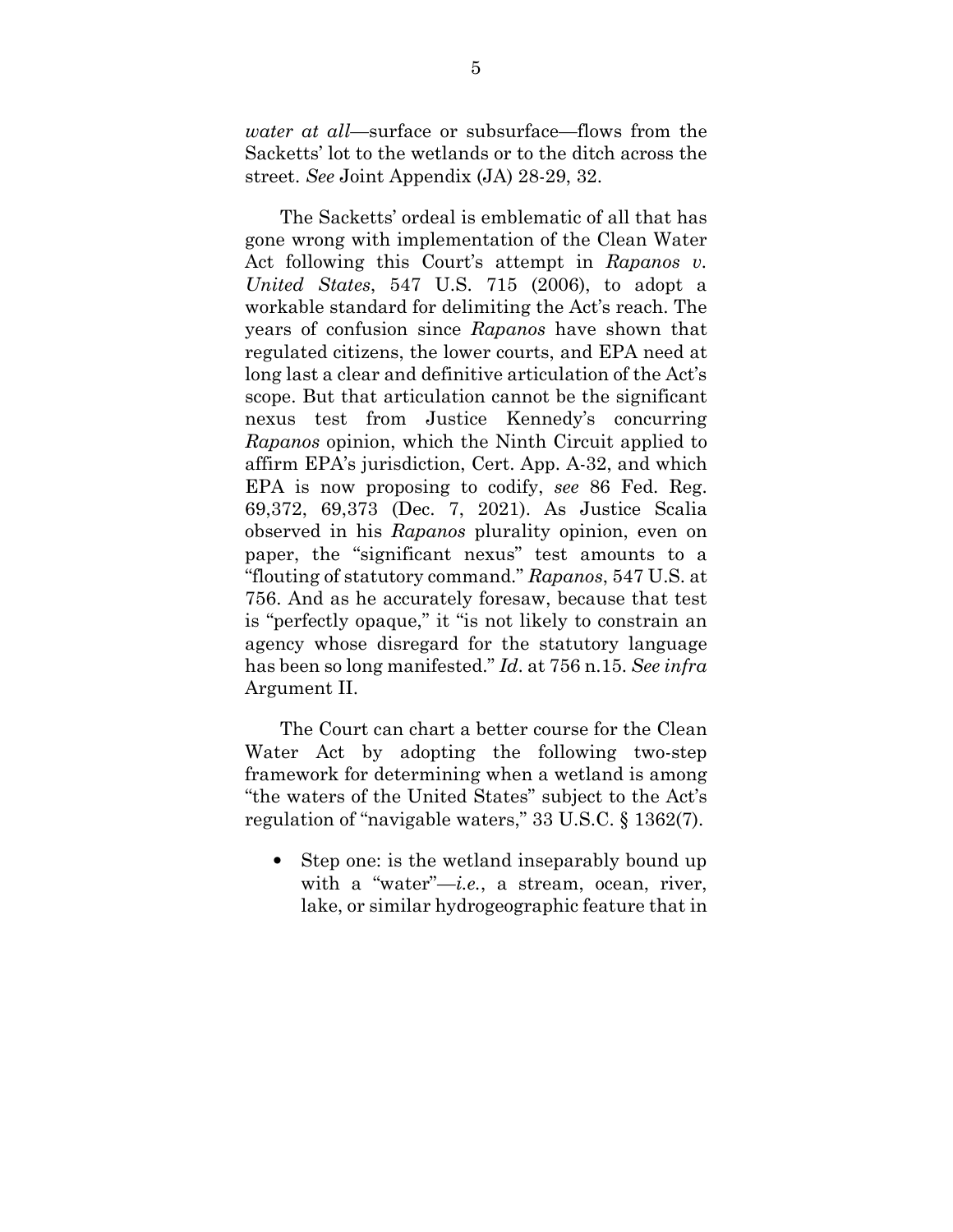ordinary parlance would be called a "water" by means of a continuous surface-water connection, such that it is difficult to tell where the wetland ends and the "water" begins?

• Step two: is the "water" among "the waters of the United States," *i.e.*, those waterbodies subject to Congress's authority over the channels of interstate commerce?

 The framework's first step proceeds on the premise, long acknowledged by this Court, that wetlands are not "waters" in their own right. *See Rapanos*, 547 U.S. at 741 n.10 ("[O]ur opinion [in *United States v. Riverside Bayview Homes, Inc.*, 474 U.S. 121, 132 (1985),] recognized that unconnected wetlands could not naturally be characterized as 'waters' at all . . . ."). Rather, a wetland can be considered a "water" only where it is "inseparably bound up" with a "water," *see Riverside Bayview*, 474 U.S. at 134—namely, a hydrogeographic feature described in ordinary parlance as a "stream," "ocean," "river," "lake," or the like, *see Rapanos*, 547 U.S. at 739 (quoting Webster's Second New International Dictionary 2882 (2d ed. 1954)). And a wetland is inseparably bound up with a "water" only where the wetland has such a significant *physical* nexus to the "water" that it is difficult to say where the wetland ends and the authentic "water" begins—in other words, a shoreline wetland. *See Rapanos*, 547 U.S. at 742-43; *Solid Waste Agency of N. Cook County (SWANCC) v. U.S. Army Corps of Eng'rs*, 531 U.S. 159, 167, 171 (2001). *See infra* Argument I.A.

 Determining that a wetland can be deemed a "water" does not, however, establish EPA's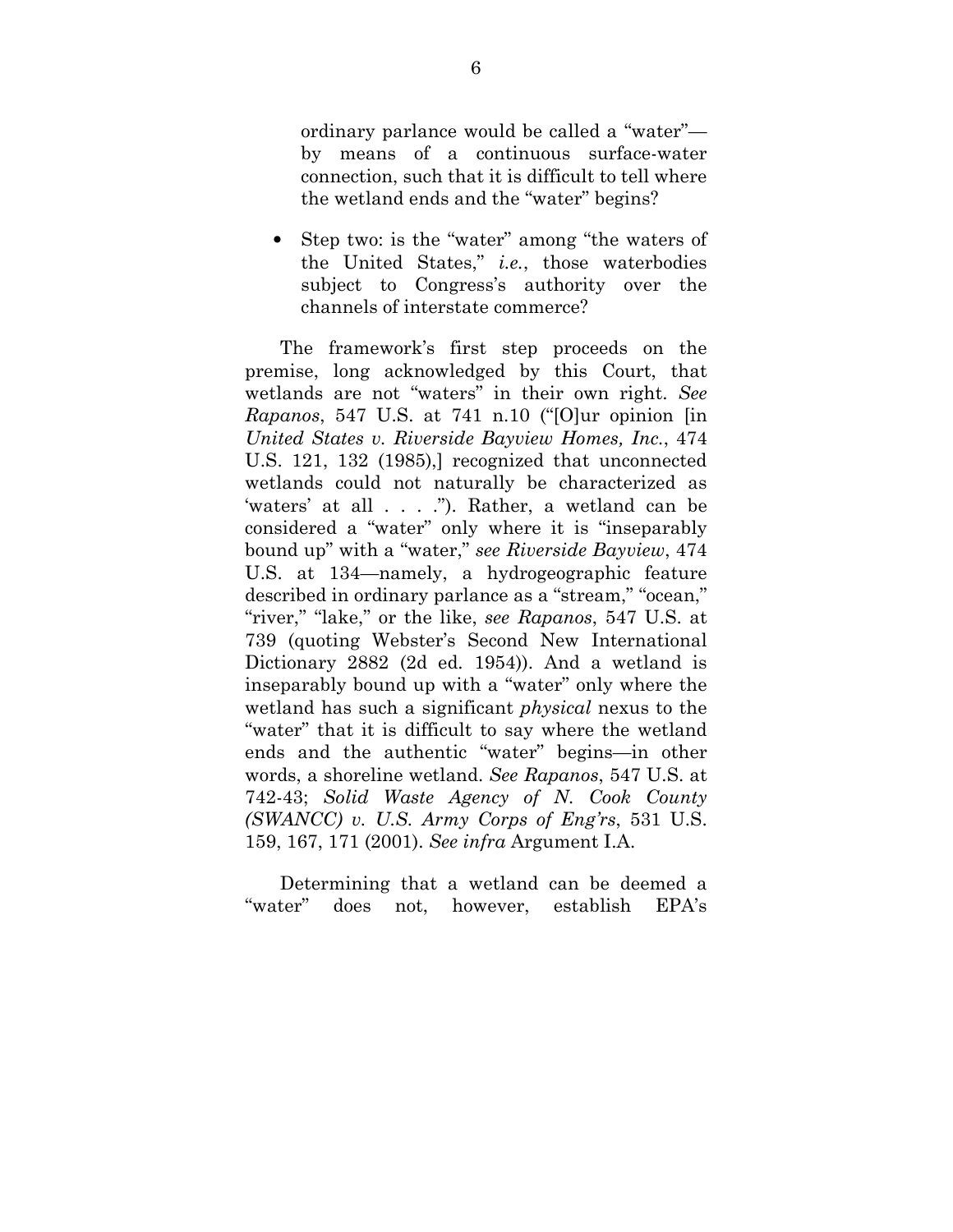jurisdiction. *See Rapanos*, 547 U.S. at 731. A finding must also be made that the "water" is "of the United States"—thus, the second step of the Sacketts' proposed framework. In extending federal jurisdiction to "the waters of the United States," Congress was exercising "its commerce power over navigation." *SWANCC*, 531 U.S. at 168 n.3. More than a century of statutory precedents, judicial decisions, and agency administration leading up to the Clean Water Act's passage demonstrates that, by 1972, such power undoubtedly extended to (i) waters that do, or once did, or could with reasonable improvement, serve as channels of interstate commerce, as well as (ii) those activities, wherever located, that harm such aquatic interstate highways. *See infra* Argument I.B.1. It is also true, however, that Congress in 1972 wished to go beyond prior statutes and enforcement practice that embodied this more traditional understanding of federal authority over aquatic channels of interstate commerce. *See Rapanos*, 547 U.S. at 731. Indeed, the debates surrounding federal water quality law in the years leading up to the Clean Water Act's passage show that Congress wished to regulate to the full limit of its channels of commerce power. But that does not mean that Congress intended to regulate all waters in the country. Rather, to respect the states' historical role in regulating land-use and water resources, Congress chose to extend the new statute's assertion of federal jurisdiction no farther upstream from traditional navigable waters than those wholly intrastate waters that, when combined with nonaquatic means of transportation, form a continuous channel of interstate commerce. *See infra* Argument I.B.2-3.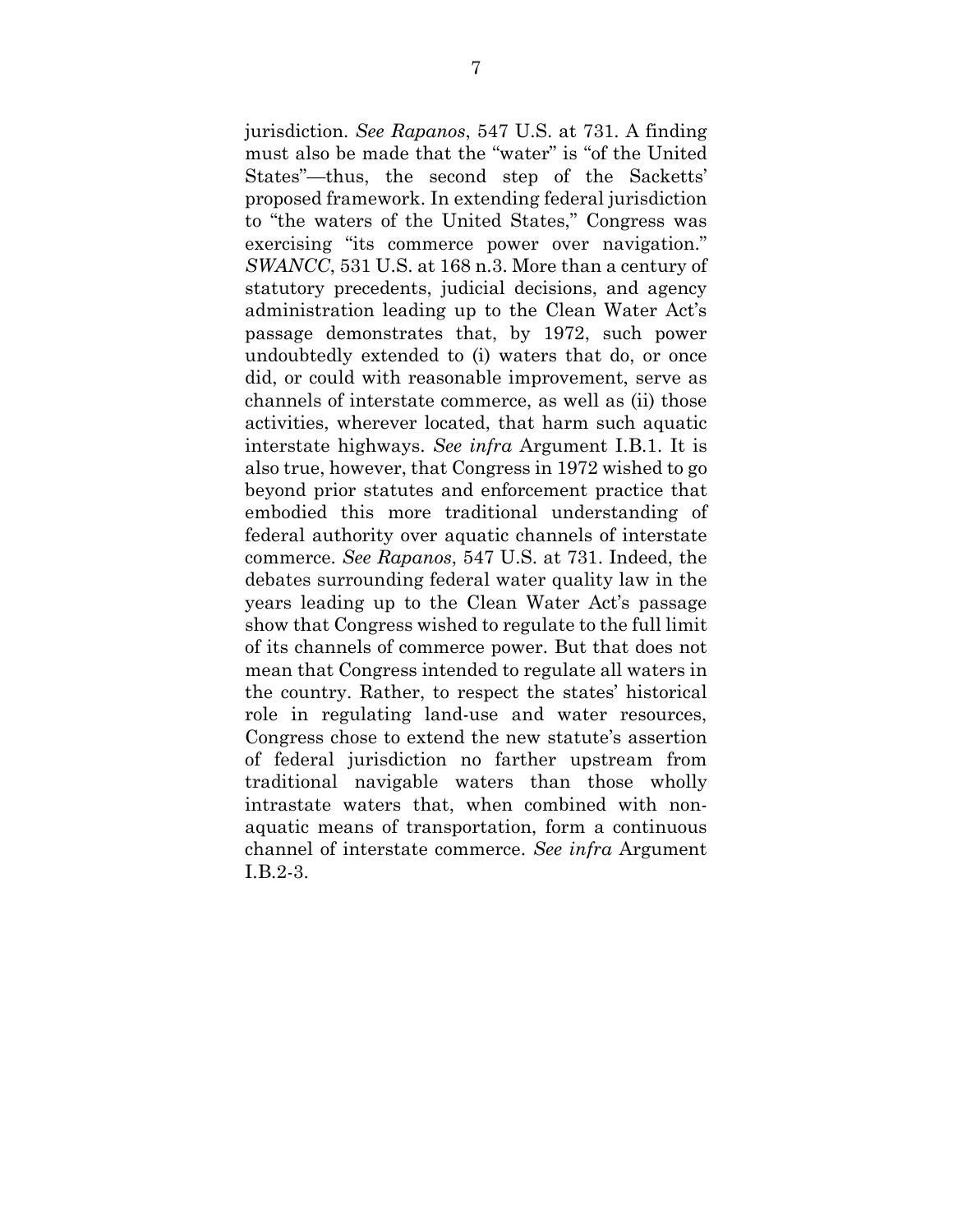In contrast to the significant nexus standard, the two-step framework respects Congressional intent by adhering closely to the statutory text while, at the same time, giving due regard to the states' traditional pre-eminence (recognized by the Tenth Amendment) in regulating land and water resources. And unlike the significant nexus standard, the two-step framework respects the property and due process rights of landowners like the Sacketts, providing them a rule that requires only ordinary visual observation and thus one that any layman can readily and accurately employ.

 Applying the two-step framework to this case's record compels a finding that the Sacketts' property contains no "waters of the United States." The lot has no surface-water connection to any "water," JA 19, 28- 29, and thus no wetland that may be present on it can be inseparably bound up with any "water." Moreover, the nearest "water of the United States" is Priest Lake, which is separated from the lot by a gravel road and a row of lakefront homes. JA 19, 29, 50. *See infra*  Argument III. Therefore, as elaborated below, EPA lacks authority over the Sacketts' property, and the Ninth Circuit's judgment affirming that authority should be reversed.

### **Statement of the Case**

## **A. The Sacketts' Thwarted Home-Building Project**

 In 2004, the Sacketts purchased a vacant lot in a residential subdivision near Priest Lake, Idaho. *See* JA 15. At its north end, the lot is bounded by the paved Kalispell Bay Road, on the other side of which runs a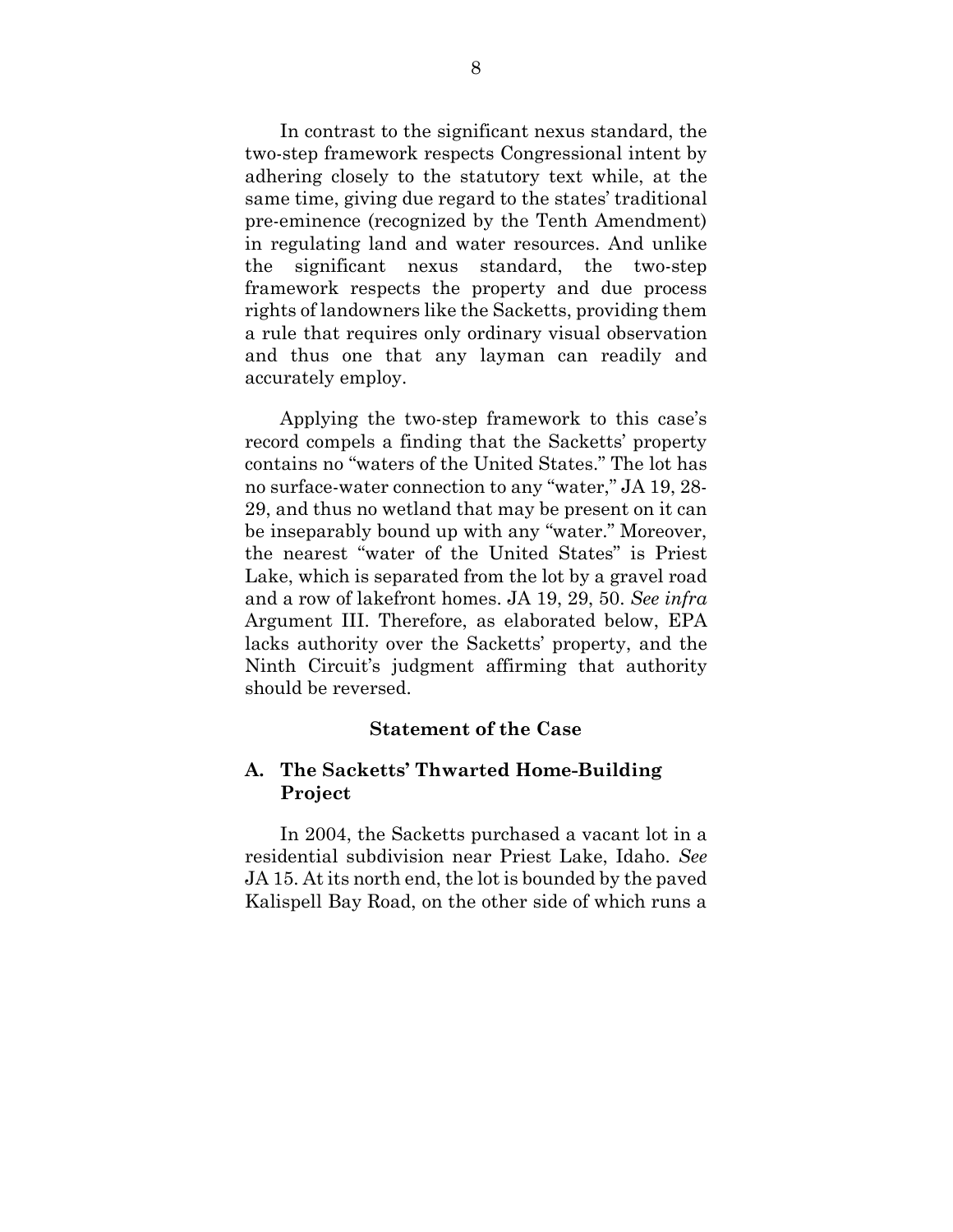manmade ditch that drains about 35 acres of wetlands. JA 32-33; Cert. App. C-13. To the south of the lot, across the graveled Old Schneider Road, is a row of houses that fronts Priest Lake. JA 19, 29, 50; App. E-1. No surface-water connection exists between the Sacketts' lot and the roadside ditch, or between the lot and Priest Lake. JA 19, 28-29. Although a subsurface connection is thought to be present, the alleged flow is *from* the ditch and wetlands north of Kalispell Bay Road south *to* the Sacketts' lot. *See* JA 30-31.

 In late April, 2007, the Sacketts began construction of their family home. JA 13. On May 3, after preliminary earthmoving activities had commenced, *see* JA 23-24, officials from EPA and the United States Army Corps of Engineers entered the property and informed the Sacketts' construction workers that the lot likely contains wetlands subject to regulation under the Clean Water Act. *See* JA 18- 19. These officials therefore recommended that all work cease until the Sacketts' compliance with the Act could be established. *See id*.

## **B. The Clean Water Act's Regulation of Pollutant Discharges**

 The Clean Water Act regulates discharges of "pollutants" from "point sources" to "navigable waters." 33 U.S.C. §§ 1311(a), 1362(12). The Act defines "navigable waters" as "the waters of the United States, including the territorial seas." *Id.*  § 1362(7). Although the Act defines "territorial seas," *id.* § 1362(8), it does not define "the waters of the United States." *See id*.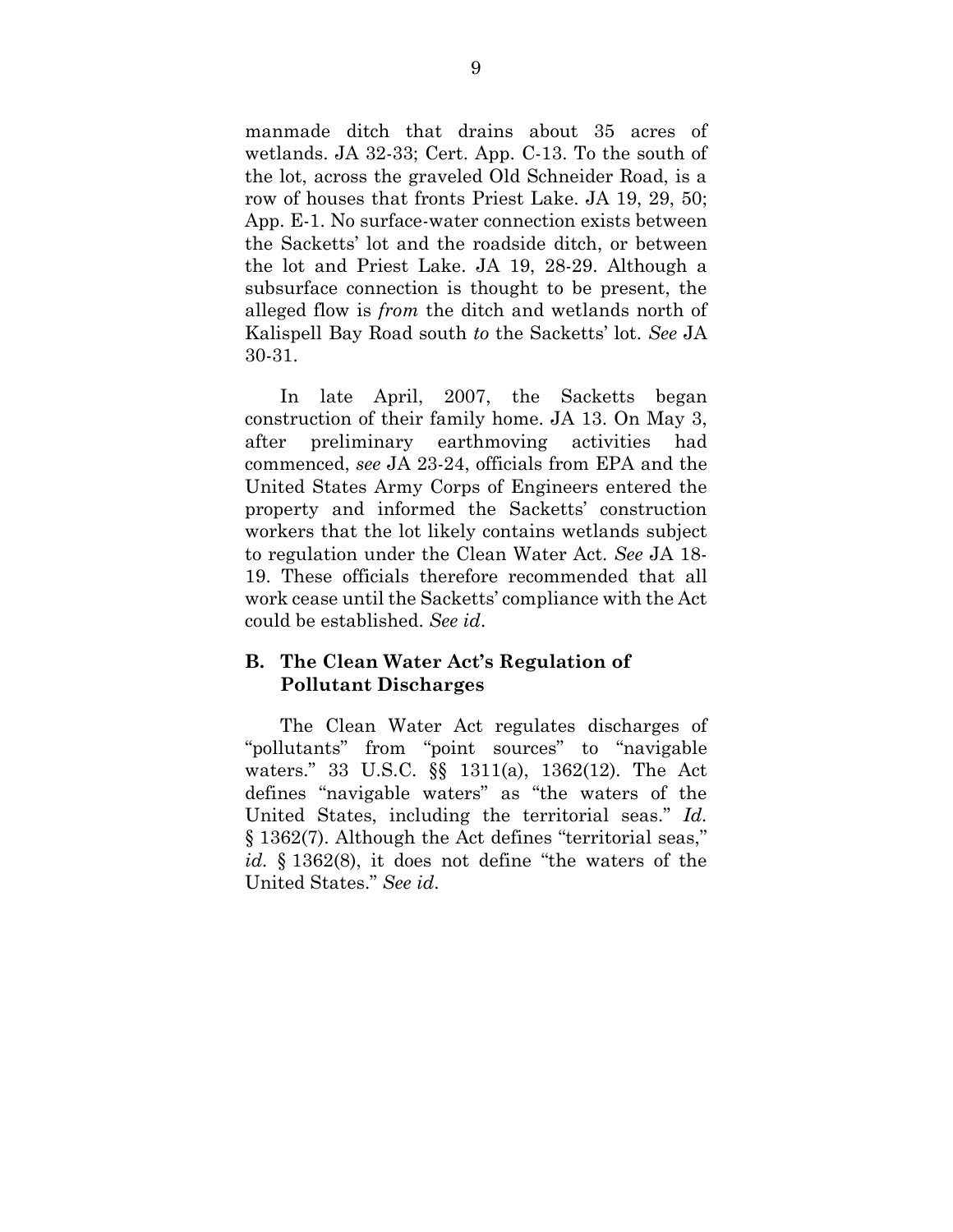Nonexempt discharges to "navigable waters" require a permit from either EPA (called a National Pollutant Discharge Elimination Program, or NPDES, permit) or, if the discharge involves "dredged or fill material," from the Corps (commonly called a Section 404 permit).<sup>1</sup> *See id.* §§ 1342(a), 1344(a). In practice, the Clean Water Act's permitting regime is timeconsuming and expensive. *See U.S. Army Corps of Eng'rs v. Hawkes Co., Inc.*, 578 U.S. 590, 594-95 (2016) (observing that a Section 404 permit typically takes more than two years and \$250,000 in consulting costs to secure). Even when obtained, a permit can result in significant changes to the applicant's intended operations and substantially limit the use of the property. *See* Mandelker, *Practicable Alternatives for Wetlands Development Under the Clean Water Act*, 48 Envtl. L. Rep. News & Analysis 10894, 10913 (2018) ("The [Clean Water Act's] practicable alternatives requirement functions . . . as a conditioned permit that requires project modifications to reduce a development's effect on wetlands resources."). Discharging pollutants without a required permit, or violating permit conditions, risks cease-and-desist orders, compliance orders, administrative penalties, civil penalties and injunctions, and even criminal prosecution. *See generally Gwaltney of Smithfield, Ltd. v. Chesapeake Bay Found.*, *Inc.*, 484 U.S. 49, 52- 53 (1987).

 The significant costs and liabilities that the Clean Water Act can impose underscore the importance of clearly demarcating the Act's reach. Unfortunately,

<sup>1</sup> The Act authorizes EPA to transfer NPDES and Section 404 permitting authority to the states and territories. *See* 33 U.S.C. §§ 1342(b), 1344(g)-(h).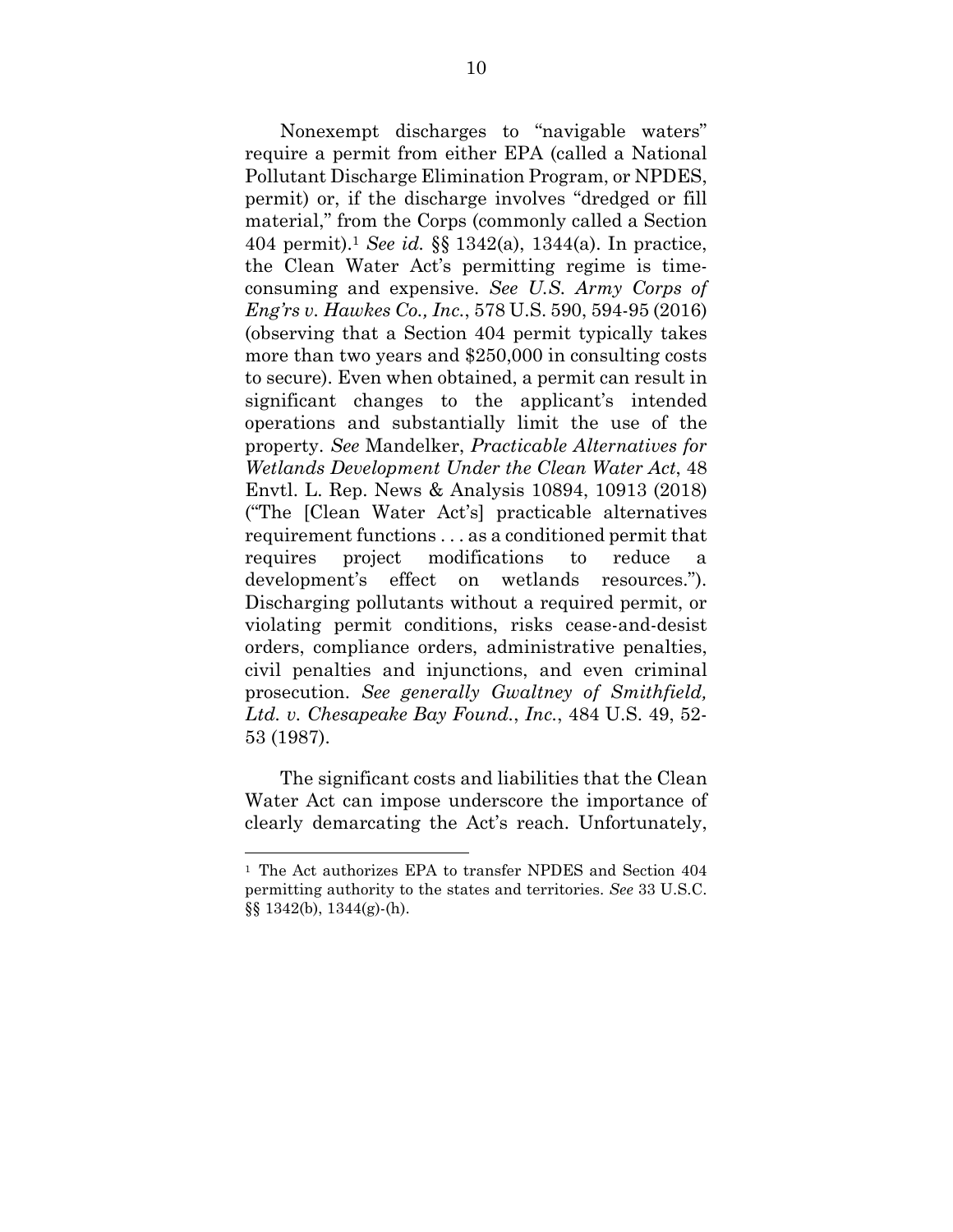construing the meaning of "navigable waters" has proved to be a vexing task for the courts, the agencies, and the regulated public. This is especially true with respect to non-navigable wetlands such as those alleged to exist on the Sacketts' lot.

 Shortly after the Clean Water Act was passed, EPA and the Corps adopted regulations defining "navigable waters." 38 Fed. Reg. 13,528, 13,529 (May 22, 1973); 39 Fed. Reg. 12,115, 12,119 (Apr. 3, 1974). EPA's interpretation was quite broad, *see* 40 C.F.R.  $\S 125.1(p)(2)$ , (4), (6) (1974) (claiming authority over all "[t]ributaries" of navigable waters, as well as all "lakes, rivers, and streams" used by "interstate travelers" or used in interstate "industrial" commerce), whereas the Corps' was notably more limited. Guided by this Court's longstanding construction of the phrase "navigable waters of the United States," as it was employed in predecessor statutes, the Corps construed the Act principally to reach interstate waters that are navigable in fact or readily susceptible of being rendered so.<sup>2</sup> *See Rapanos*, 547 U.S. at 723 (citing *The Daniel Ball*, 77 U.S. (10 Wall.) 557, 563 (1870), and 39 Fed. Reg. at 12,119). In 1975, a federal district court rejected this interpretation as too narrow. *Natural Res. Def. Council, Inc. v. Callaway*, 392 F. Supp. 685, 686 (D.D.C. 1975). The Corps did not appeal the ruling. Instead, following EPA's example, the Corps promulgated much broader regulations. *See Rapanos*, 547 U.S. at 724.

<sup>2</sup> The Corps' regulations did, however, go somewhat beyond a strictly traditional understanding of the commerce power over interstate aquatic channels. *See infra* at 41.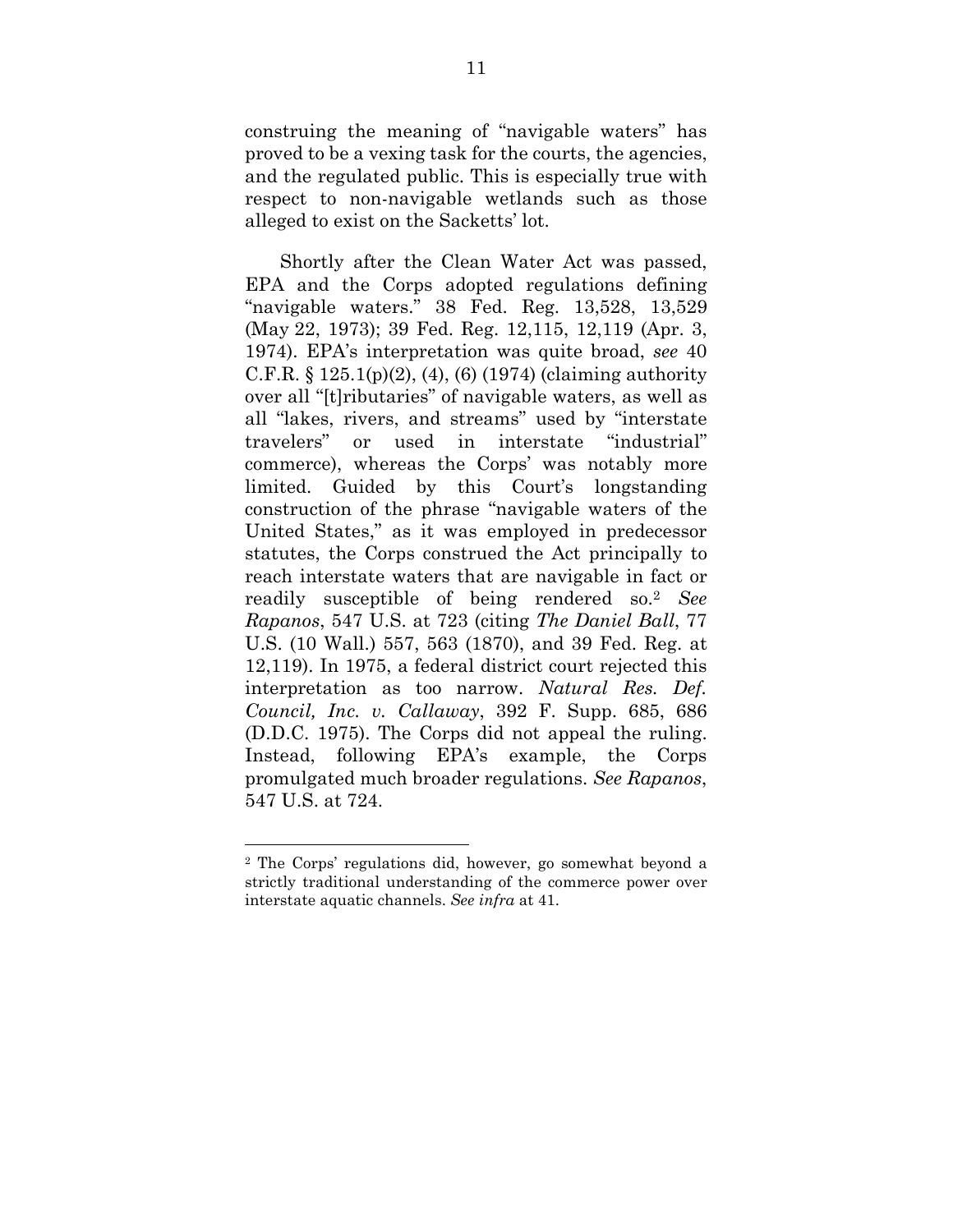These revised regulations were meant to extend the scope of "navigable waters" to the outer limits of Congress's power to regulate interstate commerce. *Rapanos*, 547 U.S. at 724 (citing 42 Fed. Reg. 37,122, 37,144 n.2 (July 19, 1977)). Thus, federal permitting authority was asserted not just over interstate waters, but also intrastate waters with various relationships to interstate or foreign commerce, as well as all tributaries of such waters, and all "wetlands"3 that are "adjacent" to, *i.e.*, bordering, contiguous, or neighboring, any regulated water. 33 C.F.R. § 323.2(a)(2)-(5), (d) (1978).<sup>4</sup> *See Rapanos*, 547 U.S. at 724. In the ensuing years, EPA and the Corps also claimed authority over isolated waters used by migratory birds, pursuant to the so-called "Migratory Bird Rule," *id*. at 725 (citing 51 Fed. Reg. 41,206, 41,217 (Nov. 13, 1986)), as well as "ephemeral streams" and "drainage ditches" with an "ordinary high water mark," *id.* (citing 65 Fed. Reg. 12,818, 12,823 (Mar. 9, 2000)).

<sup>3</sup> These were defined as "those areas that are inundated or saturated [so as to support] a prevalence of vegetation typically adapted for life in saturated soil conditions." 33 C.F.R. § 323.2(c) (1978).

<sup>4</sup> These are essentially the same provisions that, in subsequently recodified form, the Ninth Circuit applied below, *see* Cert. App. A-6; 33 C.F.R. § 328.3(a), (b) (2008); 40 C.F.R. §§ 122.2, 230.3(s), (t) (2008), and that the agencies are now applying throughout the country, *see* 86 Fed. Reg. at 69,373.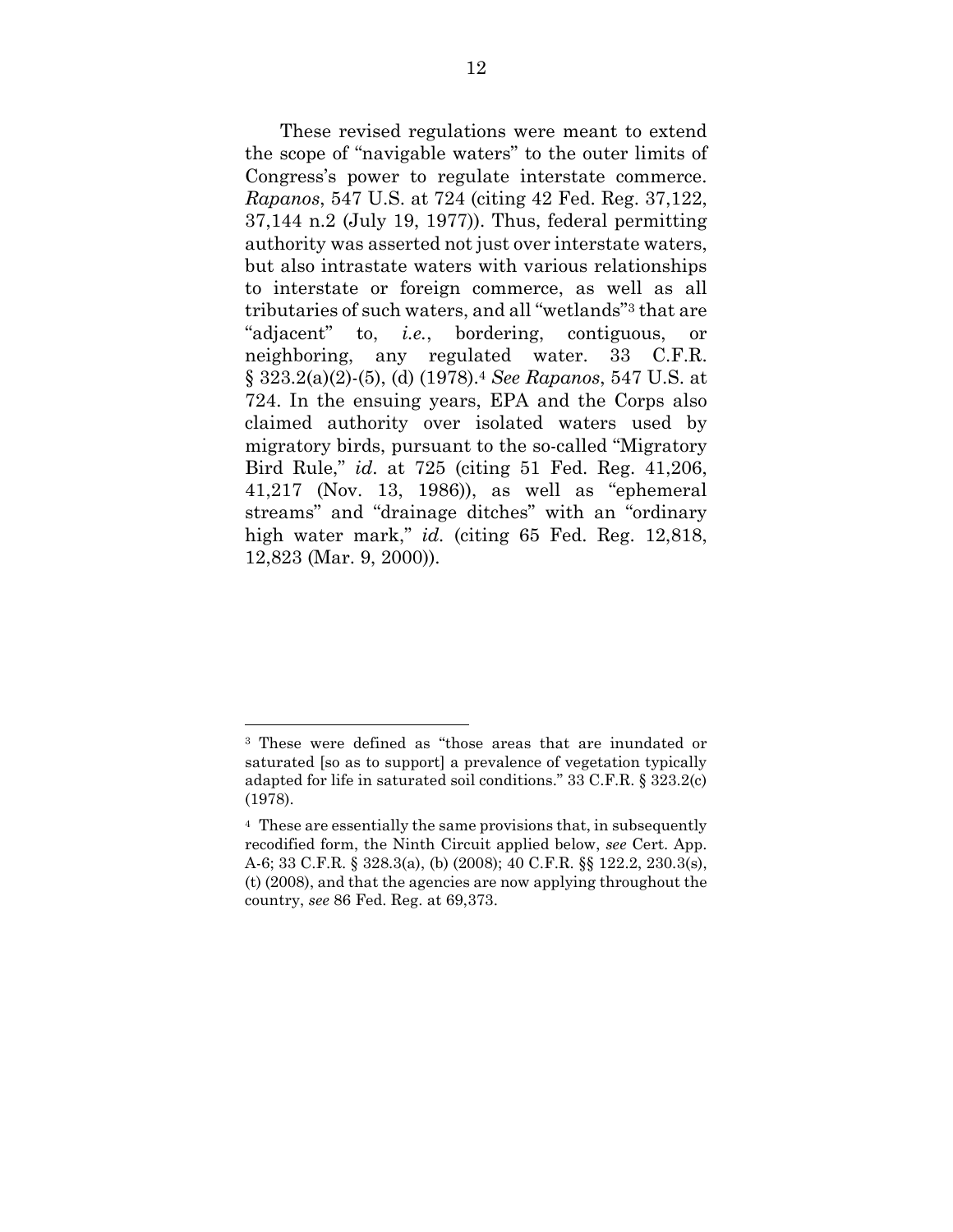### **C. The Court's Precedents Interpreting "the waters of the United States"**

 The Court has addressed the geographic scope of the Clean Water Act three times.

 First, in *Riverside Bayview*, the Court considered whether EPA and the Corps had reasonably interpreted the Act to regulate wetlands that were immediately adjacent to a navigable-in-fact water.<sup>5</sup> *See* 474 U.S. at 124. The Court began its statutory analysis by citing its then recent decision in *Chevron, U.S.A., Inc. v. Natural Res. Def. Council, Inc.*, 467 U.S. 837 (1984), for the proposition that the Court must defer to an agency's reasonable interpretation of ambiguous text within a statute that the agency is charged with administering. *Riverside Bayview*, 474 U.S. at 131. Looking to the text of the Clean Water Act, the Court conceded that, on "a purely linguistic level, it may appear unreasonable to classify 'lands,' wet or otherwise, as 'waters.'" *Id*. at 132. But weighing in favor of EPA and the Corps' view was Congress's aim, as the Court understood it, to regulate at least some waters beyond those traditionally subject to Congress's channels of commerce power, *see id*. at 133, 138-39, as well as the agencies' scientific judgment that wetlands play an important role in maintaining such waters, *id*. at 133-34. In light of this legislative intent and administrative expertise, the Court concluded that the agencies had reasonably resolved

<sup>&</sup>lt;sup>5</sup> As the government described the site at issue in its briefing before the Court, "it would not be an exaggeration to state that one could, after wading through a cattail marsh, swim directly from Riverside's property to the Great Lakes." Reply Brief for the United States at 2, No. 84-701, 1985 WL 669804 (1985).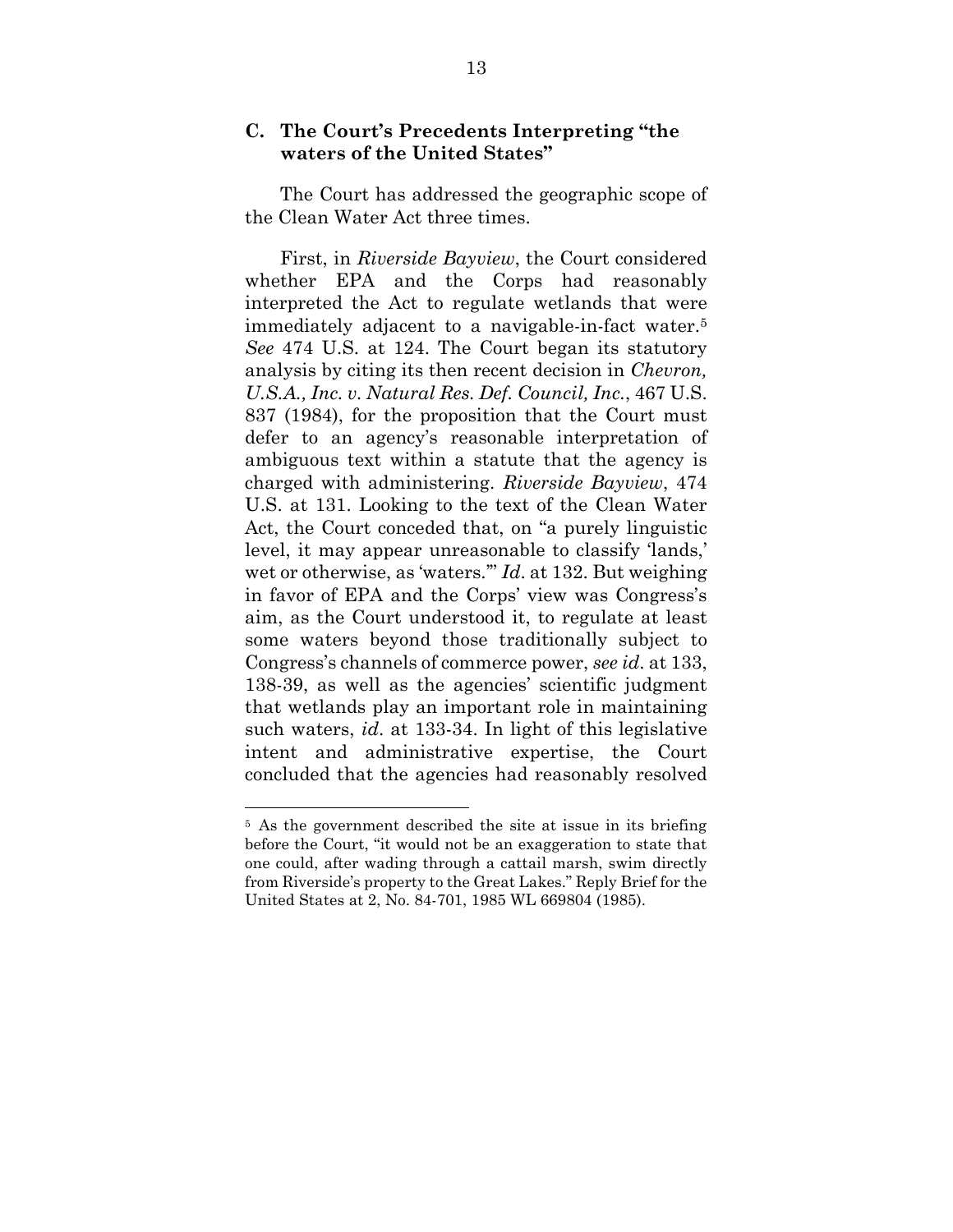the line-drawing ambiguity raised by the Act's regulation of "waters" by including within such aquatic features those wetlands that are "inseparably bound up with the 'waters' of the United States." *Id*. at 134. At the same time, the Court cautioned that its affirmance of the agencies' authority was limited to the regulation of such inseparably bound-up wetlands. *See id*. at 131 & n.8.

 Second, in *SWANCC*, the Court considered whether EPA and the Corps may regulate "nonnavigable, isolated, intrastate waters," based on how the use of such waters could affect interstate commerce, pursuant to the Migratory Bird Rule. *See*  531 U.S. at 162. The Court began its analysis by repeating that *Riverside Bayview* had upheld the agencies' extension of the Act only to "wetlands that actually abutted on a navigable waterway." *Id*. at 167. According to *SWANCC*, it was the "significant nexus" of geographic propinquity between wetlands and the adjacent waters with which they were "inseparably bound up" that led the Court in *Riverside Bayview* to affirm the agencies' authority over such wetlands. *Id*. (quoting *Riverside Bayview*, 474 U.S. at 134). This kind of shoreline connection is, in contrast, necessarily absent with respect to features like the ponds at issue in *SWANCC*, which were "*not* adjacent to open water." *Id.* at 168.

 In light of that important distinction, the Court in *SWANCC* concluded that the Act cannot be stretched to reach such isolated waters. Besides the Act's text, support for the Court's conclusion was to be found in the Corps' initial 1974 regulations, which focused on those waters traditionally subject to Congress's power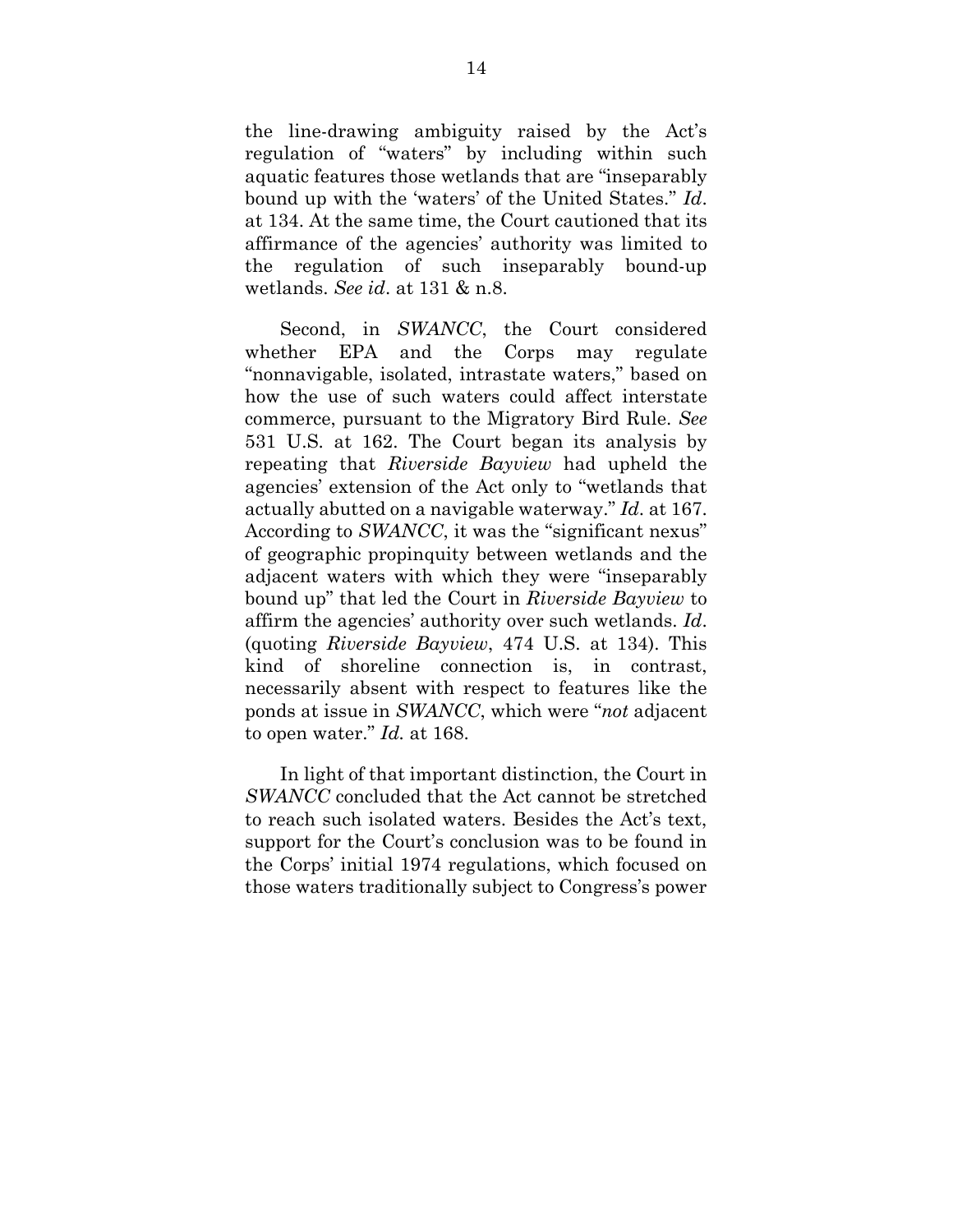over the channels of commerce. *See id*. As the Court underscored, the agencies "put forward no persuasive evidence that the Corps mistook Congress' intent in 1974," *id*.—namely, that the Act was merely an exercise of Congress's commerce power over navigation, *id*. at 168 n.3. *Accord id*. at 172 ("The term 'navigable' has at least the import of showing us what Congress had in mind as its authority for enacting the [Clean Water Act]: its traditional jurisdiction over waters that were or had been navigable in fact or which could reasonably be so made."). The Court found unpersuasive as well the agencies' reliance on Congress's 1977 amendments to the Act, concluding that their oblique references to "wetlands" were "unenlightening" as to the scope of the term "waters." Id. at 171. Finally, the Court observed that accepting the agencies' reading of the Act to reach isolated waters would, by trenching upon "the States' traditional and primary power over land and water use," raise "significant constitutional and federalism questions." *Id*. at 174. Yet, far from wanting to implicate such issues, "Congress chose to 'recognize, preserve, and protect the primary responsibilities and rights of States . . . to plan the development and use . . . of land and water resources.'" *Id*. (quoting 33 U.S.C. § 1251(b)). The Court therefore invalidated the agencies' assertion of authority over the isolated ponds at issue.

 Lastly, in *Rapanos,* the Court was presented with the middle question between *Riverside Bayview* and *SWANCC*—namely, whether the Act allows for the regulation of wetlands adjacent to non-navigable ditches and other waters that ultimately flow into traditional navigable waters. *See Rapanos*, 547 U.S.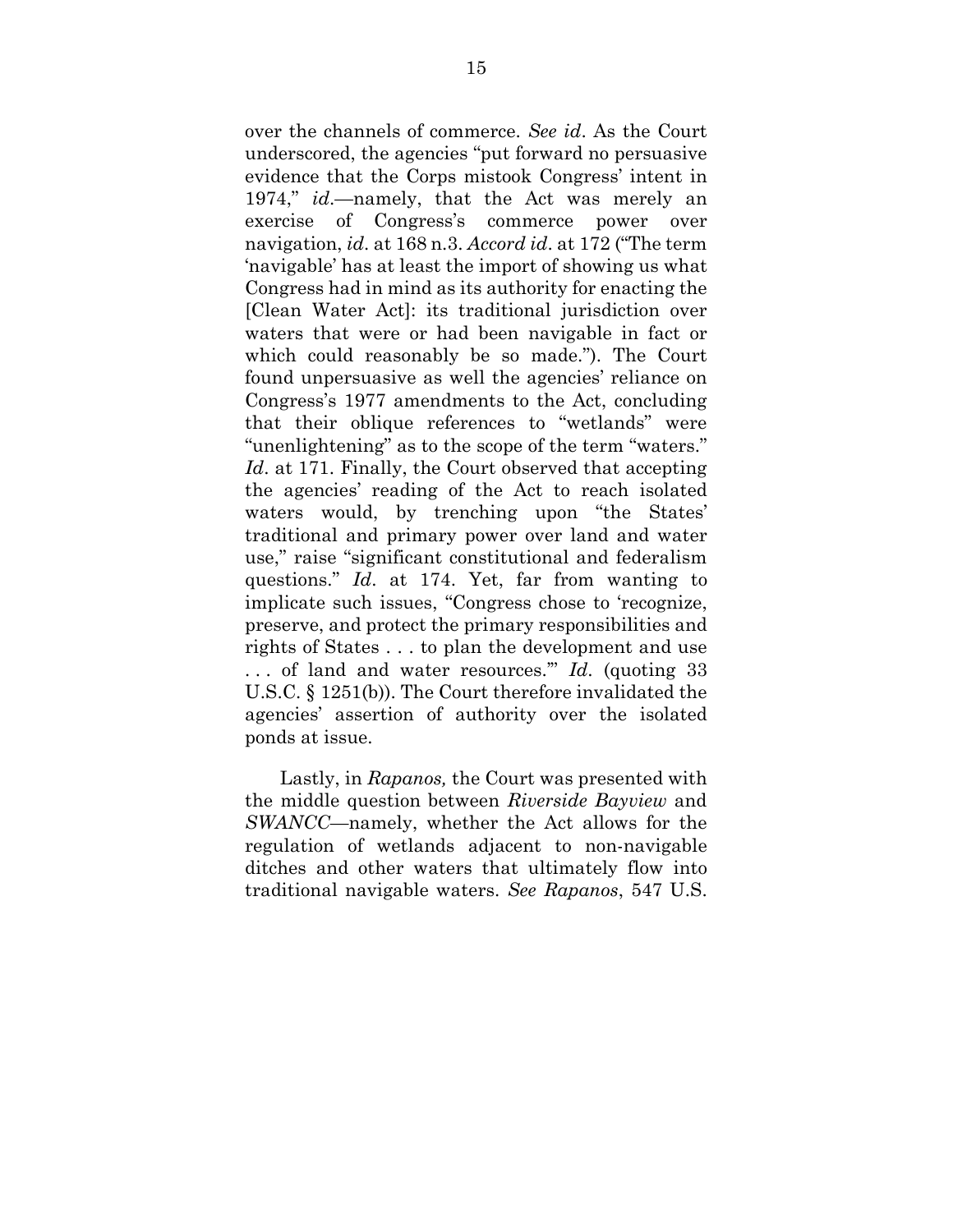at 729-30. Five members of the Court held the agencies' regulations asserting control over such waters to be invalid insofar as they purport to regulate all tributaries of traditionally navigable waters and all wetlands adjacent to such tributaries. *Id.* at 728 (plurality opinion); *id.* at 759 (Kennedy, J., concurring in the judgment). But no opinion explaining why the Act cannot be so construed garnered a majority of the Court.

 Writing for himself and three other members of the Court, Justice Scalia began his analysis by noting that, however the qualifiers "navigable" and "of the United States" may limit the Act's scope, that scope surely can extend no farther than "waters." *Id*. at 731. Justice Scalia then proceeded to explain, based on (i) an ordinary meaning analysis of the statutory text, (ii) the Court's rulings in *Riverside Bayview* and *SWANCC*, and (iii) Congress's desire to preserve traditional state authority over land and water, *see id*. at 732-38, that "waters" include "only those relatively permanent, standing or continuously flowing bodies of water 'forming geographic features' that are described in ordinary parlance as 'streams[,] . . . oceans, rivers, [and] lakes,'" *id*. at 739 (quoting Webster's Second at 2882).

 "Wetlands" would not normally fall under such a definition. *See Riverside Bayview*, 474 U.S. at 132. But as Justice Scalia pointed out, there is a difference between considering a wetland on its own to be a "water," and concluding that inevitably some wetlands may be regulated as "waters," given the "inherent ambiguity in drawing the boundaries of any 'waters.'" *Rapanos*, 547 U.S. at 740. It was, the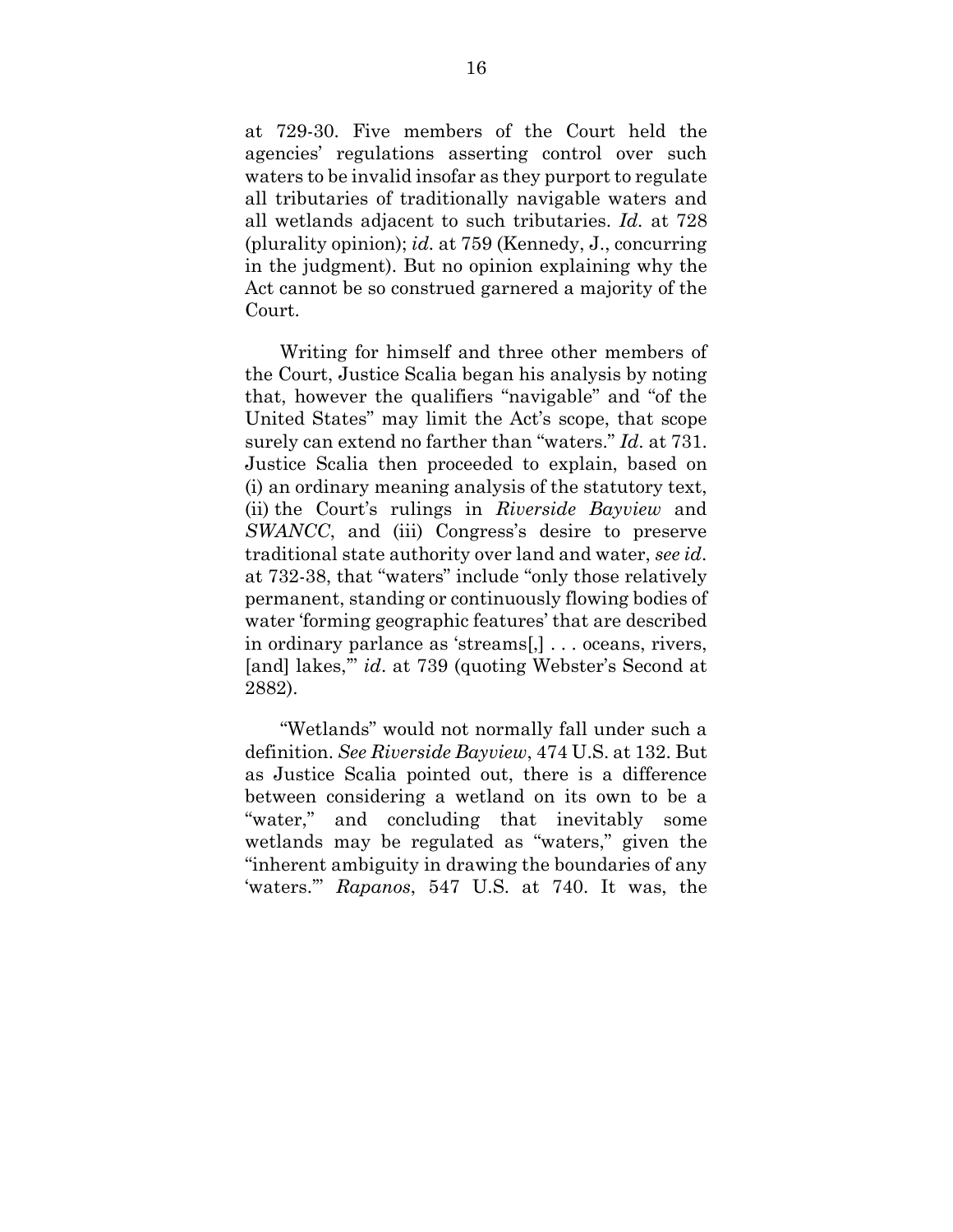plurality concluded, only the latter concession to agency interpretation that *Riverside Bayview* had made, one that *SWANCC* had confirmed by characterizing *Riverside Bayview* as a case about "the close connection between waters and the wetlands that they gradually blend into." *Id*. at 741. As Justice Scalia underscored, the "significant nexus" that, in *SWANCC*'s recounting, *Riverside Bayview* had upheld, was a *physical* shoreline-connection arising from "the inherent ambiguity in defining where water ends and abutting ('adjacent') wetlands begin." *Id*. at 742. And it was that line-drawing ambiguity which permitted "the Corps' reliance on ecological considerations" to regulate "all abutting wetlands as waters." *Id*. Thus, "*only* those wetlands with a continuous surface connection to bodies that are 'waters of the United States' in their own right, so that there is no clear demarcation between 'waters' and wetlands, are 'adjacent to' such waters and covered by the Act." *Id*. Put another way, the surface-water connection must be so substantial that the wetland and abutting water are rendered "*indistinguishable*." *Id.* at 755 (emphasis in original).

 Although Justice Kennedy provided the fifth vote to support the Court's judgment rejecting the agencies' expansive regulation, he disagreed with the plurality's rationale for that rejection. *Id.* at 759 (Kennedy, J., concurring in the judgment). Instead of a boundary-drawing-problem test for determining when a wetland may be deemed a "water," Justice Kennedy proposed a "significant nexus" standard. *Id*. According to this rule, a wetland may be regulated if it, either alone or in combination with other "similarly situated" wetlands in the "region," significantly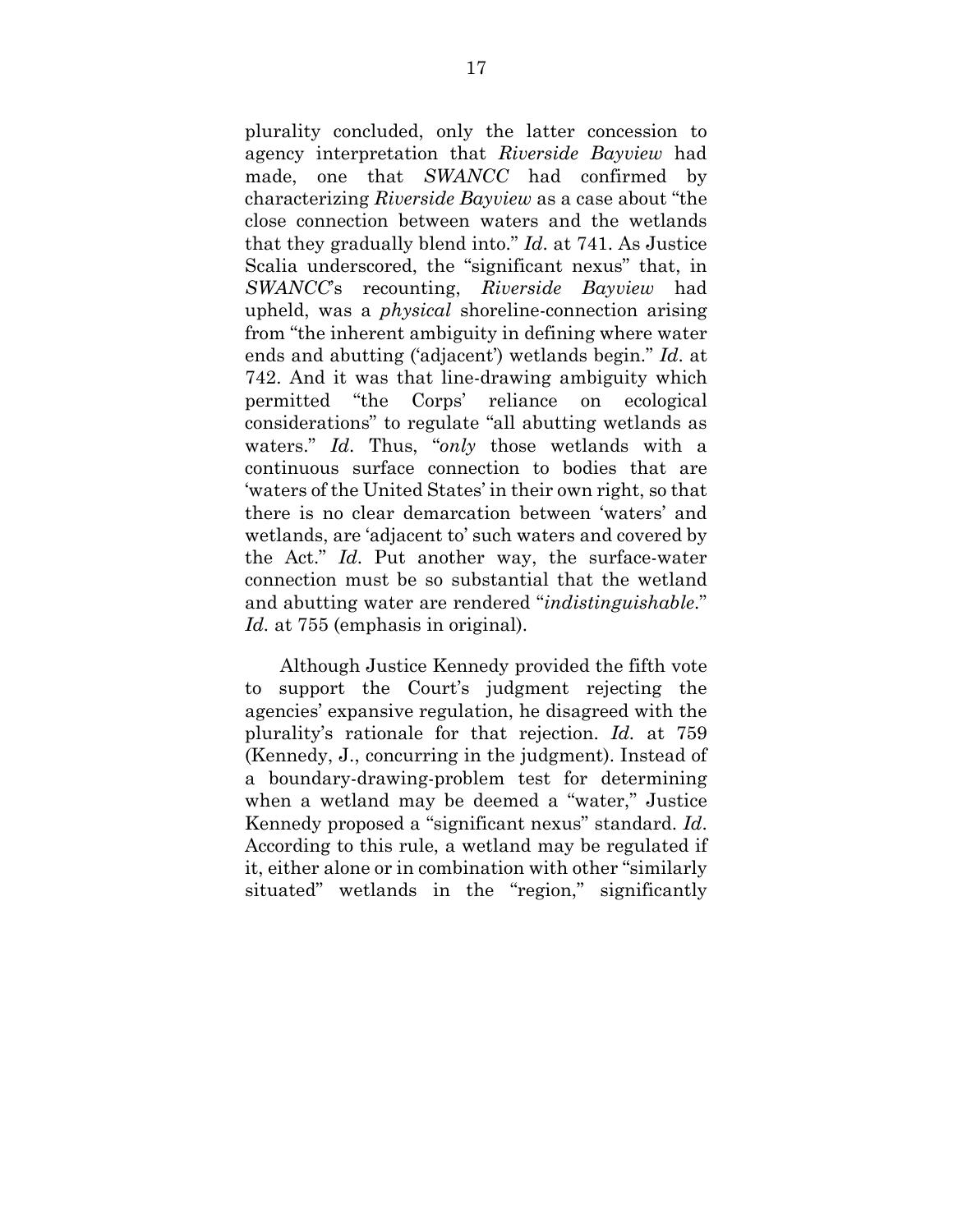affects the physical, chemical, and biological integrity of "waters more readily understood as 'navigable.'" *Id.*  at 780. Thus, unlike the plurality's test, the significant nexus test requires no hydrological connection of any quantity, nor does it limit jurisdiction to those wetlands that are inseparably bound up with adjacent waters. *See id*. at 768-73.

 The Chief Justice joined the plurality but concurred separately to lament the agencies' failure to issue new regulations after *SWANCC* had invalidated the Migratory Bird Rule. *Id.* at 757-58 (Roberts, C.J., concurring). He also expressed concern that, due to the lack of a majority opinion, "[l]ower courts and regulated entities" would lack guidance "on precisely how to read Congress' limits on the reach of the Clean Water Act" and would be left "to feel their way on a case-by-case basis." *Id.* (citing *Marks v. United States*, 430 U.S. 188 (1977)).

## **D. EPA's Assertion of Jurisdiction Over the Sacketts' Lot, and the Sacketts' Lawsuit**

 Less than a year after *Rapanos*, the Sacketts— "feel[ing] their way"—began construction of their family home, only to be stopped days later by EPA and Corps officials who, as noted above, informed the Sacketts' crew that construction should cease because a federal permit was likely required. *See* JA 18-19. Following the agencies' initial site visit, EPA sent the Sacketts a "Request for Information" concerning their building project. *See* Administrative Record (AR) 00203-00212. *Cf.* 33 U.S.C. § 1318 (authorizing EPA to demand from any owner or operator of a "point source" "such . . . information as [EPA] may reasonably require"). In their written response, the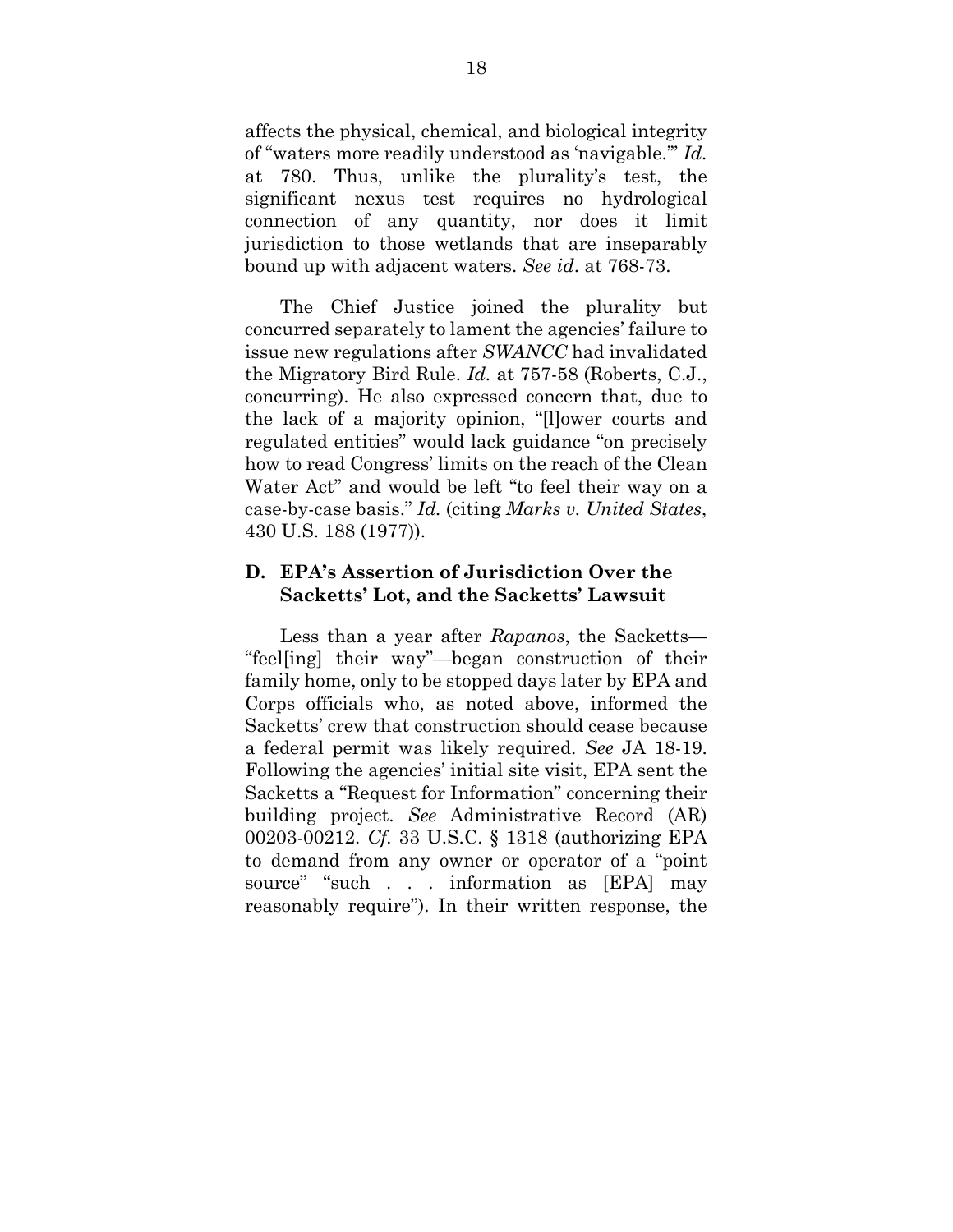Sacketts explained that they had all local building permits in hand, that their site was bordered by developed properties and roads, and that nothing in their deed of title or other paperwork suggested that their lot contains wetlands. JA 24-25. A couple of months later, EPA followed up with a voicemail, informing the Sacketts that the agency needed to do "additional research" and inquiring as to whether the Sacketts would comply with its "request" that they remove the fill from their property.<sup>6</sup> *See* AR00236. Answering by letter, the Sacketts requested "a response from the EPA in writing as to a rational reason why the property . . . needs to be reclaimed," while noting that the agency had still not provided "any official notification in writing of any violation." *Id*.

 That notification was delivered in November, 2007, in the form of an administrative compliance order. *See* AR00237-00248. *Cf.* 33 U.S.C. § 1319(a)(3) (authorizing EPA to issue such orders, "on the basis of any information available," for a variety of alleged violations). This EPA directive asserted that the Sacketts' lot contains "navigable waters" subject to the Clean Water Act. Specifically, EPA found that the property contains "wetlands" as defined by regulation, and that these alleged wetlands are among "the waters of the United States" because of their alleged relationship to Priest Lake. *See* AR00239. *Accord*  Cert. App. D-5 to D-6 (amended compliance order); C-

<sup>6</sup> In a prior telephone message, EPA personnel had informed Chantell Sackett that the Sacketts "would not have gotten a permit to build there" and thus that the agencies would "ask [them] to restore [the] site [and] build elsewhere." AR00182 (notes from EPA official Carla Fromm).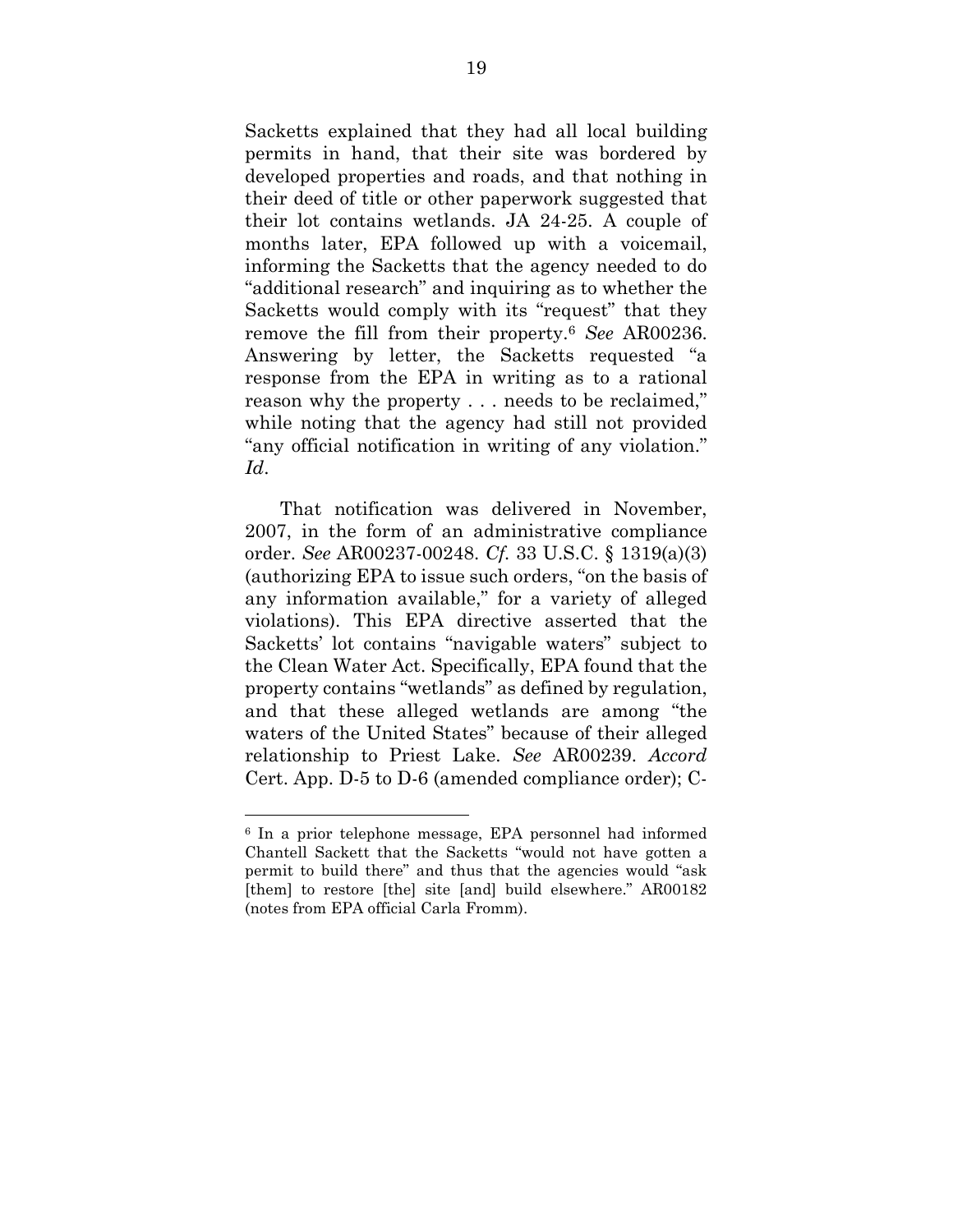1, C-3, C-8 (jurisdictional determination asserting that the alleged wetlands are regulable because of their "adjacen[cy]" to the roadside ditch, a "tributary" of Priest Lake). Thus, EPA's order determined that the Sacketts had violated the Act by trying to build their home without first having obtained a Clean Water Act permit. App. A-9. The Sacketts were therefore ordered to refrain from further construction and to immediately begin to "restore" their property. *Id.* Failure to comply would subject them to tens of thousands of dollars per day in administrative and civil penalties. *Id*.

 Believing that their lot does not contain "navigable waters" subject to federal authority, the Sacketts requested from EPA an administrative hearing on the agency's order, to no avail. *See Sackett v. EPA*, 566 U.S. 120, 125 (2012). The Sacketts therefore proceeded, in April, 2008, to file an action under the Administrative Procedure Act, 5 U.S.C. §§ 701-706, to challenge EPA's assertion of authority over their lot.7 Cert. App. A-9. They contended that EPA's compliance order was arbitrary and capricious because the Clean Water Act does not grant EPA authority to regulate their property. App. A-9. EPA moved to dismiss the suit, arguing that the compliance order was not judicially reviewable. *See*  App. A-10 to A-11. The district court granted EPA's

<sup>7</sup> Prior to the action's filing, EPA had made several amendments to the compliance order, each postponing the deadline to complete "remediation" of the site. *See* Cert. App. A-10, D-1 to D-2. Shortly after filing, EPA amended the order again to eliminate or to extend some of the deadlines and remedial requirements, *see* App. D-2, but the amended order still asserted jurisdiction over the Sacketts' property and still concluded that the Sacketts had violated the Act, App. D-5 to D-7.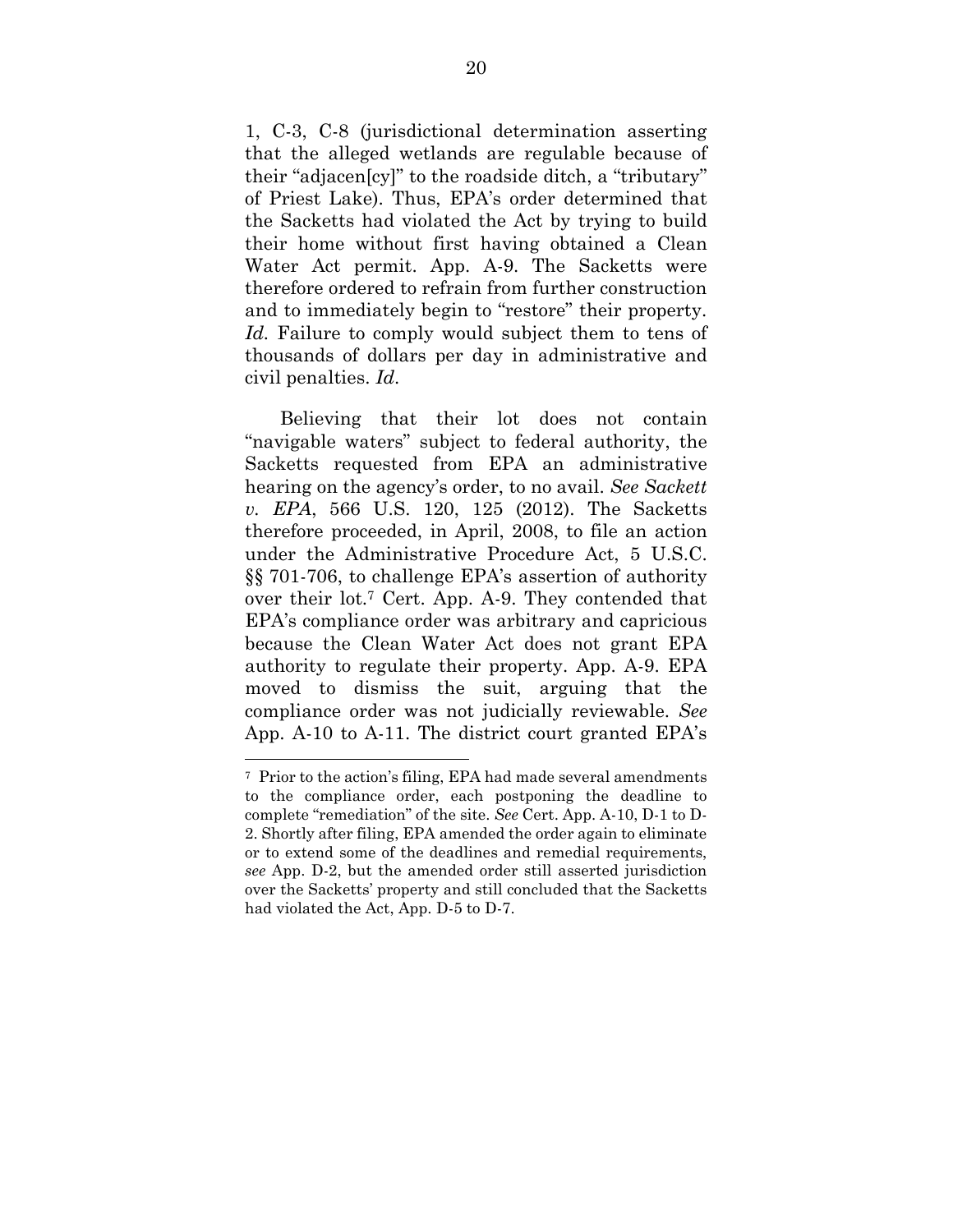motion and the Ninth Circuit affirmed. *See Sackett v. EPA*, 622 F.3d 1139, 1147 (9th Cir. 2010). This Court granted certiorari and reversed, holding that the order constituted "final agency action" subject to judicial review under the APA. *Sackett*, 566 U.S. at 131.

 On remand to the district court, the parties crossmoved for summary judgment. Cert. App. B-1, B-3 to B-4. The district court granted summary judgment to EPA, B-32, ruling among other things that EPA had authority to regulate the wetlands alleged to exist on the Sacketts' lot pursuant to the significant nexus test, App. B-27 to B-30. The Sacketts appealed again.

 In the Ninth Circuit, the Sacketts renewed their challenge to EPA's jurisdiction, principally on the ground that the *Rapanos* plurality contains the controlling rule of law and thus that the district court had erred by applying Justice Kennedy's concurrence to determine the scope of EPA's regulatory authority over their lot. *See* Cert. App. A-22 to A-25. The Sacketts contended, among other points, that any wetlands on their property are beyond the Act's ambit because the *Rapanos* plurality limits federal authority to wetlands that have a continuous surface-water connection to regulated waters, and their lot has no such connection. *See* App. A-25.

 The Ninth Circuit affirmed the district court's judgment that EPA has authority over the wetlands alleged to exist on the Sacketts' property.8 The court

<sup>8</sup> Before reaching the merits, the Ninth Circuit confirmed that the Sacketts' appeal remains live despite EPA's voluntary, non-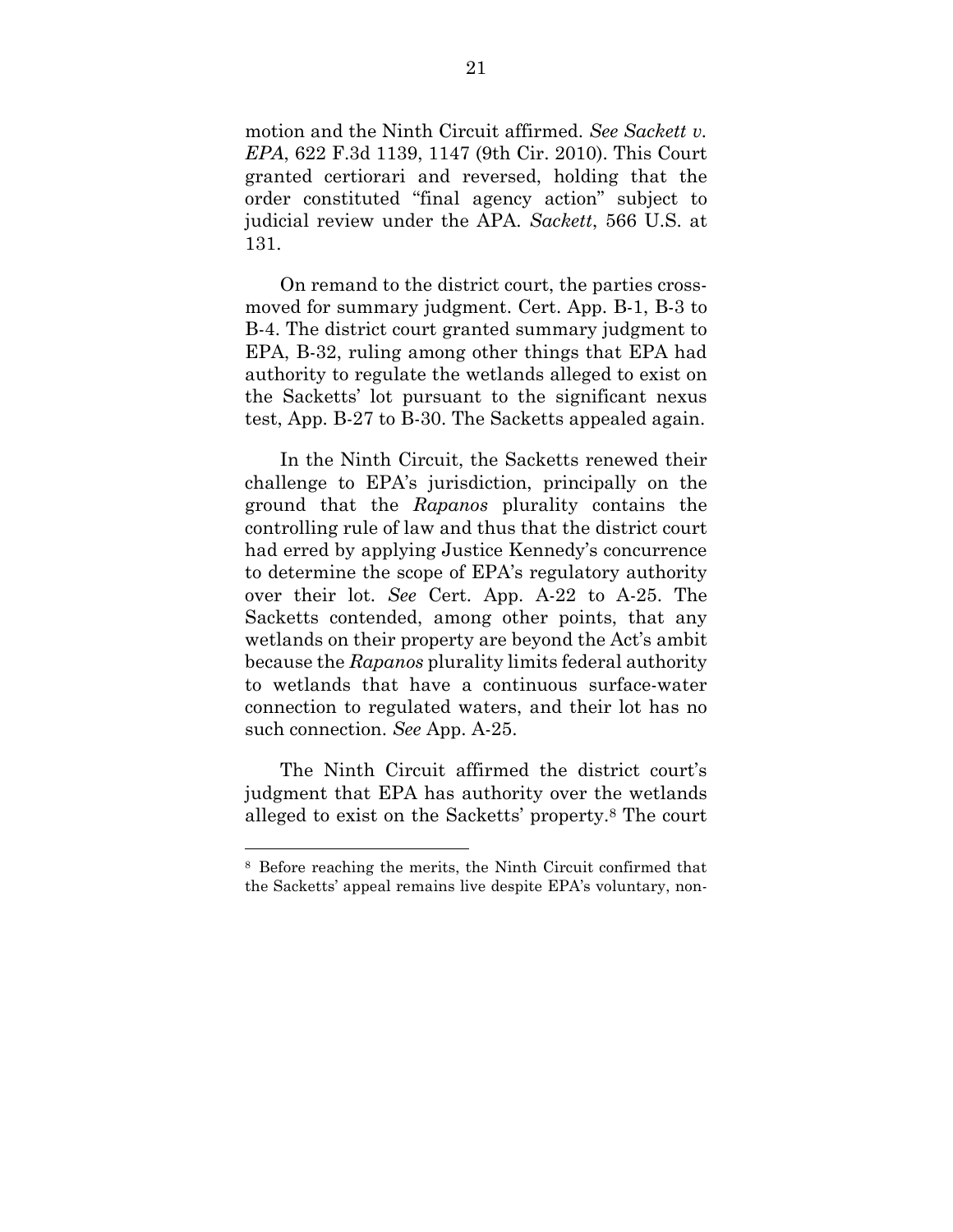began its merits analysis with a review of circuit case law applying the *Marks* framework for interpreting fractured decisions like *Rapanos*. Cert. App. A-25 to A-31. Rejecting the Sacketts' argument that the *Rapanos* plurality governs, the court held that the significant nexus test set forth in Justice Kennedy's concurrence should control. App. A-25 to A-31. The court then affirmed EPA's determination that the agency has jurisdiction over the Sacketts' lot because (i) the property contains, within the meaning of the agencies' regulations, "wetlands" that are "adjacent" to a "tributary" of Priest Lake (namely, the roadside ditch), and (ii) the site's purported two-thirds-of-anacre wetland, in combination with the few dozen acres of wetlands on the other side of Kalispell Bay Road, bears a significant nexus to Priest Lake. App. A-32 to A-36.<sup>9</sup>

#### **Summary of Argument**

 The test for determining whether a wetland is among "the waters of the United States" subject to regulation under the Clean Water Act requires a twostep analysis. The initial step asks whether a wetland may be considered a "water." This step has two prongs. The first prong requires a finding that the wetland has a continuous surface-water connection with a "water," such that the resulting physical nexus

binding withdrawal of the compliance order during the appeal, because the Sacketts' "central legal challenge" to EPA's jurisdiction remains "unresolved." Cert. App. A-14 to A-15, A-17.

<sup>9</sup> The Ninth Circuit also affirmed the district court's rejection of the Sacketts' challenge to EPA's wetlands delineation of the Sacketts' lot. *See* Cert. App. A-23 n.7. The Sacketts did not seek this Court's review as to that issue.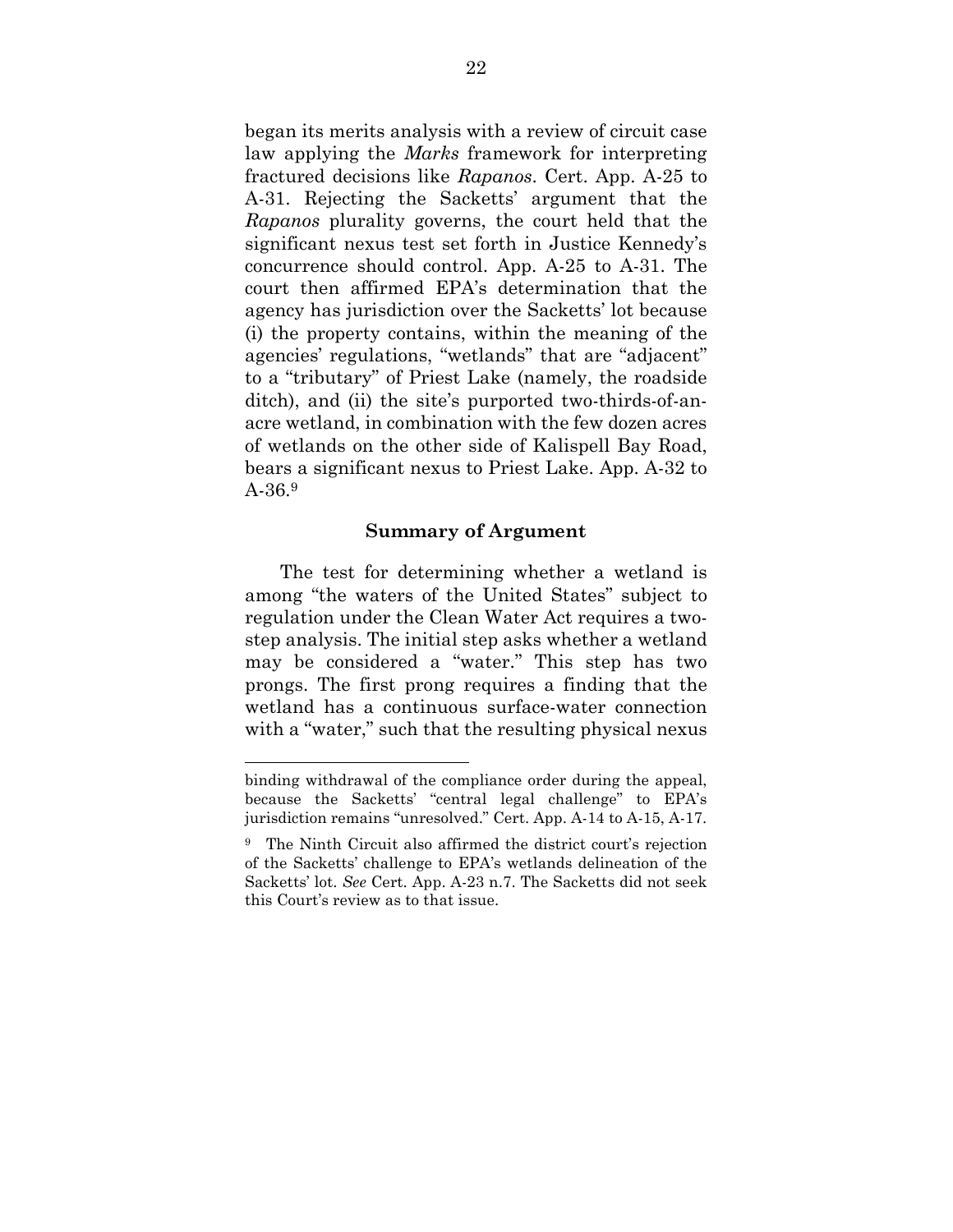makes the wetland and "water" "inseparably bound up," *Riverside Bayview*, 474 U.S. at 134, to the extent that it is difficult to say where the wetland ends and the "water" begins, *see Rapanos*, 547 U.S. at 742. The second prong requires a finding that the "water" to which the wetland is thus connected is a hydrogeographic feature ordinarily referred to as a "water," such as a stream, ocean, river, or lake. *See id*. at 739.

 The two prongs of the first step are compelled by the statute's text, which regulates "waters," not land (wet or otherwise) or other features (such as sewer systems or some manmade ditches) that are not commonly denominated as "waters." *See id*. at 733-34 & 736 n.7. Although the Court in *Riverside Bayview* upheld the regulation of wetlands immediately adjacent to a navigable-in-fact river as "waters," it did so only because of the inherent ambiguity in defining the border between true waters and wetlands immediately adjacent to and abutting those waters. *See* 474 U.S. at 134. Hence, where such a physical nexus is absent—that is, where there is no linedrawing problem—wetlands and other non-waters that are merely nearby true "waters" cannot themselves be deemed to be "waters." *Rapanos*, 547 U.S. at 742, 755.

 The framework's second step requires a finding that the "water" is "of the United States"—in other words, that it is subject to Congress's authority over the channels of interstate commerce. This step follows from the Court's conclusion in *SWANCC* that the Act is an exercise of Congress's commerce power over navigation. 531 U.S. at 168 n.3. Such power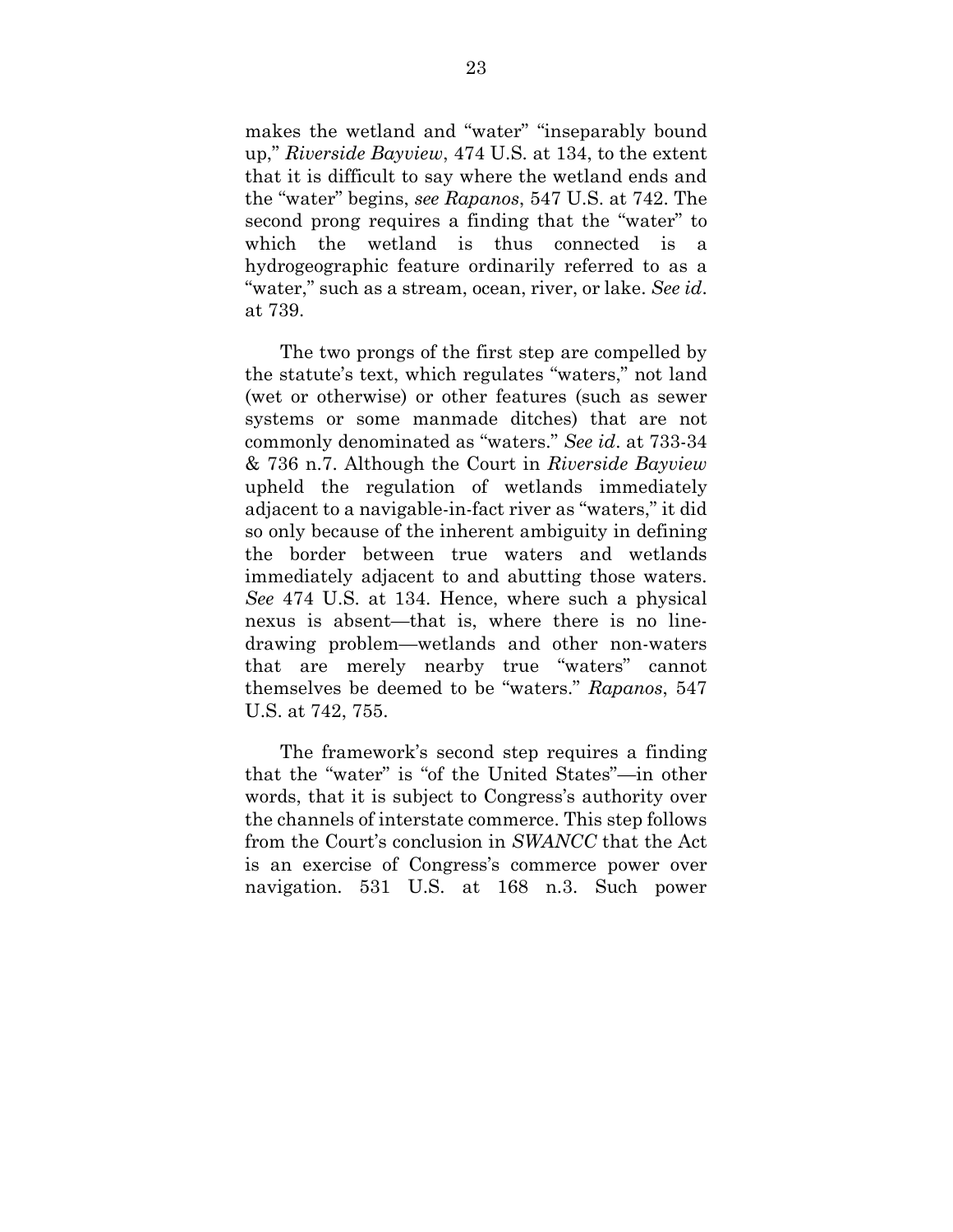traditionally encompassed various types of interstate waters, as well as some activities outside those waters that nevertheless harmed them. But given its dissatisfaction with the regulatory status quo that was limited to such waters, Congress had by 1972 determined to go beyond prior statutes and to exercise the full extent of its channels of commerce power. The result is a Clean Water Act that regulates not just traditional navigable waters, but also intrastate waters that serve as a link in a channel of interstate commerce. Yet, as *SWANCC* underscored, there is no evidence that Congress wished to regulate further, beyond its channels of commerce power, and thereby raise serious Tenth Amendment issues. *See id*. at 168 n.3, 172-74. *SWANCC*'s assessment of the Congressional purpose behind the phrase "the waters of the United States" is confirmed by the nature of the criticism of the pre-1972 federal regulatory regime, which ultimately spurred Congress to legislate. The main trouble as Congress understood it was not that the pre-1972 system was geographically too narrow, but rather that it imposed little regulation at the source of pollution, and that which it did impose was underenforced.

 The two-step framework that the Sacketts propose is vastly superior to the significant nexus test employed by the Ninth Circuit. Unlike the two-step framework, the significant nexus test conflicts with the statutory text and the Court's precedents, while raising troubling federalism concerns and threatening the right of landowners to fair notice of what the law demands.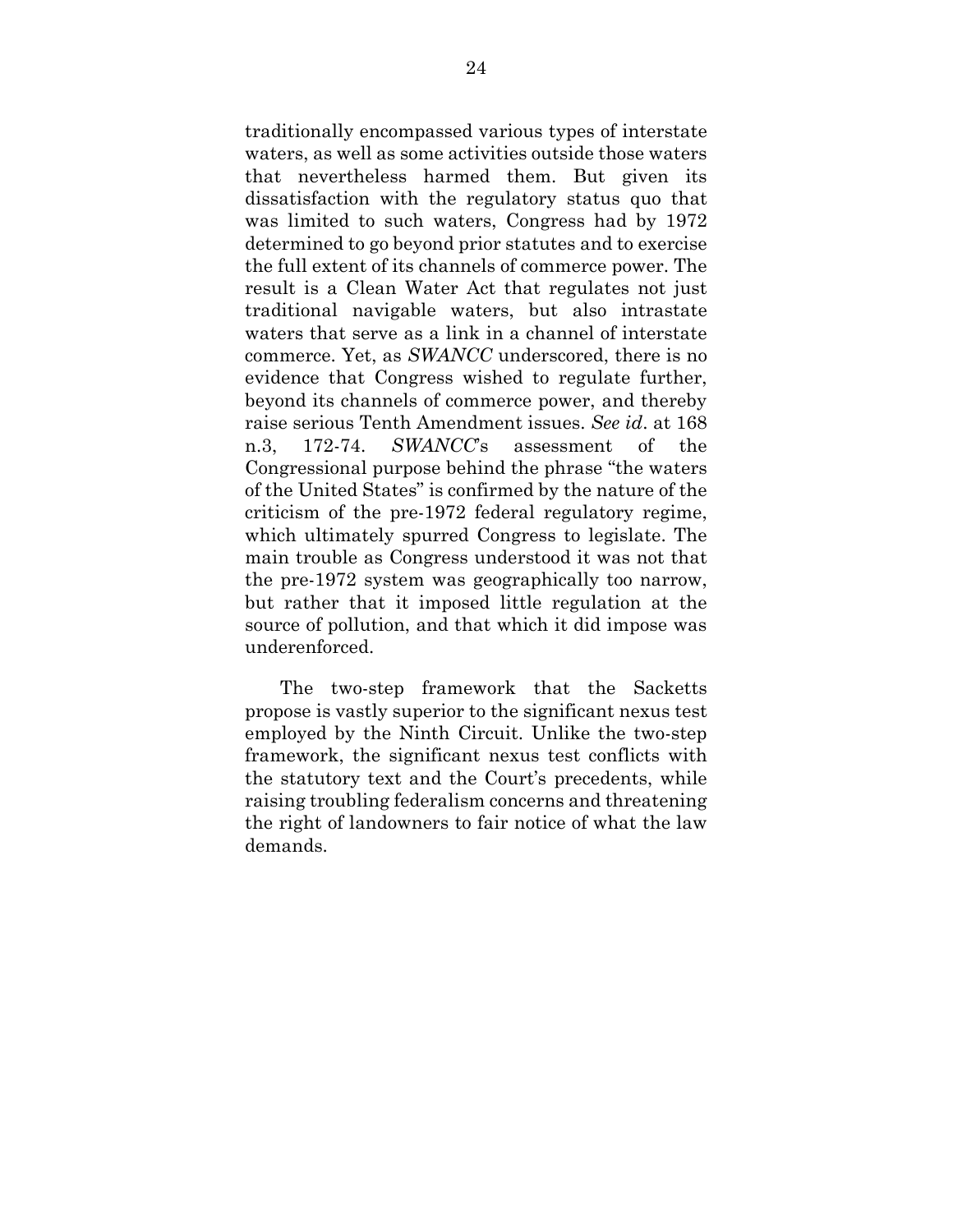Applying the two-step framework to the record of this case compels a finding that the Sacketts' lot contains no "waters of the United States." Hence, the Sacketts are entitled to a declaration that EPA lacks jurisdiction over their property.

#### **Argument**

#### **I.**

## **A Two-Step Framework for Wetlands Jurisdiction Under the Clean Water Act**

## **A. Step 1: Is There a Continuous Surface-Water Connection to a "Water" Such That It Is Difficult to Say Where the "Water" Ends and the Wetland Begins?**

 All questions of statutory interpretation begin with the text. *E.g.*, *Ross v. Blake*, 578 U.S. 632, 638 (2016). The Clean Water Act regulates the discharge of pollutants to "navigable waters," *see* 33 U.S.C. §§ 1311(a), 1362(12), which are defined as "the waters of the United States, including the territorial seas," *id*. § 1362(7). Thus, the extent to which the Act regulates wetlands depends in part on, and logically begins with, whether such features may plausibly be considered "waters."

 As the *Rapanos* plurality recognized, deeming wetlands to be "waters" raises a "textual difficulty" because a wetland, on its own, is not in ordinary language a "water." *Rapanos*, 547 U.S. at 740 (citing *Riverside Bayview*, 474 U.S. at 132). Wetlands, of course, are lands with some amount of water on them. *See* 33 C.F.R. § 328.3(b) (2008). But the Clean Water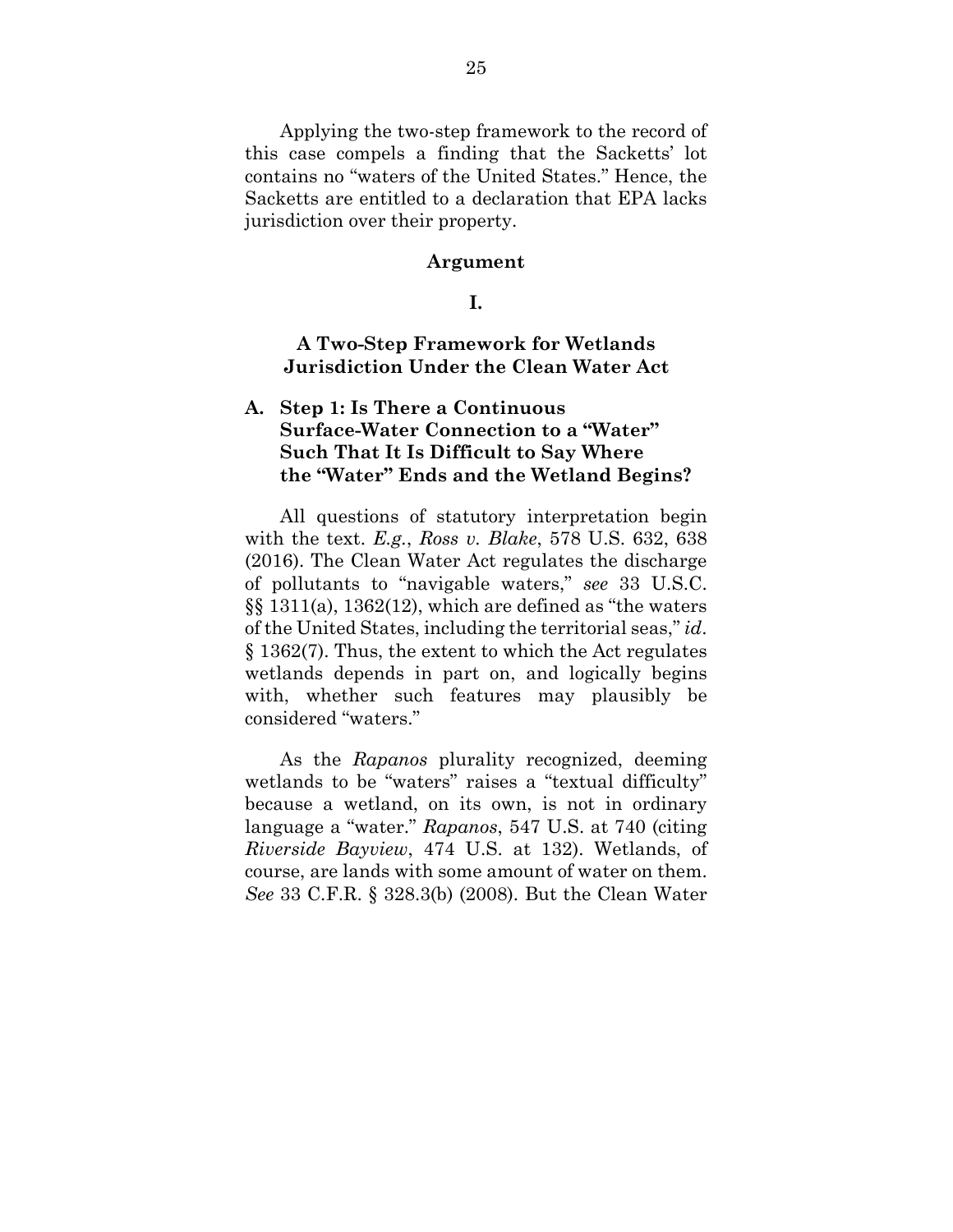Act regulates "the waters," not "water"—the significance of the definite article and the plural being that the statute does not aim to regulate "water in general." *Rapanos*, 547 U.S. at 732. Rather, "the waters" to be regulated are "streams,' 'oceans,' 'rivers,' 'lakes,' and 'bodies' of water 'forming geographical features.'" *Id*. at 732-33 (quoting Webster's Second at 2882). *Cf. S.D. Warren Co. v. Maine Bd. of Envtl. Protection*, 547 U.S. 370, 376 (2006) (relying on Webster's Second to construe the term "discharge" as used in the Act). To include among "waters" such features as "wet meadows, storm sewers and culverts, directional sheet flow during storm events, drain tiles, man-made drainage ditches, and dry arroyos in the middle of the desert" would not only conflict with the "commonsense understanding" of "waters," it would "stretch[] the term . . . beyond parody." *Rapanos*, 547 U.S. at 734. Accordingly, the "plain language of the statute simply does not authorize [a] 'Land Is Waters' approach to federal jurisdiction." *Id.*<sup>10</sup>

 That the Clean Water Act does not protect wetlands per se should cause no surprise. After all, Congress traditionally viewed such features as nuisances to be eliminated, not "waters" to be

<sup>10</sup> Although the *Rapanos* plurality was chiefly concerned with rate of flow or amount of water as the measure to distinguish waters from non-waters, it acknowledged that such measure is not a sufficient condition for "water" status. *Rapanos*, 547 U.S. at 736 n.7 (observing that "relatively continuous flow is a *necessary* condition for qualification as a 'water', not an *adequate* condition"). Another necessary condition is, as explained in the text, a determination that the feature is akin to "streams," "oceans," "rivers," "lakes," or other hydrogeographic objects normally considered "waters." *See id*.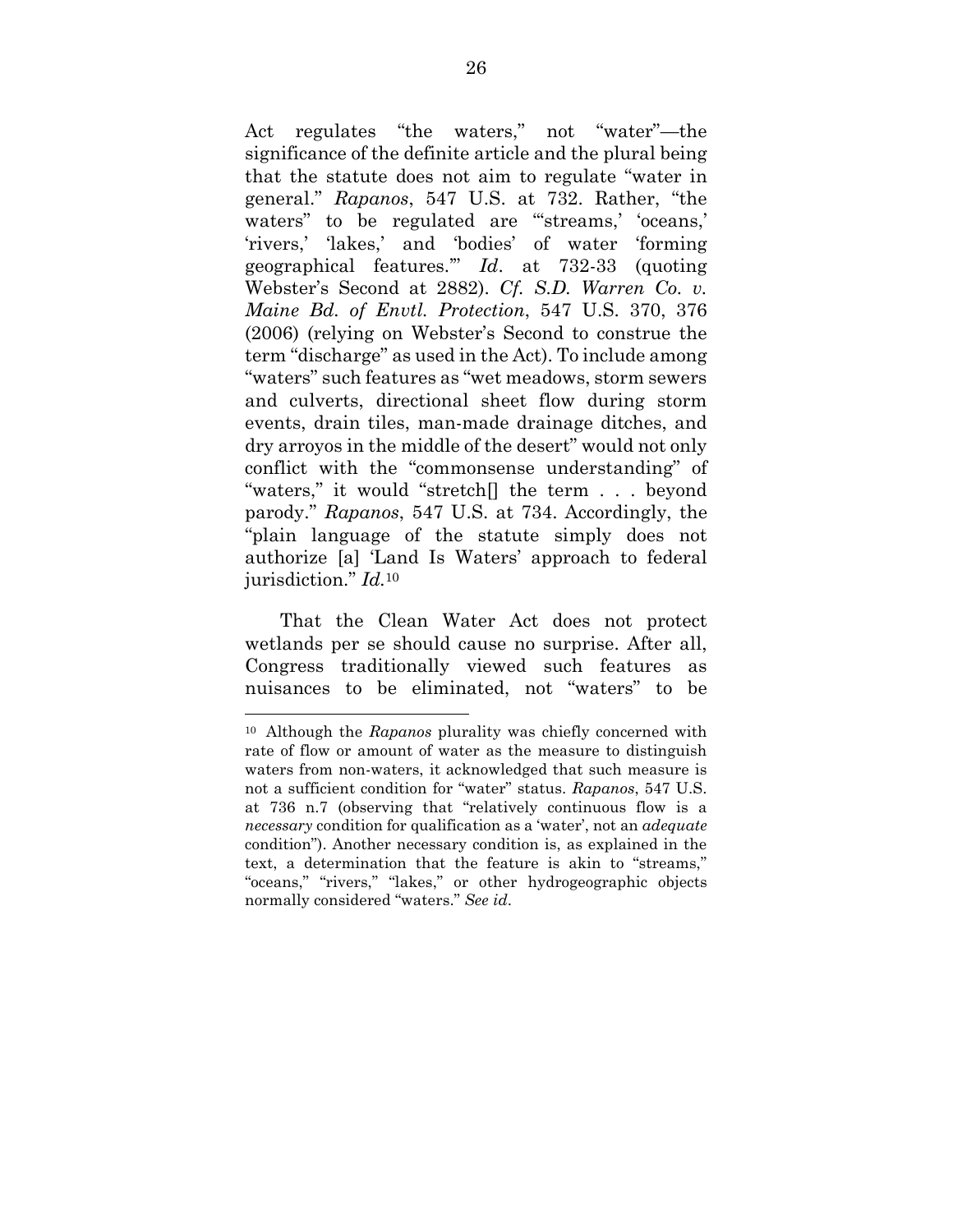preserved. *See, e.g.*, 43 U.S.C. § 982 (codification of the Swamp Land Acts of 1849, 1850, and 1860) (authorizing transfer of swamp lands to the states in exchange for draining and rendering them fit for cultivation). *Cf.* Mitsch & Gosselink, *Wetlands* 7 (5th ed. 2015) ("Wetlands have been depicted as sinister and forbidding and as having little economic value throughout most of Western literature and history."). And despite Congress's gradual change in attitude toward wetlands in the decades leading up to the Clean Water Act's passage,  $11$  the 1972 statutory text is devoid of any mention of them. *See* Pub. L. No. 92- 500, 86 Stat. 816, 816-903 (1972).

 To be sure, Congress's 1977 amendments to the Act added passing references to "wetlands," among them in provisions giving EPA the authority to transfer the Act's dredge-and-fill permitting to the states. *See* Clean Water Act of 1977, Pub. L. No. 95- 217, § 67(b), 91 Stat. 1566, 1601 (1977), *codified at* 33 U.S.C. § 1344(g)(1) (authorizing transfer of permitting authority except for discharges to certain classes of waters and "wetlands adjacent thereto").12 Adverting

<sup>11</sup> *See, e.g.*, Outdoor Recreation Resources Review Act, Pub. L. No. 85-470, § 7, 72 Stat. 238, 241 (1958) (recognizing that "lands, waters, forest, rangelands, wetlands, [and] wildlife . . . serve to varying degrees and for varying uses outdoor recreation purposes"); Wetland Loan Act, Pub. L. No. 87-383, § 1, 75 Stat. 813, 813 (1961) (recognizing "the serious loss of important wetlands and other waterfowl habitat essential to the preservation of such waterfowl").

<sup>12</sup> The other references to "wetlands" pertained to the funding and completion of the National Wetlands Inventory spearheaded by the Department of the Interior. *See* 91 Stat. at 1578. As *Riverside Bayview* acknowledged, these amendments merely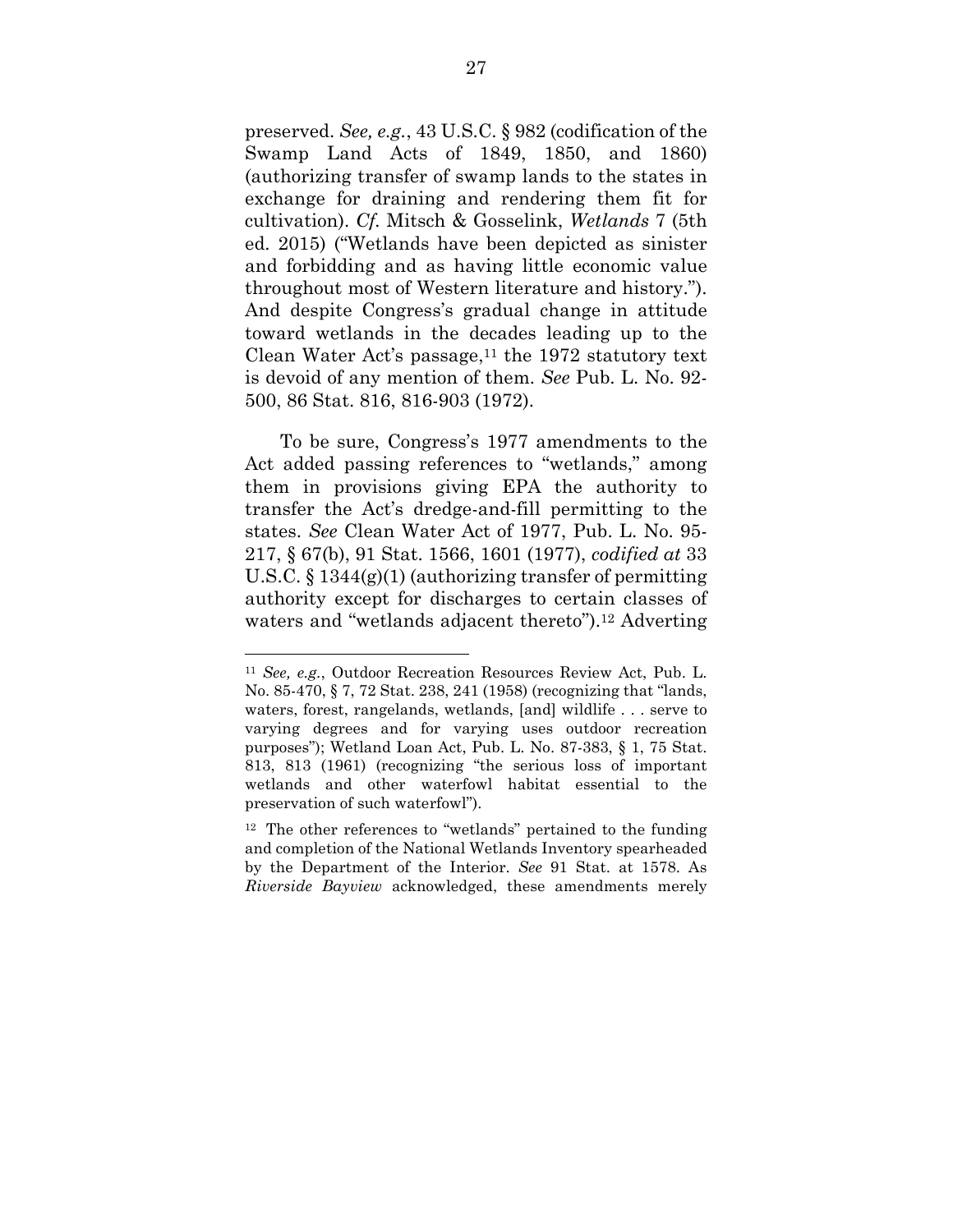to those amendments, *Riverside Bayview* upheld the regulation of wetlands immediately abutting a navigable-in-fact water. 474 U.S. at 139. In doing so, the Court frankly admitted that, on "a purely linguistic level, it may appear unreasonable to classify 'lands,' wet or otherwise, as 'waters.'" *Id*. at 132. But recognizing the "inherent difficulties of defining precise bounds to regulable waters," *id*. at 134, the Court concluded that the Corps' determination that the boundaries of regulated waters should include their immediately abutting wetlands was a reasonable interpretation of the Act to which the Court must defer, *see id*. at 131, 134. And in *SWANCC*, the Court confirmed that *Riverside Bayview* holds only that the Act authorizes EPA and the Corps to regulate "wetlands that actually abutted on a navigable waterway"—that is, "to regulate wetlands 'inseparably bound up with the "waters" of the United States,'" owing to a "significant nexus" of direct and immediate physical connection. *SWANCC*, 531 U.S. at 167 (quoting *Riverside Bayview*, 474 U.S. at 134).

 Thus, per the plain meaning of the text, the Clean Water Act does not regulate wetlands standing alone. Rather, the Act reaches such non-waters only to the extent that a significant physical nexus (like a shoreline connection) between wetlands and an authentic "water"—such as a stream, river, ocean, or lake—is present, a nexus that raises *Riverside Bayview*'s "boundary-drawing problem." *Rapanos*, 547 U.S. at 742. In other words, "*only* those wetlands with

reflected that, to some degree, "wetlands are a concern of the Clean Water Act." *Riverside Bayview*, 474 U.S. at 139.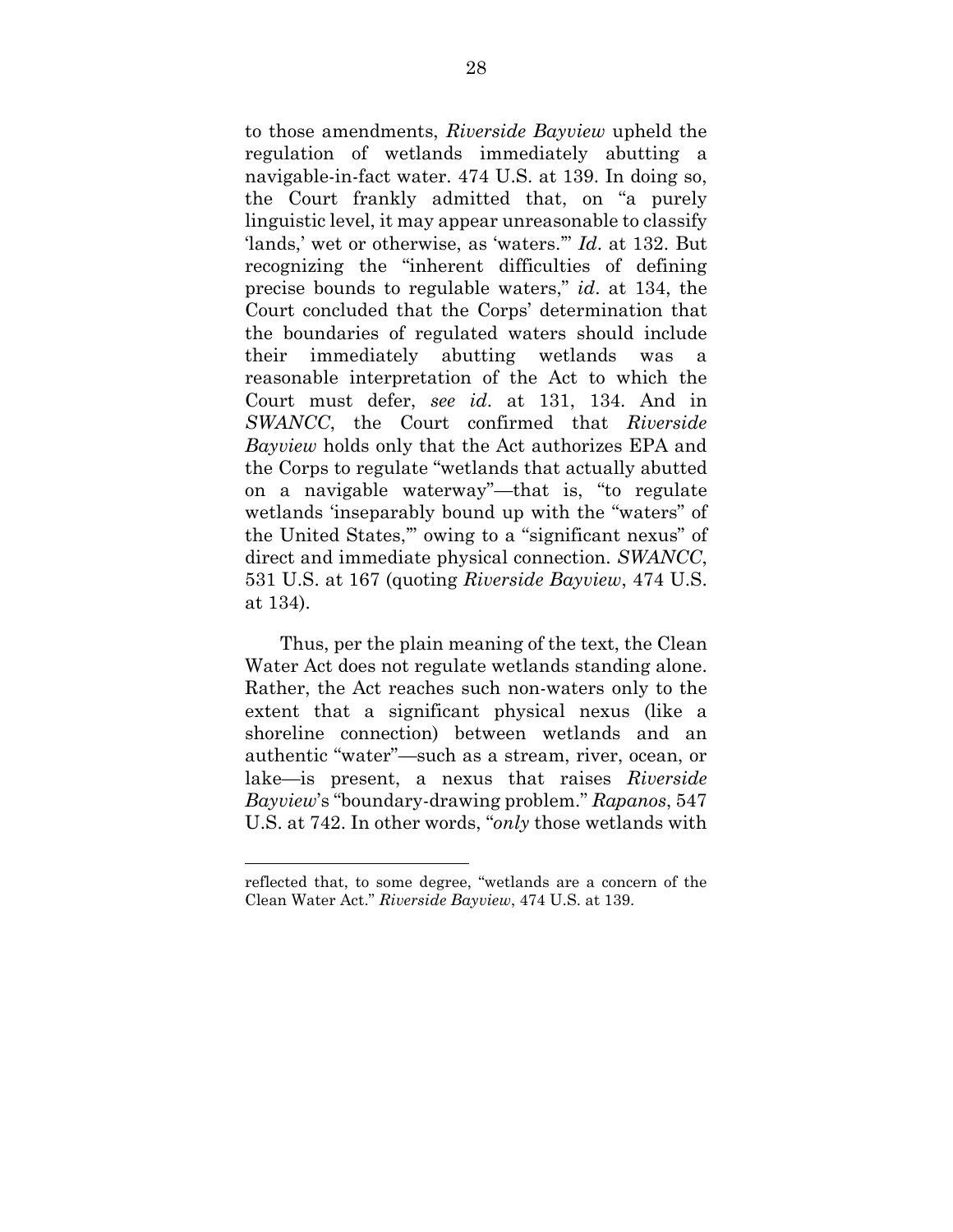a continuous surface connection to bodies that are 'waters of the United States' in their own right, so that there is no clear demarcation between 'waters' and wetlands, are 'adjacent to' such waters and covered by the Act." *Id*.

- **B. Step 2: Is the Wetland Among "the waters of the United States",** *i.e.***, subject to Congress's authority over the channels of commerce?** 
	- **1. "[T]he waters of the United States": a traditional statutory shorthand for those waterbodies subject to Congress's power to regulate the aquatic channels of interstate commerce**

 Pursuant to its power to regulate interstate and foreign commerce, U.S. Const. art. I, § 8, cl. 3, Congress may regulate the use and channels of interstate commerce, the instrumentalities of or persons or things in interstate commerce, and activities that substantially affect interstate commerce. *United States v. Lopez*, 514 U.S. 549, 558- 59 (1995). Since *Gibbons v. Ogden*, 22 U.S. (9 Wheat.) 1 (1824), the Court has recognized that Congress can regulate navigable waters as an incident of its power to regulate the channels of interstate commerce. *See id*. at 190 ("The power over commerce, including navigation, was one of the primary objects for which the people of America adopted their government . . . ."). It was not, however, until the end of the nineteenth century that Congress exercised its aquatic channels of commerce power on a national basis. *See United States v. Standard Oil Co*., 384 U.S. 224, 226-28 & n.4 (1966).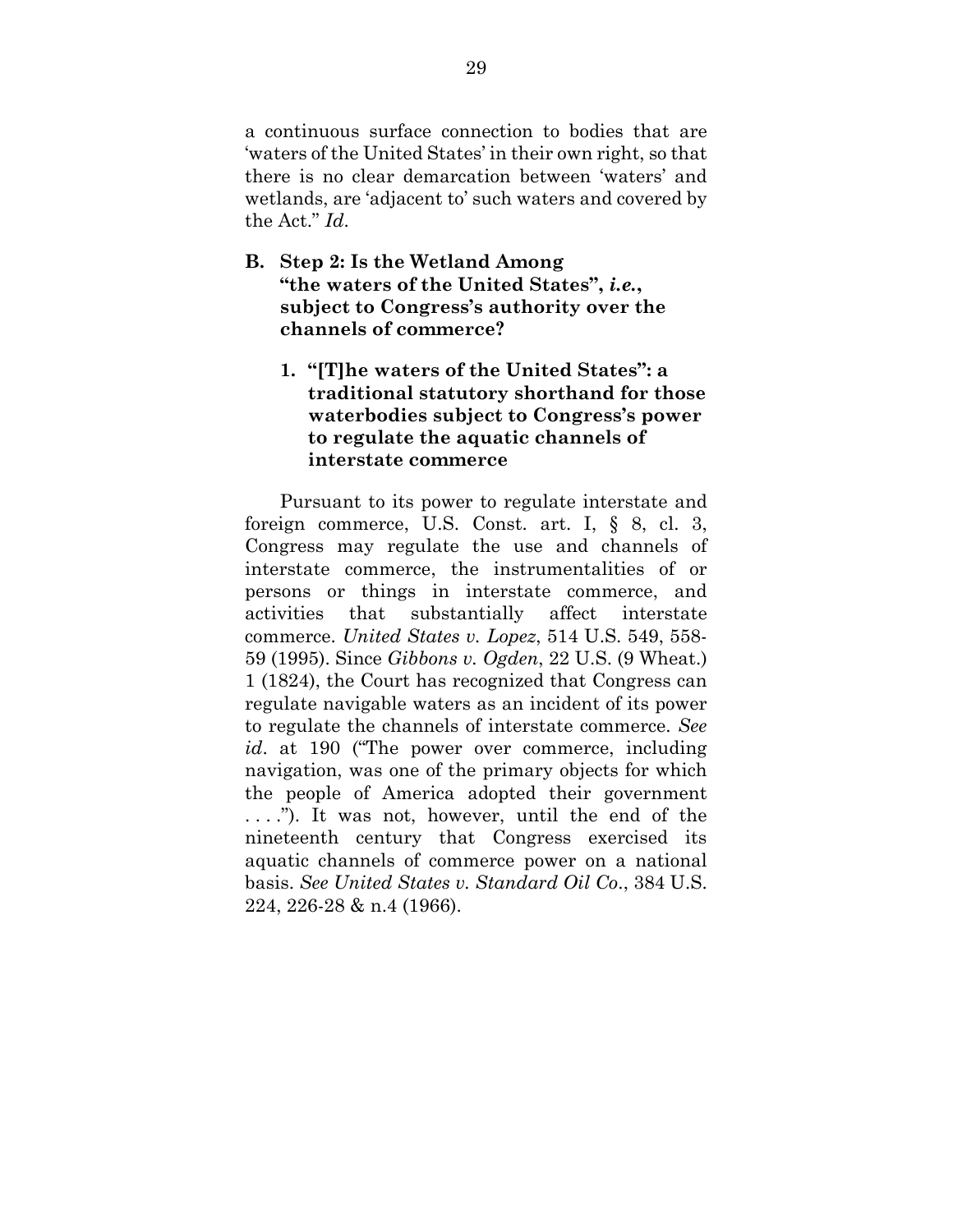Congress was prompted to action by the Court's ruling in *Willamette Iron Bridge Co. v. Hatch*, 125 U.S. 1 (1888), which held that federal common law does not prohibit obstructions and nuisances in navigable waters. *See United States v. Republic Steel Corp.*, 362 U.S. 482, 485-86 (1960). In response, Congress passed the 1890 Rivers and Harbors Act, Ch. 907, 26 Stat. 426, which among other things prohibited "the creation of any obstruction . . . to the navigable capacity of any waters, in respect of which the United States has jurisdiction," *id*. § 10, 26 Stat. at 454. This prohibition was repeated in slightly different form in the 1899 Rivers and Harbors Act, Ch. 425, 30 Stat. 1121, as a limitation on "any obstruction . . . to the navigable capacity of any of the waters of the United States," *id*. § 10, 30 Stat. at 1151, *codified as amended*, 33 U.S.C. § 403. The 1899 Act was, however, "no more than an attempt to consolidate . . . prior [Rivers and Harbors] Acts into one," reflecting Congress's intent merely "to codify without substantive change the earlier Acts," including the 1890 Act. *Standard Oil*, 384 U.S. at 227-28. Thus, by replacing the 1890 Act's "waters, in respect of which the United States has jurisdiction," with the 1899 Act's "the waters of the United States," Congress was treating the two phrases as equivalent, thereby indicating that "the waters of the United States" is a shorthand for Congress's channels of commerce jurisdiction.

 This conclusion is supported by related language from the 1899 Act's Section 10. Among other things, that provision requires a permit from the Corps to construct "any wharf, pier, dolphin, boom, weir, breakwater, bulkhead, jetty, or other structures in any port, roadstead, haven, harbor, canal, navigable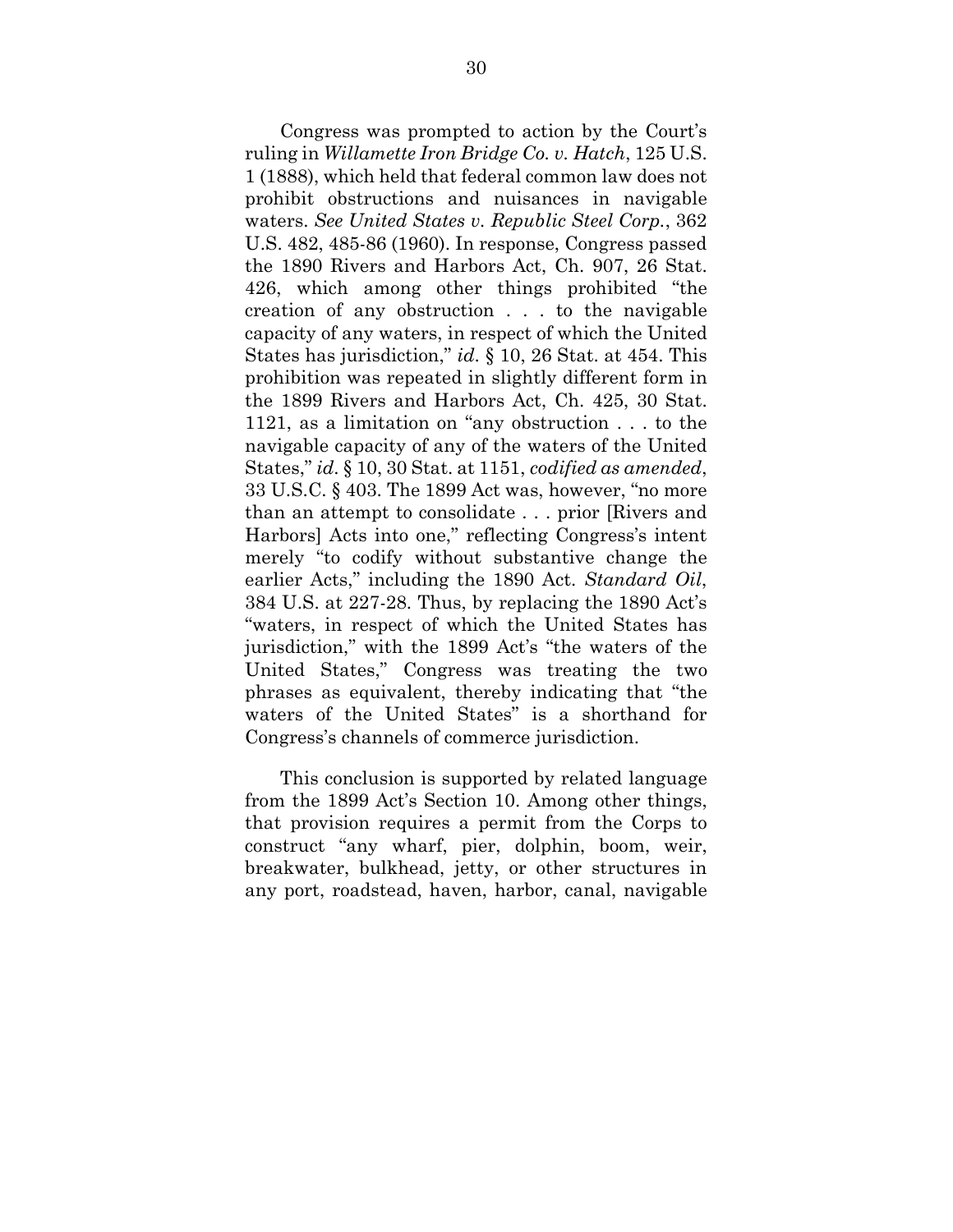river, or other water of the United States." 33 U.S.C. § 403. Each of the specified aquatic features is necessarily navigable, except "river"; the addition of the qualifier "navigable" thus suggests a legislative purpose to regulate according to navigability. Given that Congress did not repeat the navigability qualifier for the catch-all phrase "other water of the United States," it is therefore reasonable to conclude that the phrase denotes waters that are navigable. *See* Ablard & O'Neill, *Wetland Protection and Section 404 of the Federal Water Pollution Control Act Amendments of 1972: A Corps of Engineers Renaissance*, 1 Vt. L. Rev. 51, 57-58, 66 n.77 (1976) ("Section 10 of the 1899 Rivers and Harbors Act uses the term 'waters of the United States' apparently interchangeably with 'navigable waters of the United States.'"). This reading is confirmed by the ejusdem generis canon, according to which "other water of the United States," as a catch-all phrase, should be read consistent with the qualities of the preceding items, including their navigability. *See Epic Sys. Corp. v. Lewis*, 138 S. Ct. 1612, 1625 (2018).

 Other provisions of the 1899 Act also support the conclusion that the phrase "the waters of the United States" denotes navigable waters. For example, Section 9 makes it unlawful, without Congressional approval, "to construct or commence the construction of any bridge, dam, dike, or causeway over or in any port, roadstead, haven, harbor, canal, navigable river, or other navigable water of the United States." § 9, 30 Stat. at 1151, *codified as amended*, 33 U.S.C. § 401. In contrast, Section 10, as discussed in the preceding paragraph, requires a Corps permit for wharfs, piers, and like structures "in any port, roadstead, haven,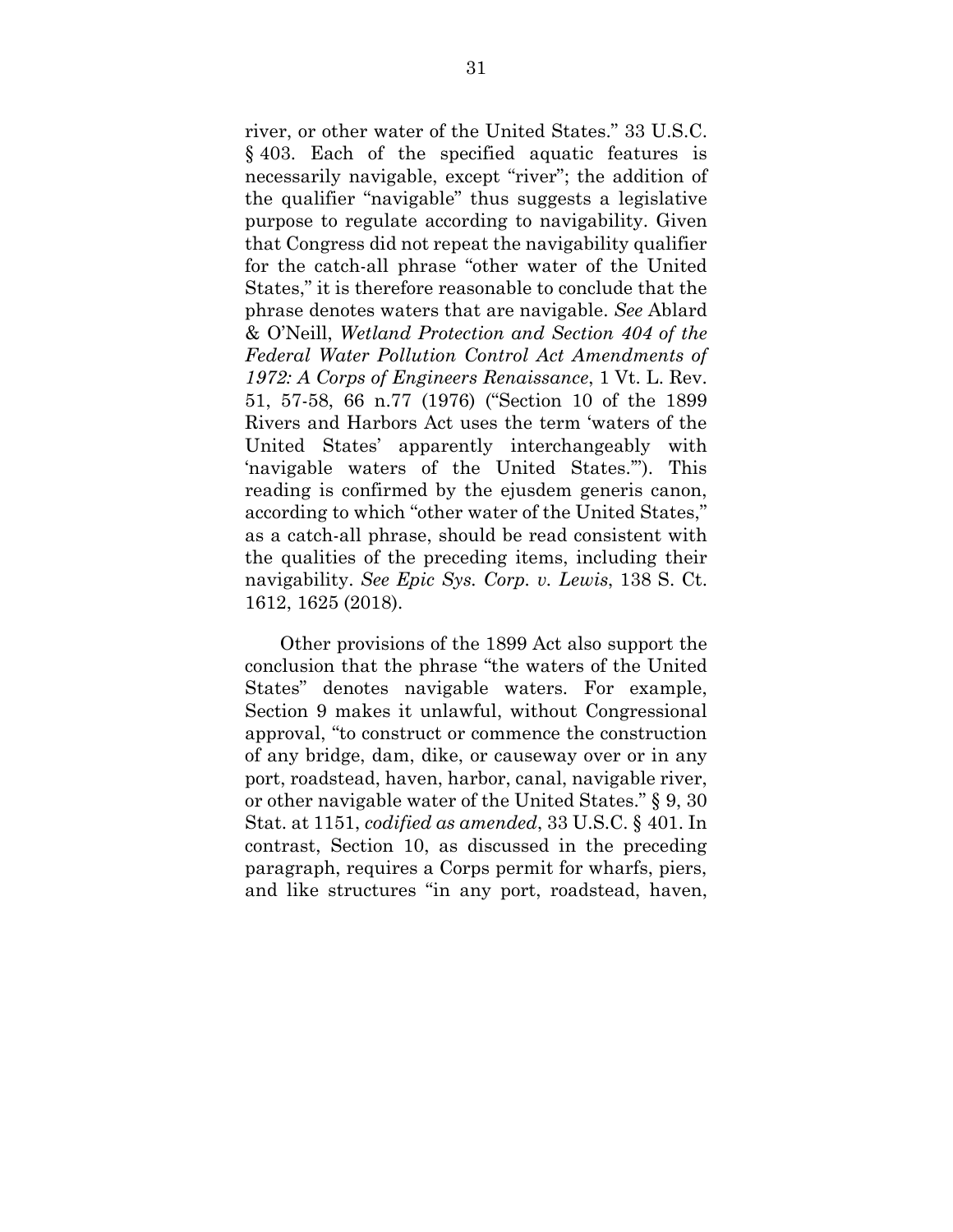harbor, canal, navigable river, or other water of the United States." 33 U.S.C. § 403. Despite this separate treatment, the structures in Section 10 can impede navigation just as the structures in Section 9. Thus, given this substantial overlap, and given the absence of any good reason why Congress would want the geographic scope of these two provisions to vary, the two catch-all phrases are best understood as equivalent. *See United States v. Stoeco Homes, Inc.*, 498 F.2d 597, 608-09 (3d Cir. 1974) (in protecting the "waters of the United States," Congress in the 1899 Act meant traditional navigable waters).

## **2. Statutes and judicial precedent prior to the Clean Water Act concerning the aquatic channels of interstate commerce and activities affecting those waters**

 The foregoing statutory history supports the conclusion that the phrase "the waters of the United States" is a legislative shorthand for all waters subject to Congress's power to regulate the aquatic channels of interstate commerce. This understanding of the phrase undergirds the Court's conclusion in *SWANCC* that "what Congress had in mind as its authority for enacting the [Clean Water Act was] its traditional jurisdiction over waters that were" navigable in fact,<sup>13</sup> "or had been navigable in fact,"14 "or which could

<sup>13</sup> *The Daniel Ball*, 77 U.S. at 563 (interpreting a statute, 5 Stat. 304 (1838), regulating steam vessel transportation on the "navigable waters of the United States").

<sup>14</sup> *Economy Light & Power Co. v. United States*, 256 U.S. 113, 123 (1921) (interpreting section 9 of the 1899 Rivers and Harbors Act).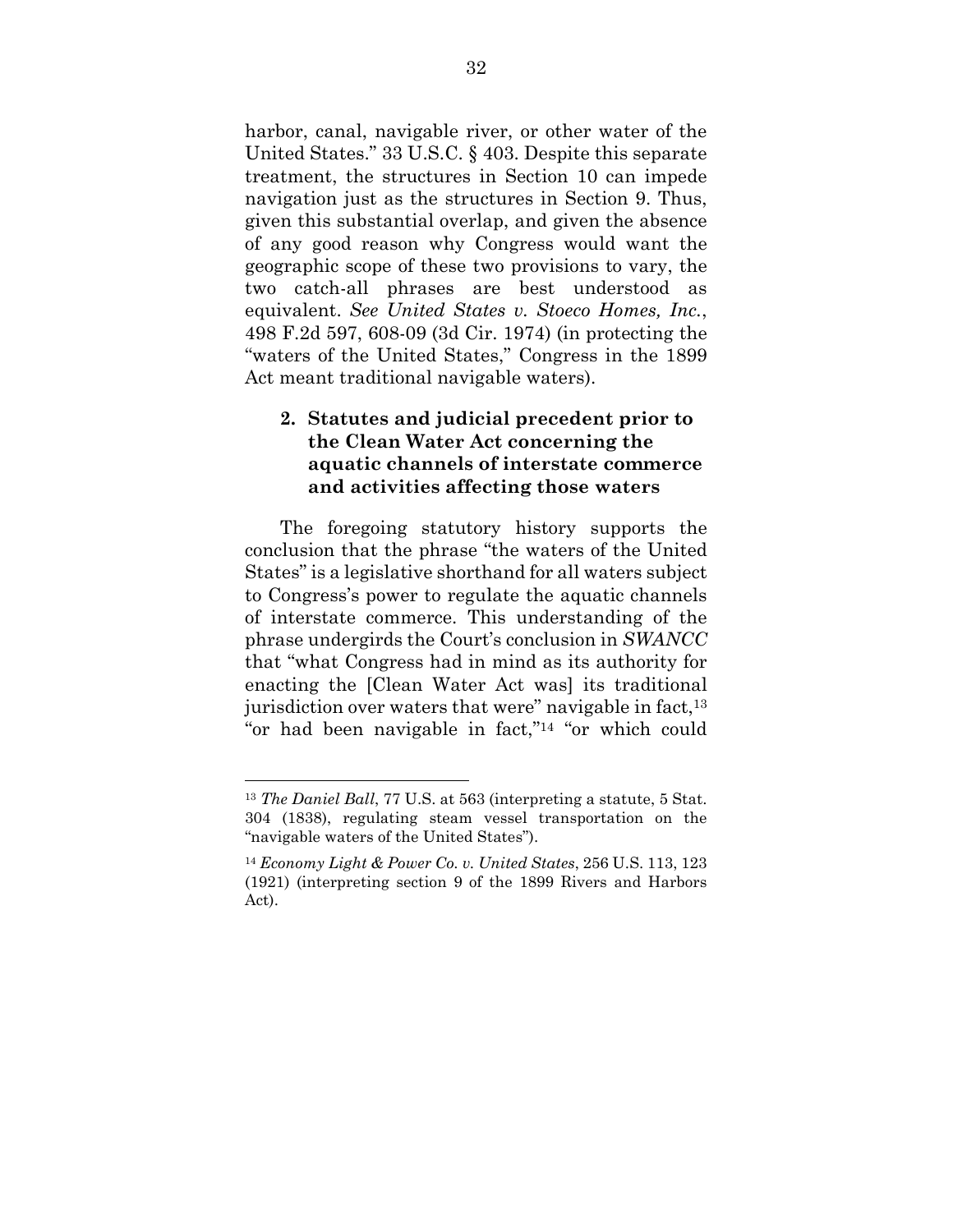reasonably be so made."15 531 U.S. at 172. The Court in *SWANCC* did not, however, explain the precise scope of Congress's exercise of the channels of commerce power as embodied in the Clean Water Act. Besides the just cited pre-1972 precedents from this Court, such an explanation is informed by an analysis of the main federal water quality laws that came before the Clean Water Act. *See generally Holmes v. Secs. Investor Protection Corp.*, 503 U.S. 258, 267-68 (1992) (relying upon predecessor enactments to elucidate the meaning of later statutory text).

 As discussed in the preceding section, the 1890 and 1899 Rivers and Harbors Acts were channels-ofcommerce enactments directed toward traditional navigable waters. But to adequately protect such waters from navigational and other harms,<sup>16</sup> Congress chose in those Acts to regulate at least some upstream activities. For example, in *United States v. Rio Grande Dam & Irrigation Co*., 174 U.S. 690 (1899), the Court upheld federal regulation of water diversions in a non-navigable segment of the otherwise navigable Rio Grande, reasoning that the 1890 Act's prohibition of "any obstruction . . . to the navigable capacity of any of the waters of the United States" (which prohibition was preserved in the 1899

<sup>15</sup> *United States v. Appalachian Elec. Power Co*., 311 U.S. 377, 407-09 (1940) (interpreting, inter alia, section 9 of the 1899 Rivers and Harbors Act).

<sup>16</sup> Prior to the Clean Water Act, decisions from this Court and lower courts had upheld application of the 1899 Rivers and Harbors Act to regulate pollution and other non-navigational harms to traditional navigable waters. *See, e.g.*, *Standard Oil Co.*, 384 U.S. at 226; *Zabel v. Tabb*, 430 F.2d 199, 207 (5th Cir. 1970); *United States v. U.S. Steel Corp.*, 328 F. Supp. 354, 356- 57 (N.D. Ind. 1970).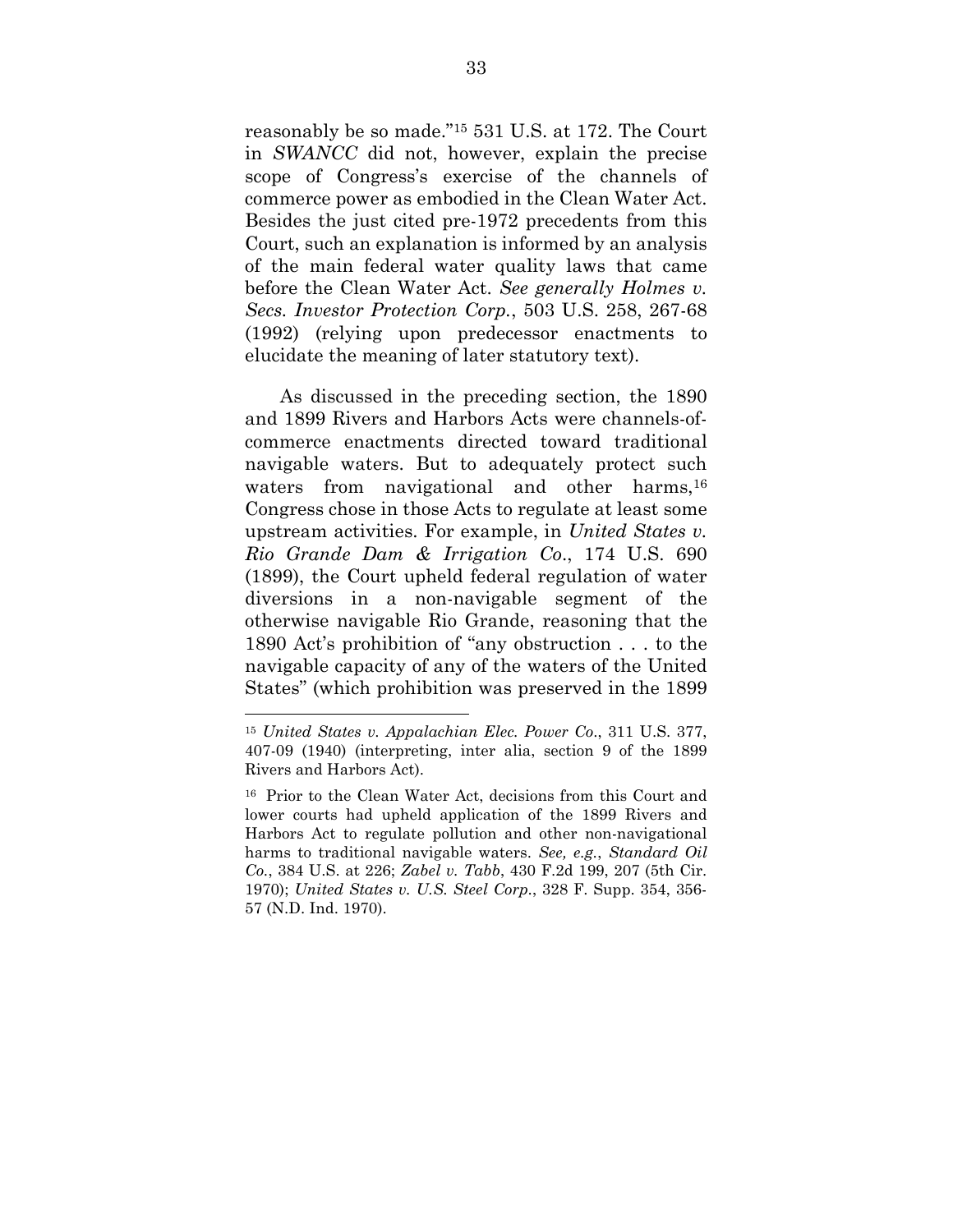Act) is not geographically limited. *Id*. at 707-08. Following this principle, Section 13 of the 1899 Act (often referred to as the Refuse Act) not only prohibits the placement of "any refuse matter" directly into any "navigable water of the United States" or on its banks, but also into any "tributary of any navigable water" thereof, or along its banks, if liable to be washed downstream to the navigable water. *See* 33 U.S.C. § 407.

 Similarly, in the Federal Water Pollution Control Act, Pub. L. No. 80-845, 62 Stat. 1155 (1948), Congress authorized the abatement of certain pollution nuisances in "interstate waters" caused not just by discharges directly into those waters, but also by discharges into "a tributary of such waters." 33 U.S.C. § 466a(d)(1) (1952). In 1961, Congress expanded this abatement power to remedy pollution nuisances in "interstate or navigable waters" caused by direct discharges as well as discharges into "a tributary of such waters." *See* Federal Water Pollution Control Act Amendments of 1961, § 7, Pub. L. No. 87-88, 75 Stat. 204, 207-08, *codified at* 33 U.S.C. § 466g(a) (Suppl. III 1962). In 1965, Congress added a further basis for abatement—when pollutant discharges would result in water-quality-standard violations of "interstate waters or portions thereof," regardless of whether the violations were the result of direct discharges or instead discharges that reached such waters from their "tributaries." *See* Water Quality Act of 1965, § 5(a), Pub. L. No. 89-234, 79 Stat. 903, 909, *codified at* 33 U.S.C. § 466g(c)(5) (Suppl. I 1966). *See generally* Barry, *The Evolution of the Enforcement Provisions of the Federal Water Pollution Control Act: A Study of the*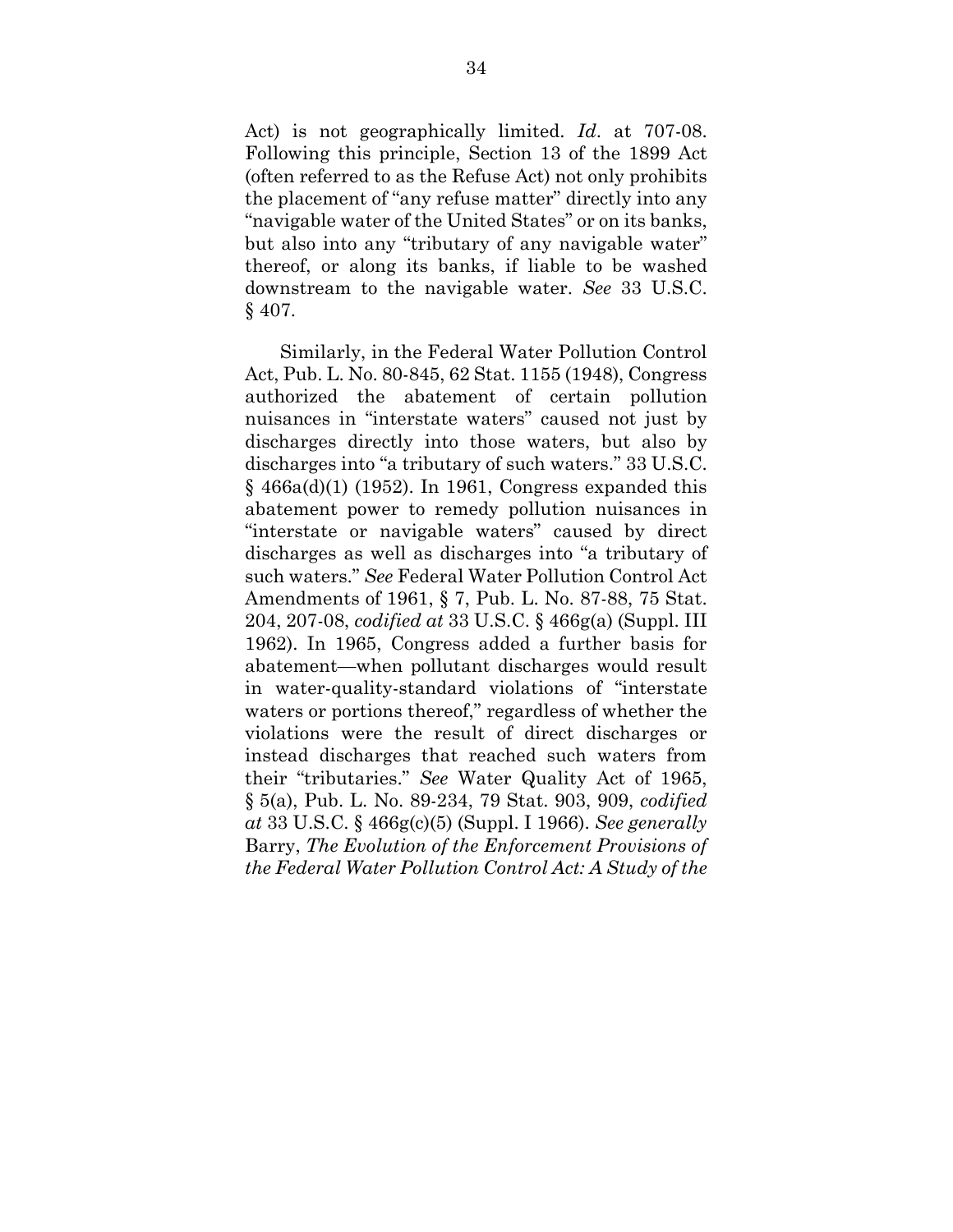*Difficulty in Developing Effective Legislation*, 68 Mich. L. Rev. 1103, 1104-17 (1970).<sup>17</sup>

 Thus, by the early 1970s, statutory precedent and case law had established that Congress's power over the channels of interstate commerce authorizes federal regulation of:

- (i) activities in "traditional 'navigable waters,'" *SWANCC*, 531 U.S. at 169, namely (I) interstate navigable-in-fact waters, *The Daniel Ball*, 77 U.S. at 563, (II) interstate waters that were once navigable in fact, *Economy Light & Power Co.*, 256 U.S. at 123, and (III) interstate waters that could with reasonable improvement become navigable in fact, *Appalachian Elec. Power Co*., 311 U.S. at 407-09, as well as
- (ii) activities not in the waters of (I) through (III) but nonetheless affecting them, *see, e.g.*, *Oklahoma ex rel. Phillips v. Guy F. Atkinson Co.*, 313 U.S. 508, 525-27 (1941) (damming a tributary of a traditional navigable water); *Sanitary Dist. of Chicago v. United States*, 266 U.S. 405, 428-29 (1925)

<sup>17</sup> Other early Congressional attempts at water pollution regulation were the Oil Pollution Control Act of 1924, Ch. 316, §§ 2(c), 3, 43 Stat. 604, 604-05 (prohibiting the discharge of oil into "coastal navigable waters of the United States," defined as "all portions of the sea within the territorial jurisdiction of the United States, and all inland waters navigable in fact in which the tide ebbs and flows"), and the Public Health Service Act of 1912, Ch. 288, § 1, 37 Stat. 309, 309 (authorizing research into the health effects of water pollution in the "navigable streams and lakes of the United States").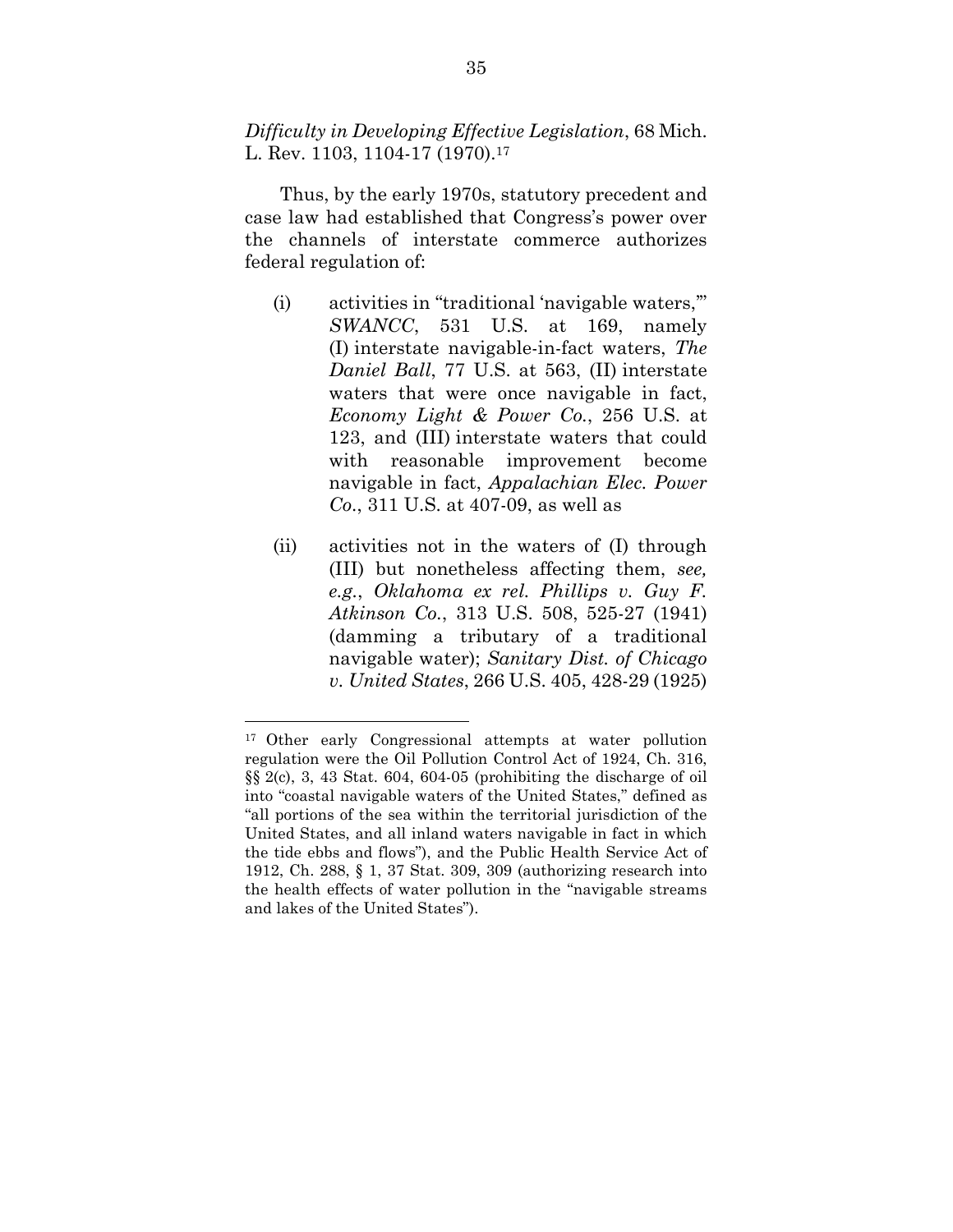(diverting water from a traditional navigable water); *United States v. Esso Standard Oil Co. of Puerto Rico*, 375 F.2d 621, 622-23 (3d Cir. 1967) (discharging pollution within the confines of an industrial facility and allowing it to spill into a nearby traditional navigable water); *United States v. Hercules, Inc., Sunflower Army Ammunition Plant, Lawrence, Kan.*, 335 F. Supp. 102, 106 (D. Kan. 1971) (discharging pollution that, through a series of tributaries, flowed into a traditional navigable water).

## **3. The Clean Water Act's "the waters of the United States": traditional navigable waters as well as intrastate navigable waters that serve as links in an interstate channel of commerce**

 That Congress in 1972 adopted "the waters of the United States" as the jurisdictional reach of the Clean Water Act—a phrase prominently employed in the Rivers and Harbors Act, which itself had been construed for decades as reaching only those waters subject to Congress's authority over the channels of interstate commerce, *see, e.g.*, 33 C.F.R. § 209.260(a)- (d) (Suppl. 1946) (Corps regulation adopting the standards for traditional navigable waters)—strongly suggests that Congress largely intended to maintain the scope of what it had already legislated. *See generally* Frankfurter, *Some Reflections on the Reading of Statutes*, 47 Colum. L. Rev. 527, 537 (1947) ("if a word is obviously transplanted from another legal source, whether the common law or other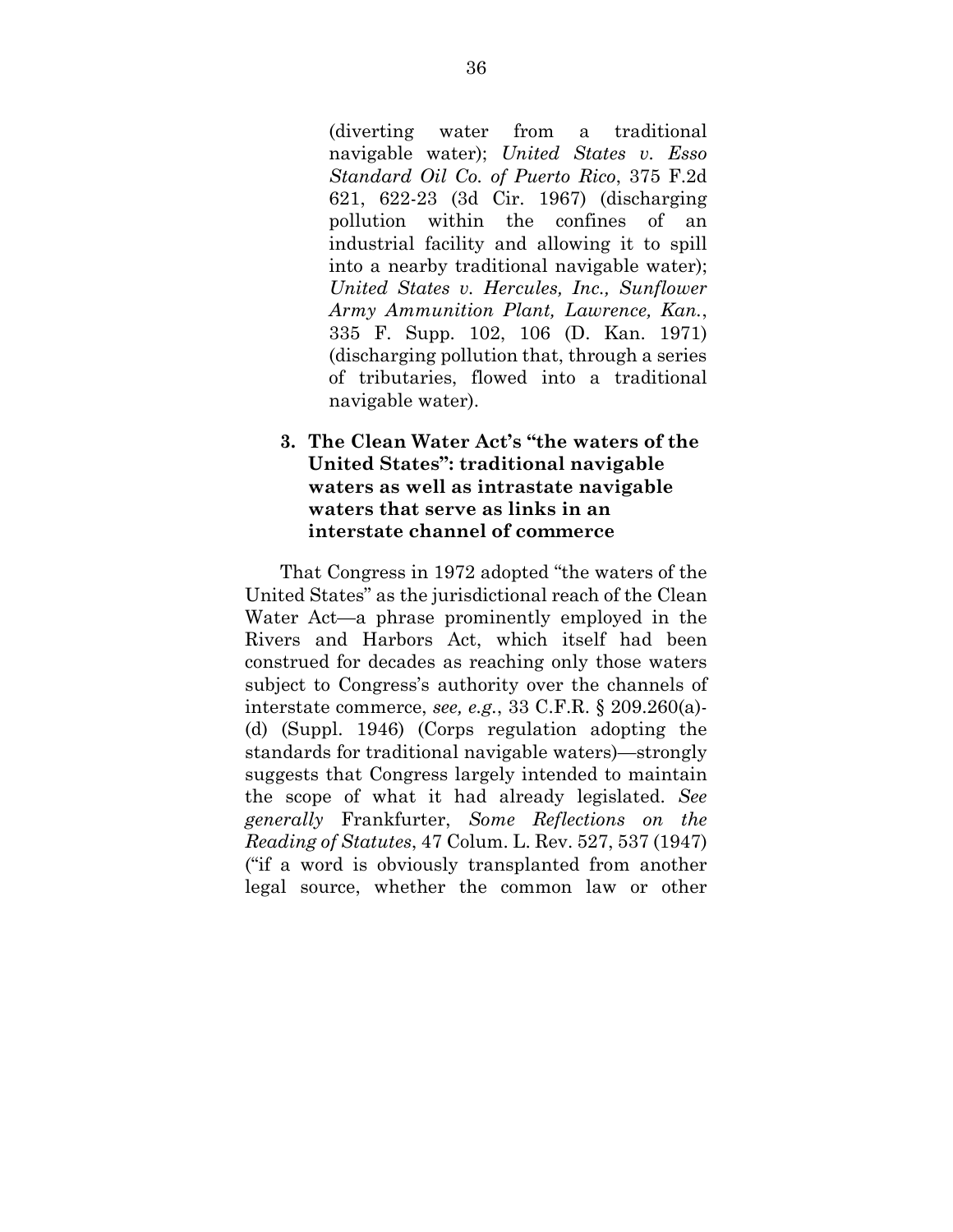legislation, it brings the old soil with it"), *quoted in Hall v. Hall*, 138 S. Ct. 1118, 1128 (2018). After all, when Congress wishes to exercise its full commerce power over the Nation's waters, it uses different language to effect that result. *See, e.g.*, Public Utility Holding Company Act of 1935, Pub. L. No. 74-333, § 202, 49 Stat. 803, 841-42, *codified as amended*, 16 U.S.C. § 797(e) (amending Section 4 of the Federal Power Act to authorize the Federal Power Commission to issue permits for the construction of hydroelectric dams and other structures on "any of the streams or other bodies of water over which Congress has jurisdiction under its authority to regulate commerce with foreign nations and among the several States").<sup>18</sup>

 It is no doubt true that Congress was dissatisfied with the regulatory status quo in 1972. But the source of that dissatisfaction was not primarily the geographic reach of existing federal water quality law. Rather, Congressional concern lay principally with the prior *mode* of regulation and enforcement. In particular, Congress wished to move from a system whereby pollutant discharges were in practice only prohibited when they led to nuisances or water quality standard violations, to a system that also regulated

<sup>18</sup> Under prior law, the Commission had been authorized to issue Section 4 permits only for structures in "the navigable waters of the United States." Federal Water Power Act, Ch. 285, § 4(d), 41 Stat. 1063, 1065 (1920). *See Cooley v. FERC*, 843 F.2d 1464, 1469 (D.C. Cir. 1988) ("[Section] 4(e) itself was amended in 1935 to broaden its application; Congress removed the apparent limitation on the Commission's power to license projects on 'navigable waters,' replacing it with language granting authority over any waters subject to Congress' Commerce Clause jurisdiction.").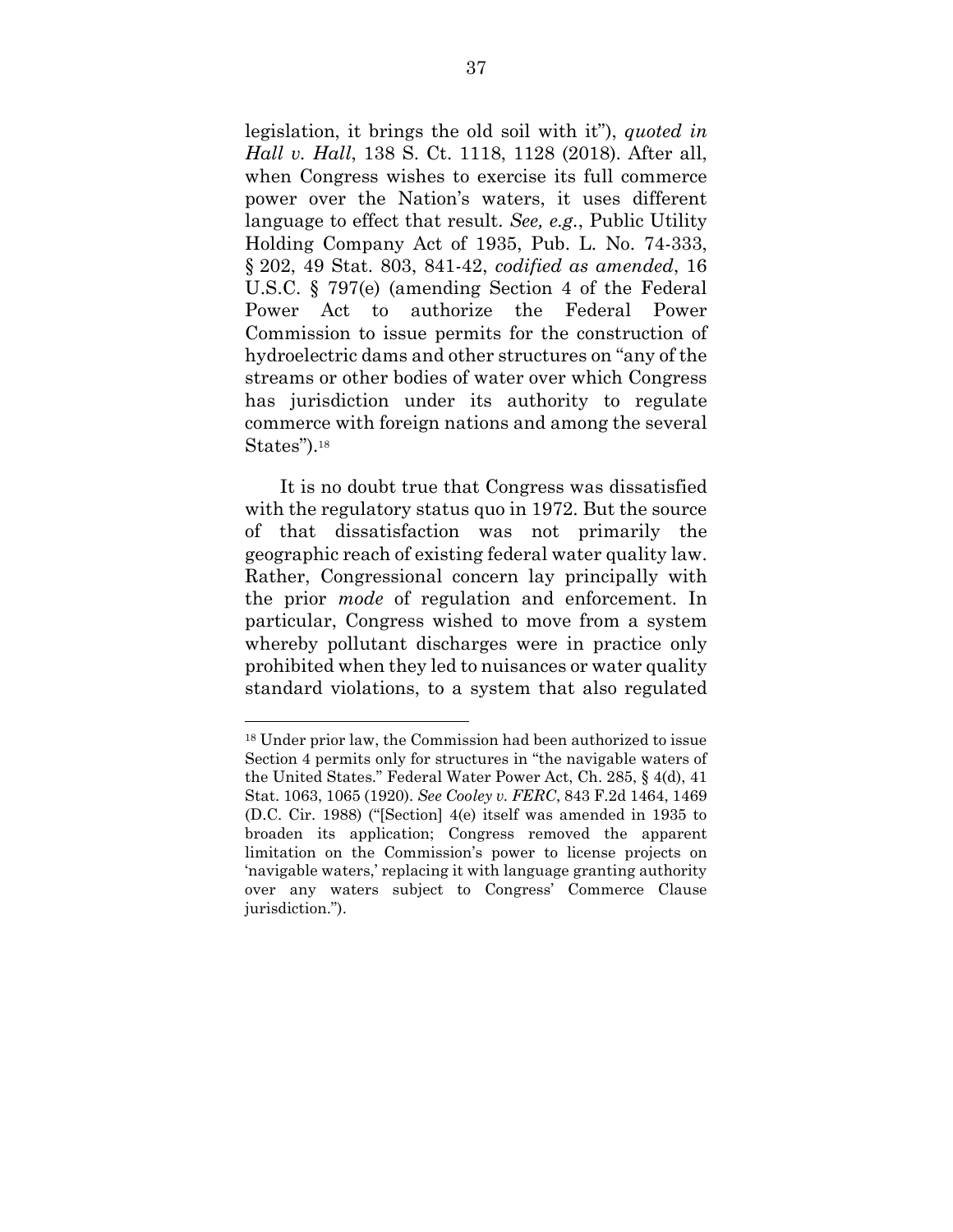(and sometimes prohibited) certain discharges at their source, regardless of any resulting nuisance or standard exceedance. *See EPA v. California ex rel. State Water Res. Control Bd.*, 426 U.S. 200, 202-05 (1976). *See also City of Milwaukee v. Illinois & Michigan*, 451 U.S. 304, 320 (1981) ("There is thus no question that the problem of effluent limitations has been thoroughly addressed through the administrative scheme established by Congress, as contemplated by Congress.").

 This is not to say that Congress intended *no*  geographic expansion beyond what had been commonly regulated prior to the Clean Water Act's passage. But there is no evidence that Congress sought a radical enlargement. *See SWANCC*, 531 U.S. at 168 n.3, 172-74. That conclusion is confirmed by the nature of the criticism leveled at the Corps and EPA with respect to their administration of the pre-1972 body of law. The oft-repeated objection was not that the geographic scope of the agencies' authority was too circumscribed, but rather that the agencies had construed too narrowly what they could regulate under their existing authorities and enforcement power. *See, e.g.*, H.R. Rep. No. 92-1323, at 5 (1972) ("The [C]orps has thus far taken too narrow a view of its jurisdiction and responsibilities over navigable waterways . . . ."); Rogers, *Environmental Quality Control*, 3 Nat. Res. Law. 716, 723 (1970) (noting that "there was little enforcement activity under [the Refuse Act] for many years"); Barry, *supra*, at 1119 (noting that only one abatement action had been brought under the Federal Water Pollution Control Act in 22 years).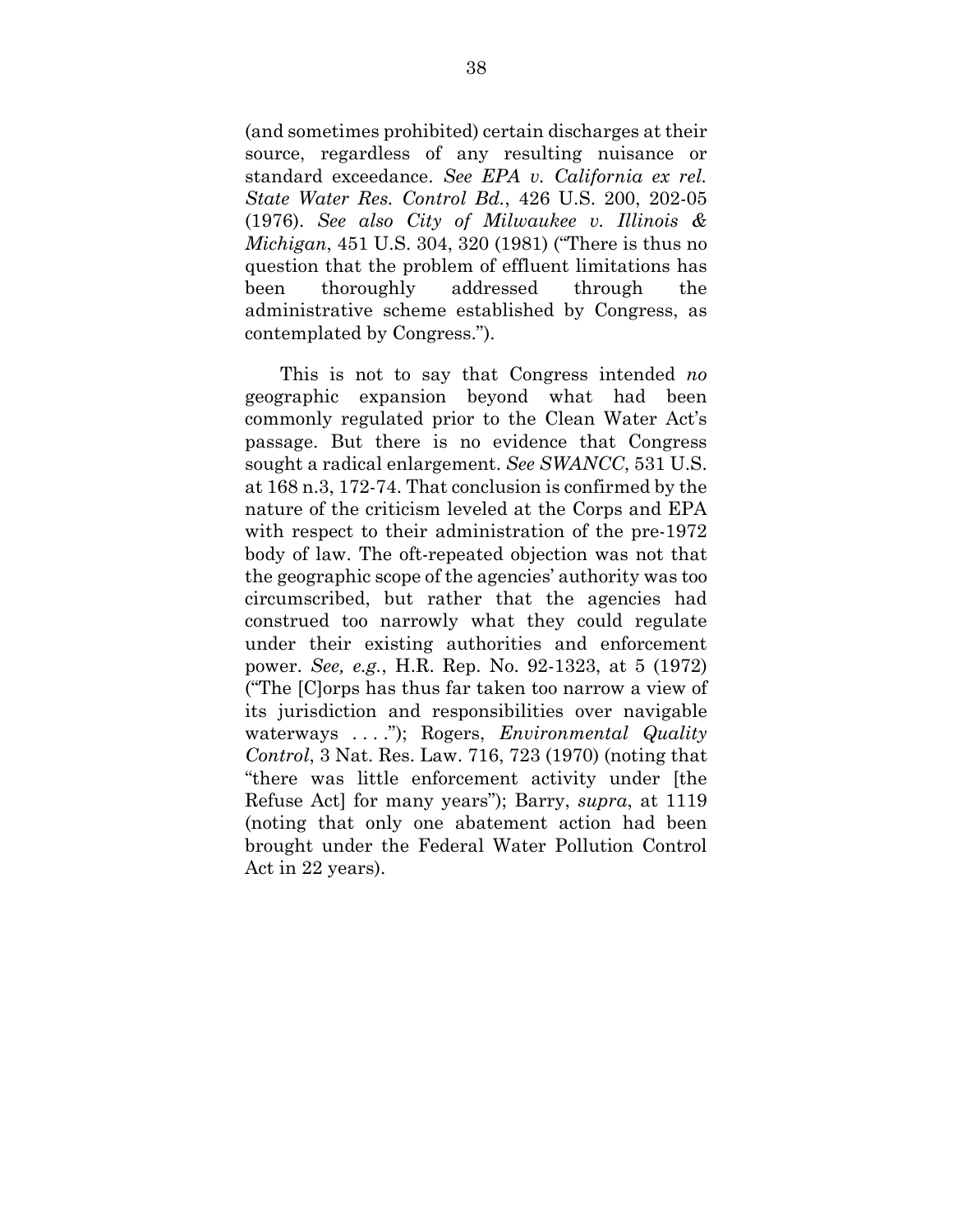These critiques principally concerned the failure of the Corps and EPA to use existing law to regulate navigable-in-fact waters found entirely within a state. *See* Albrecht & Nicklesburg, *Could* SWANCC *Be Right? A New Look at the Legislative History of the Clean Water Act*, 32 Envtl. L. Rep. News & Analysis 11042, 11045-46 (2002). For example, the abovequoted 1972 House committee report criticized the Corps for its then-recent determination that Washington State's Lake Chelan, "a body of water 55 miles long and almost 2 miles wide . . . and clearly navigable," was not regulable under the Rivers and Harbors Act because the lake "cannot form a part of either the interstate or international system."19 H.R. Rep. No. 92-1323, at 30. In contrast, in the committee's view, any body of water ought to be regulated as a channel of interstate commerce so long as the "waterway serves as a link in the chain of commerce among the States as it flows in the various channels of transportation (highways, railroads, air traffic, radio and postal communications, waterways, etc.)." *Id*. Such was, after all, the foundation for the Federal Water Pollution Control Act's pollution abatement action on "navigable" but not "interstate" waters. *See* Edelman, *Federal Air and Water Control:* 

<sup>19</sup> EPA had taken a similarly narrow view in its administration of the Federal Water Pollution Control Act. *See* Bodine, *Examining the Term "Waters Of The United States" in Its Historical Context*, Ctr. for the Study of the Admin. State, Policy Br. No. 4, at 7 (Jan. 2022), https://bit.ly/3rURu9L (noting a December 1971 EPA General Counsel opinion that "refused to include inland lakes within the scope of [the Federal Water Pollution Control Act's regulation of] 'navigable waters' even if they linked to rail or automotive transportation systems, determining that there must be a water connection between states").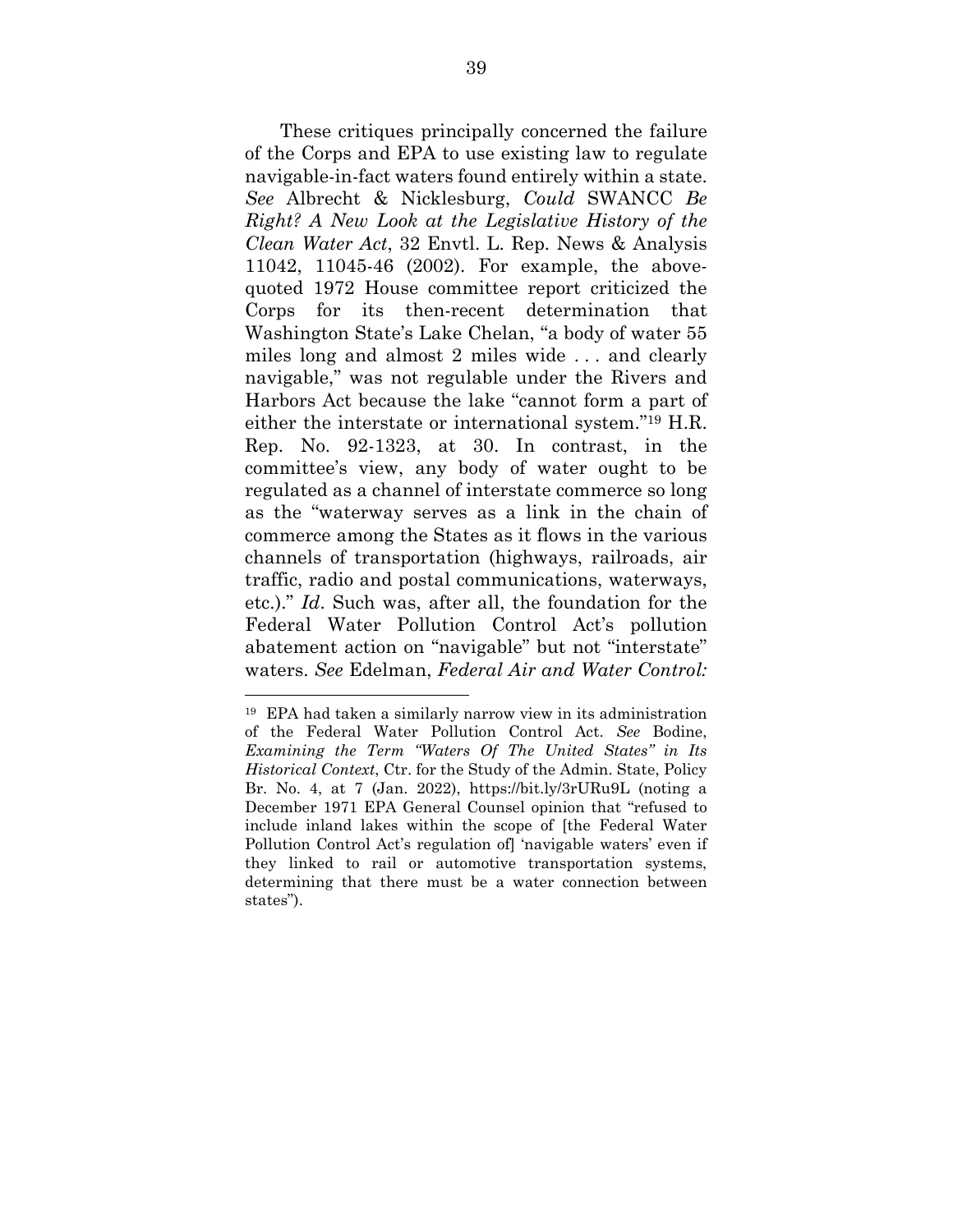*The Application of the Commerce Power to Abate Interstate and Intrastate Pollution*, 33 Geo. Wash. L. Rev. 1067, 1073 (1965) (pollution abatement power extended to navigable waters whether inter- or intrastate).

 Thus, Congress wanted to regulate to the full extent of its channels of commerce power, beyond what prior statutes or administrative interpretation had captured, to reach even wholly intrastate navigable waters—yet, as the Court in *SWANCC* cautioned, *see* 531 U.S. at 168 n.3, no further. For had Congress really intended to regulate what EPA and the Corps now seek to control—virtually all tributaries (including roadside drainage ditches) of traditional navigable waters as well as nearby wetlands—one would expect Congress to have spoken much more clearly that it wished to bring about such a significant expansion of federal authority. *See id*. at 173 (quoting *United States v. Bass*, 404 U.S. 336, 349 (1971) ("[U]nless Congress conveys its purpose clearly, it will not be deemed to have significantly changed the federal-state balance[.]")). But again, there is "no persuasive evidence that the Corps mistook Congress' intent in 1974" with the agency's initial regulations construing the Clean Water Act consistent with, though not exceeding, the full extent of Congress's channels of commerce power. *SWANCC*, 531 U.S. at 168 (citing, inter alia, 33 C.F.R. § 209.260(e)(1) (1975) ("It is the water body's capability of use by the public for purposes of transportation or commerce which is the determinative factor.")). *See* 33 C.F.R. § 209.260(f) (1975) (acknowledging that wholly intrastate waters may be regulated if they are "capable of carrying interstate commerce" by "physically connect[ing] with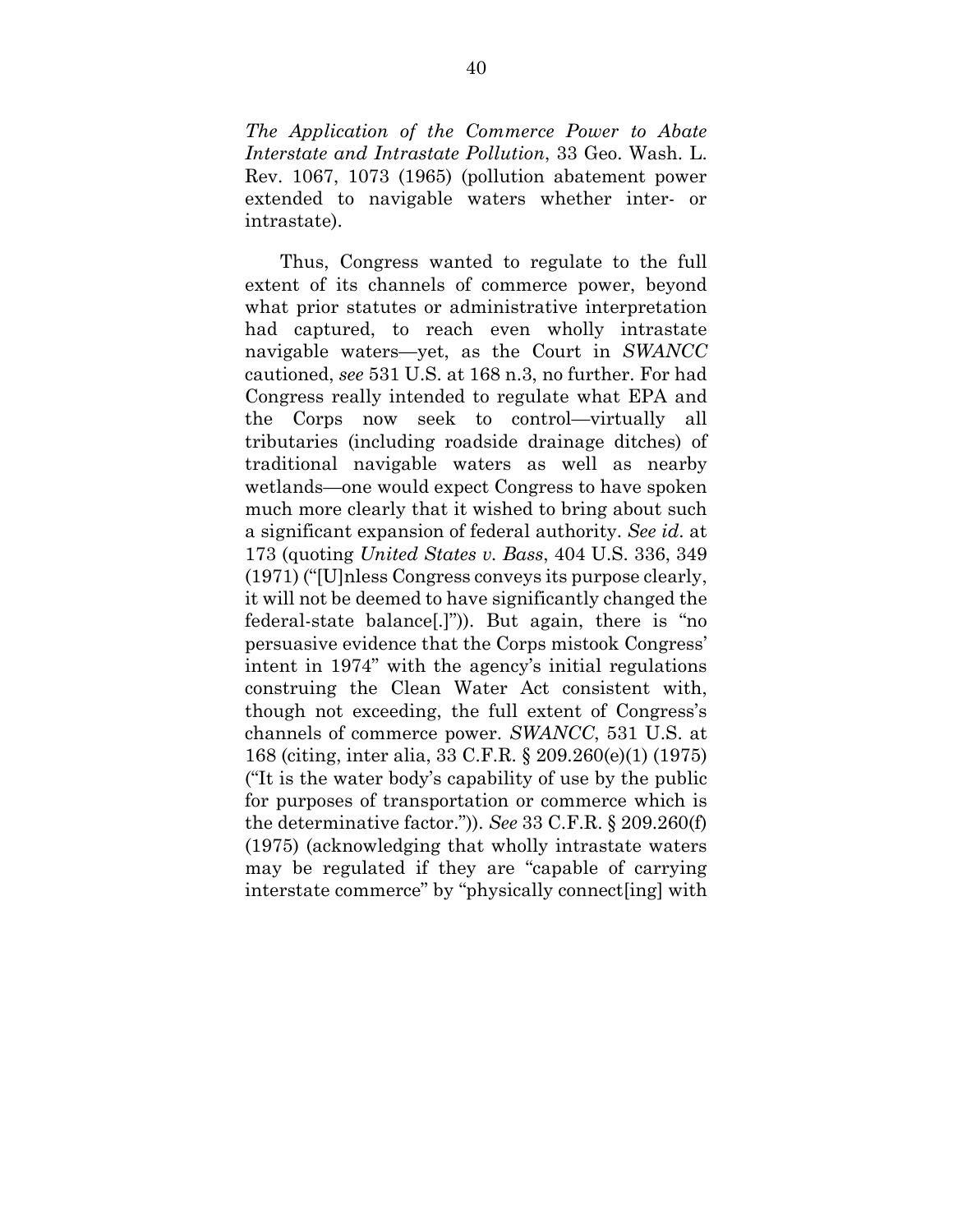a generally acknowledged avenue of interstate commerce"). *See also* Ablard & O'Neill, *supra*, at 61- 62 (the Corps' initial regulations deliberately went beyond what the agency had traditionally regulated under the 1899 Rivers and Harbors Act).

*SWANCC*'s conclusion about Congress's purpose is supported not just by the Corps' initial regulations, but by other contemporary evidence as well. For example, in 1973 the Congressionally chartered National Water Commission<sup>20</sup> issued a report to Congress and the President on water quality. *See*  Nat'l Water Comm'n, *Water Policies For The Future* (1973). Despite being aware of the 1972 Act and its changes to federal water quality  $law<sub>,21</sub>$  the Commission nevertheless identified intrastate, nonnavigable waters as a gap in federal regulation. *See id*. at 203 (recommending increased state regulatory efforts for "nonnavigable inland waters, where many activities such as dredging and channel alteration are beyond the scope of Federal law"). Such an assessment would make sense only if the Commission understood, as it evidently did, that the Clean Water Act does not reach such features. *See id*. at 201 (Corps permits for "dredging and channel alteration" are required only

<sup>20</sup> *See* National Water Commission Act, Pub. L. No. 90-515, § 3(a)-(b), 82 Stat. 868, 868-69 (1968).

<sup>21</sup> *See, e.g.*, Water Policies For The Future at 207 ("Consideration of Water Quality: The Federal Water Pollution Control Act Amendments of 1972 require State or Federal discharge permits, limiting the composition of the effluent which an entity may discharge, if any."); *id*. at 510 ("The Federal Water Pollution Control Act Amendments of 1972 impose considerably higher treatment requirements and extend Federal control to all discharges of waste material into the Nation's waters.").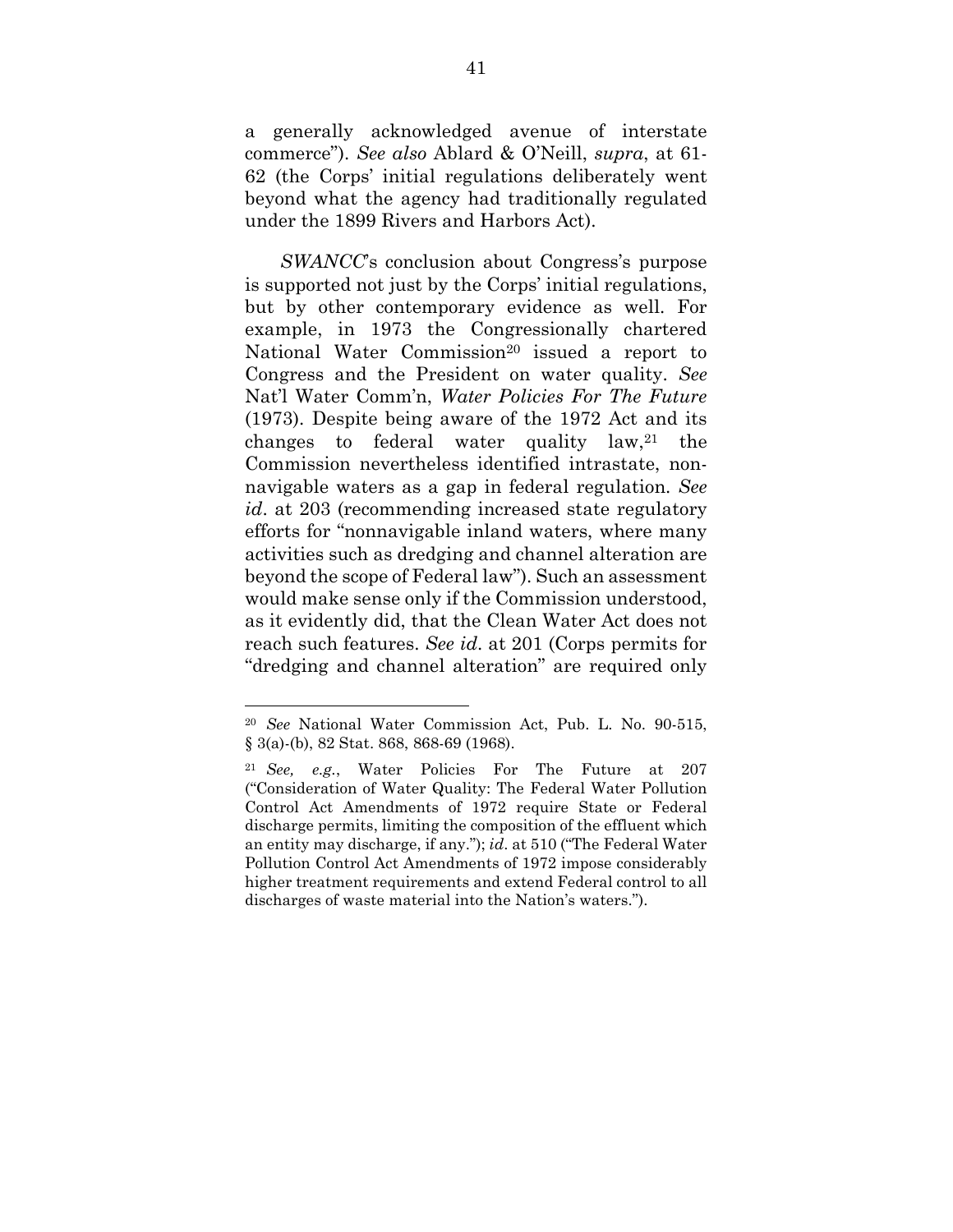for waters that are "navigable in interstate or foreign commerce" and not for "other inland waters").

 This reading of "the waters of the United States"—limited to traditional navigable waters and intrastate navigable waters that link with other modes of transport to form interstate channels of commerce—is fully consistent with Congress's desire to reform federal water quality law by regulating "at the source" of pollution. *Cf.* S. Rep. No. 92-414, at 77 (1971), *reprinted in* 2 Cong. Research Serv., *A Legislative History of the Water Pollution Control Act Amendments of 1972*, at 1495 (1973). Congress reasonably concluded that such end-of-pipe regulation was necessary with respect to that class of pollutant discharges that would end up in those waters subject to its channels of commerce power. *Cf. Rapanos*, 547 U.S. at 743-44 (the Act reaches direct discharges as well as indirect discharges to regulated waters); *County of Maui v. Haw. Wildlife Fund*, 140 S. Ct. 1462, 1468 (2020) (the Act reaches not just direct and indirect discharges to regulated waters but also the functional equivalent of such discharges). But, at the same time, Congress recognized that regulating upstream discharges that likely would never reach navigable waters (as is often the case with "fill" deposits, *Rapanos*, 547 U.S. at 744), would do little to ameliorate downstream water quality, but would raise serious federalism concerns and therefore such regulation should be avoided. *Cf. SWANCC*, 531 U.S. at 171-72.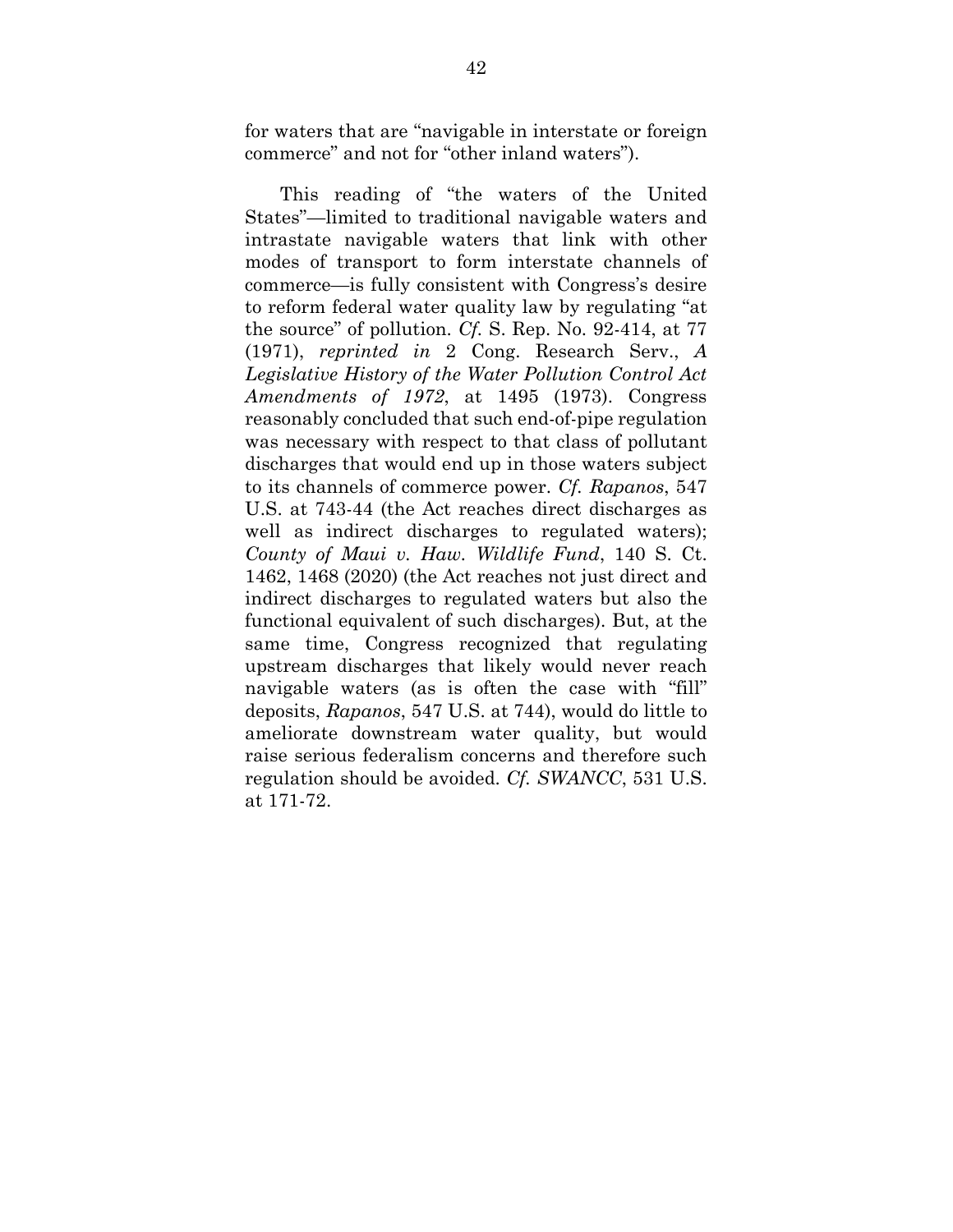### **C. The Two-Step Framework's Consistency With the Court's Precedents**

 As the *Rapanos* plurality noted, the Court has twice stated that, through the Clean Water Act, Congress intended to regulate at least some waters besides traditional navigable waters. *See Rapanos*, 547 U.S. at 730-31 (citing *SWANCC*, 531 U.S. at 167; *Riverside Bayview*, 474 U.S. at 133). That correct statement does not, however, mean that Congress intended to regulate all waters. Rather, as the preceding sections have detailed, Congress in 1972 wished to regulate traditional navigable waters, as well as intrastate navigable waters over which interstate commerce could pass, plus the nonnavigable wetlands inseparably bound up with such waters—but no more. And Congress's determination that new legislation would be required to effect that result was not just a reasonable response to perceived administrative underenforcement of existing laws; it was also remarkably clairvoyant as to how the courts would interpret at least some of those older laws. *See Hardy Salt Co. v. So. Pac. Transp. Co*., 501 F.2d 1156, 1168-69 (10th Cir. 1974) (overland links do not establish an interstate connection allowing regulation of intrastate navigable waters under the Rivers and Harbors Act); *Minnehaha Creek Watershed Dist. v. Hoffman*, 597 F.2d 617, 623-24 (8th Cir. 1979) (same).

 To be sure, the *Rapanos* plurality concluded that Congress intended "the waters of the United States" to extend beyond even intrastate navigable waters. *Rapanos*, 547 U.S. at 731 n.3. To hold otherwise, it reasoned, would deprive "of the United States" of any independent meaning, given that *The Daniel Ball* had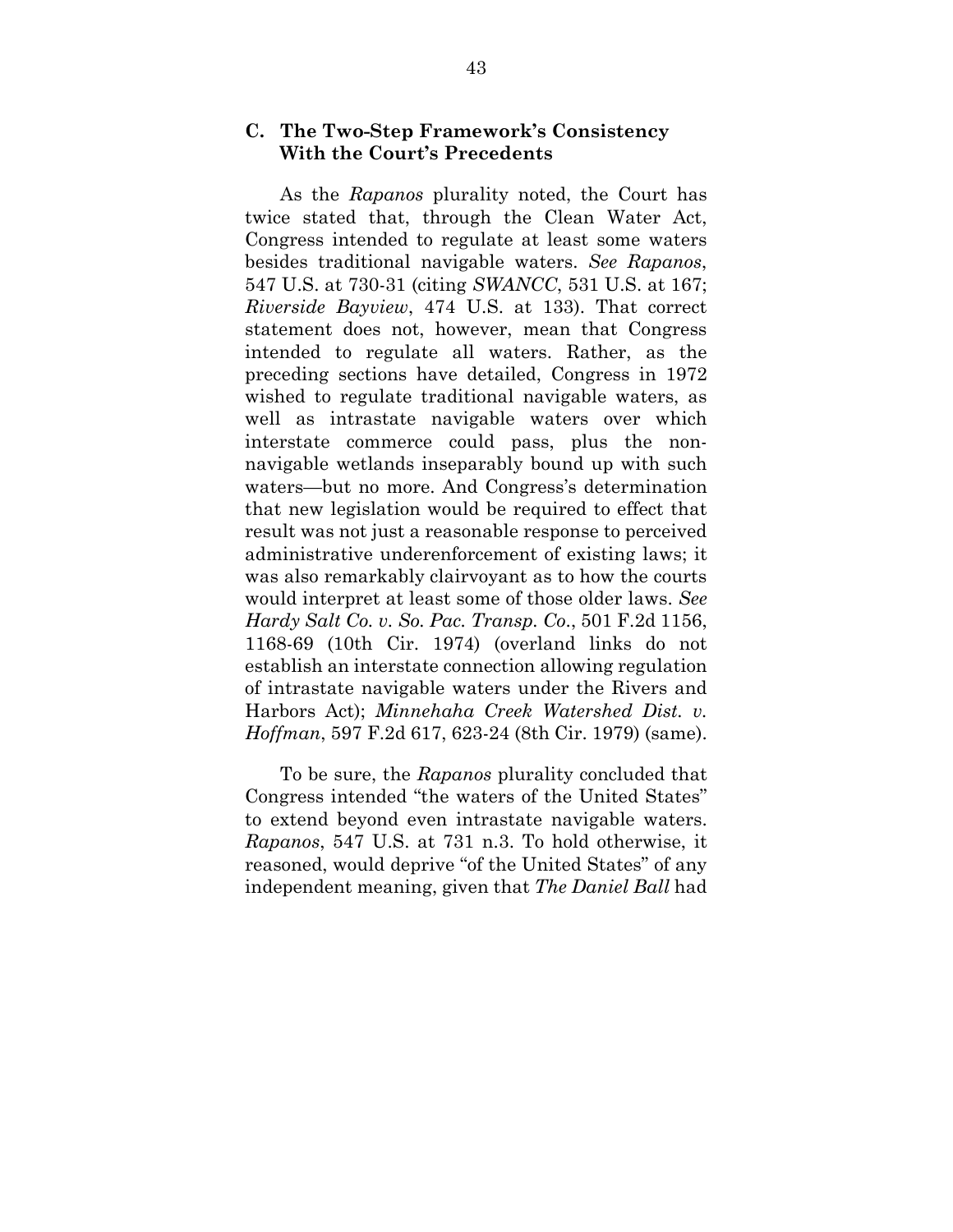held intrastate waters (whether navigable or not) to be excluded from the "navigable waters of the United States." *Id*. (citing *The Daniel Ball*, 77 U.S. at 563). But as the statutory and legislative history reveal, by 1972, Congress had moved well beyond the meaning of *The Daniel Ball* and was using "the waters of the United States" to denote what it *then* viewed as the fullest extent of its channels of commerce power. *See supra* Argument Part I.B.2-3.

Given this updated understanding of "the waters of the United States," the framework for assessing wetlands jurisdiction that the Sacketts propose faithfully assigns independent meaning to both parts of the Clean Water Act's geographic jurisdiction: the term "navigable waters" indicates a desire to capture traditional navigable waters, and the term "the waters of the United States" indicates a desire to go the full extent of the channels of commerce power, to include even intrastate navigable waters forming segments of an interstate channel of commerce. This interpretation therefore correctly assigns to "navigable" as well as "of the United States" some of those modifiers' "traditional import" and "traditional meaning," just as the *Rapanos* plurality wanted.<sup>22</sup> *See Rapanos*, 547 U.S. at 731 n.3. In contrast, as the

<sup>22</sup> The Sacketts' interpretation of the clause "of the United States" also explains why "territorial seas" are called out for inclusion among "the waters of the United States" as part of the definition of "navigable waters," 33 U.S.C. § 1362(7). According to the traditional understanding of "navigable waters," the territorial seas would not necessarily be included to their full extent (up to, for example, their marshy edges) because jurisdiction-by-navigability in this country is not a function of the ebb and flow of the tide. *See The Daniel Ball*, 77 U.S. at 563.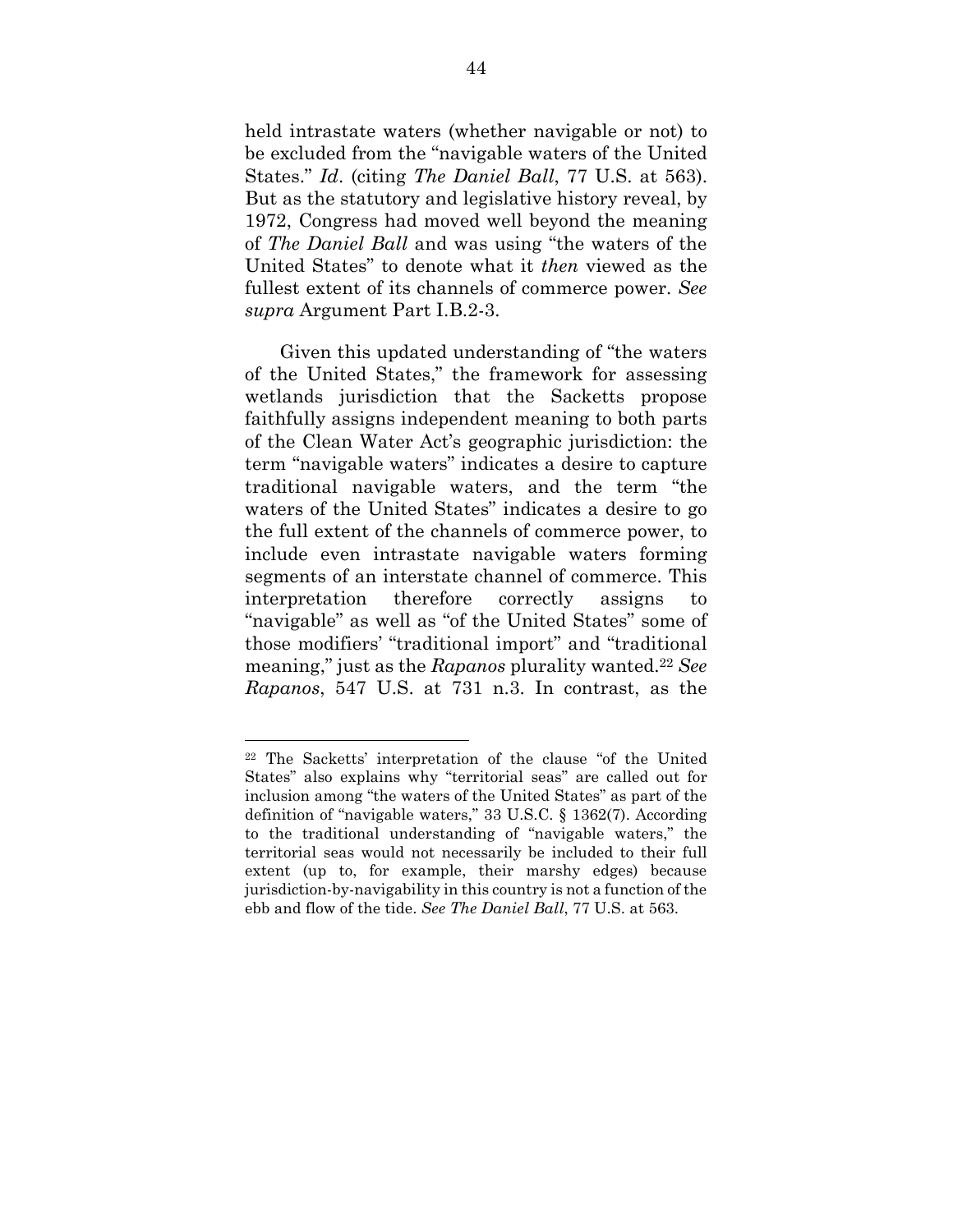following section demonstrates, the significant nexus test does not.

#### **II.**

#### **The Significant Nexus Test Should Be Abandoned**

 Below, the Ninth Circuit upheld EPA's jurisdiction over the Sacketts' lot using the significant nexus test. Cert. App. A-34 to A-36. According to that test, wetlands qualify as among "the waters of the United States" if they, "either alone or in combination with similarly situated lands in the region, significantly affect the chemical, physical, and biological integrity of other covered waters more readily understood as 'navigable.'" *Rapanos*, 547 U.S. at 780 (Kennedy, J., concurring in the judgment). For many reasons, the significant nexus test should be rejected.

 First and foremost, it is divorced from the statutory text, which mentions no "nexus," significant or otherwise. *See* 33 U.S.C. §§ 1251-1388. *See also Rapanos*, 547 U.S. at 756 (plurality opinion) ("It would have been an easy matter for Congress to give the Corps jurisdiction over all wetlands (or, for that matter, all dry lands) that 'significantly affect the chemical, physical, and biological integrity of ' waters of the United States. It did not do that . . . ."). In contrast, the two-step framework that the Sacketts advance closely hews to the statutory text (step one derives from "the waters," step two from "of the United States") and interprets that text according to its ordinary and established meaning.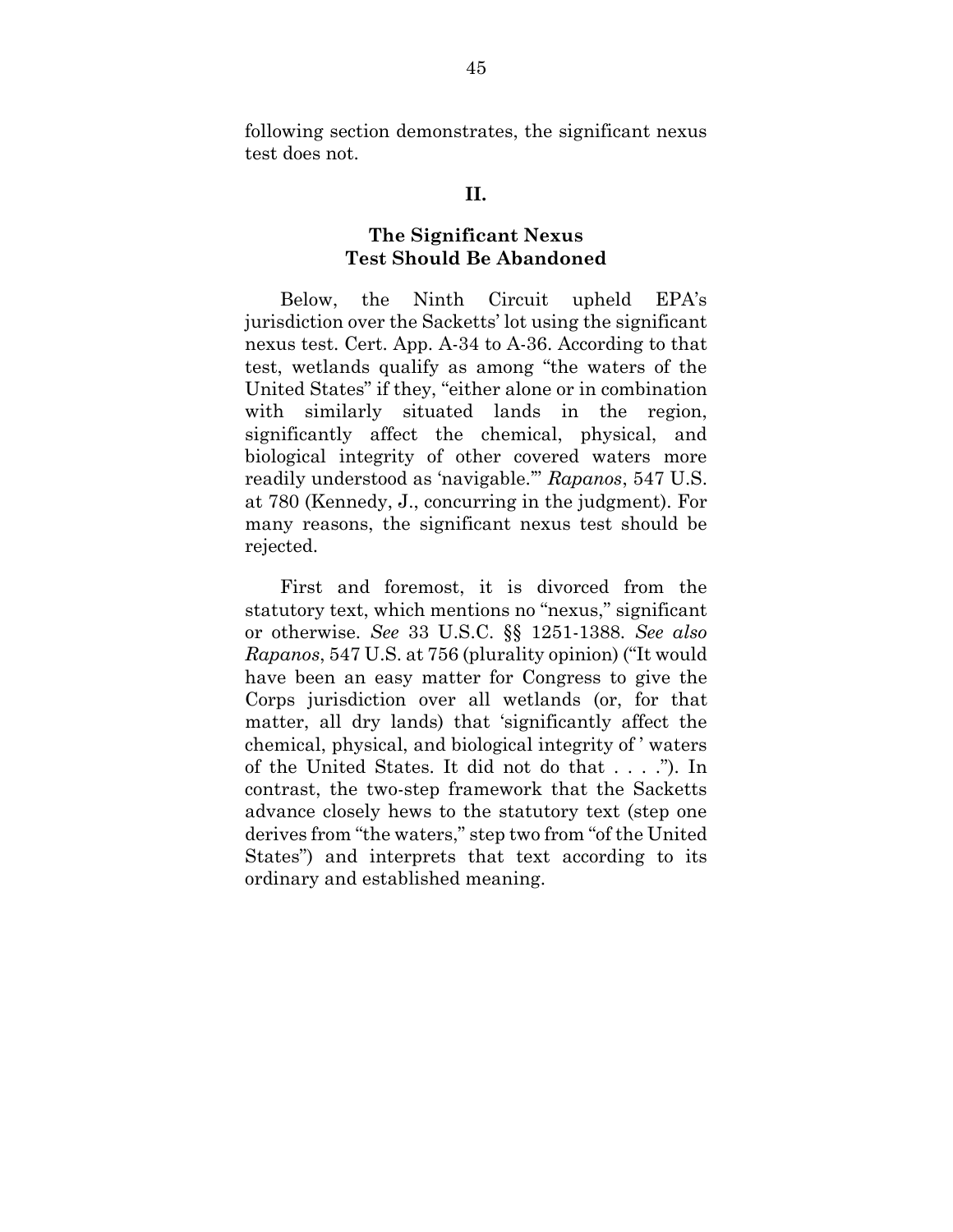Second, the significant nexus test is illogical, as it makes "whatever affects waters" to be "waters," *Rapanos*, 547 U.S. at 756-57, thereby inevitably erasing the distinction between water and land. For example, making surfaces impermeable significantly affects flood control, water filtering, and runoff storage, *see* EPA, Urbanization – Stormwater Runoff,23 considerations that would support federal jurisdiction under the significant nexus test. *Rapanos*, 547 U.S. at 775. But no one would describe upland dirt as a "water" simply because paving it would reduce its ability to absorb precipitation and to slow runoff. The Sacketts' two-step framework avoids this bizarre collapsing of land and waters by acknowledging that a non-water such as a wetland can be treated as a "water" if, but only if, the boundary between the water and the wetland is indiscernible. *See id*.

 Third, the significant nexus test improperly makes one statutory purpose—improving water quality—paramount, while ignoring other important Congressional aims, such as preserving traditional state authority over the use and development of land and aquatic resources. *Rapanos*, 547 U.S. at 755-56 (citing 33 U.S.C. § 1251(b)). *Cf. County of Maui*, 140 S. Ct. at 1471 ("We must doubt that Congress intended to give EPA the authority to . . . interfere as seriously with States' traditional regulatory authority authority the Act preserves and promotes—as the Ninth Circuit's [indirect discharge] test would."). In contrast, the two-step framework recognizes the importance of water quality while also preserving state authority, especially by recognizing that

<sup>23</sup> *Available at* https://bit.ly/3CS1eWi (last visited Apr. 5, 2022).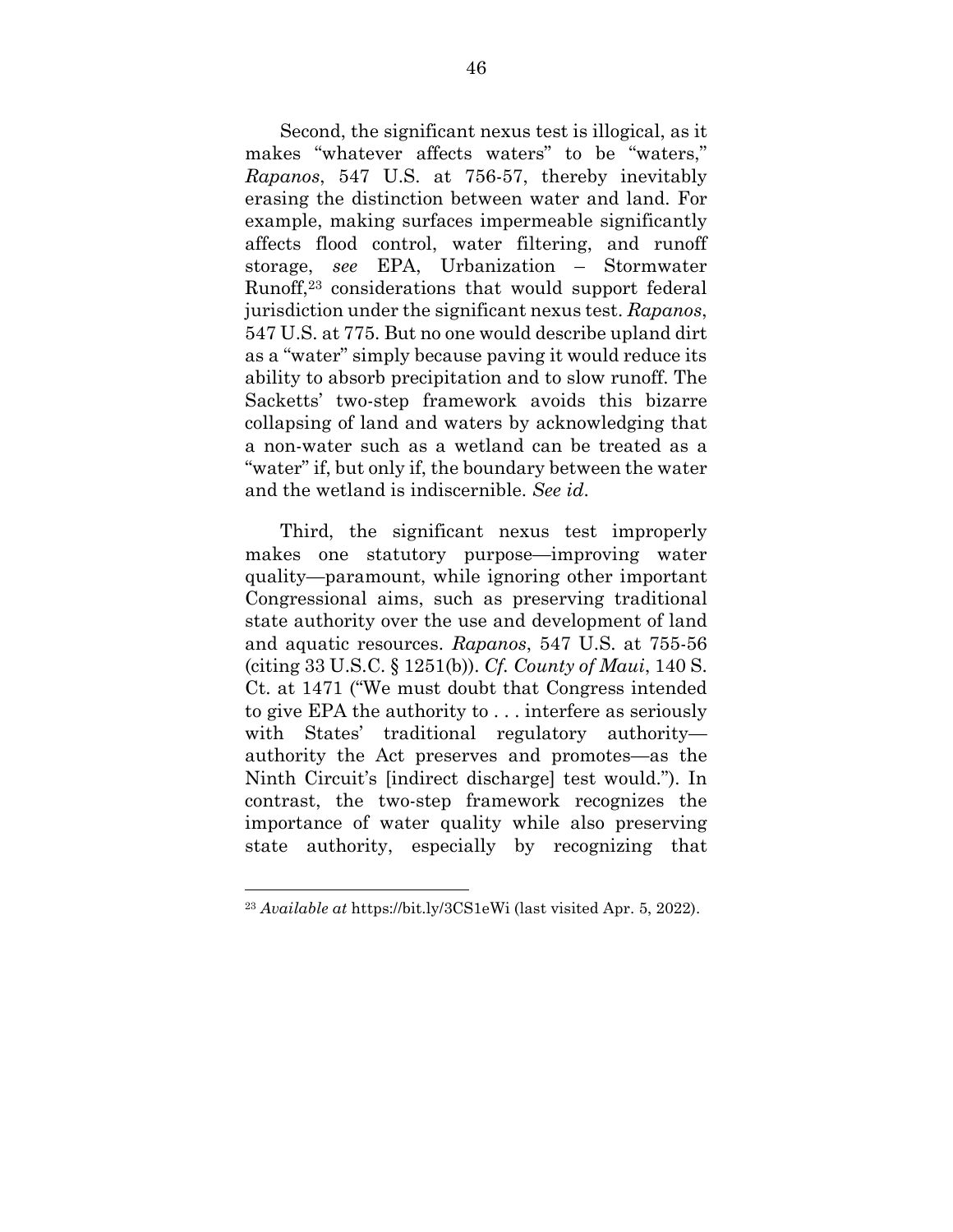Congress did not intend to regulate beyond its channels of commerce power.

 Fourth, the significant nexus test is "a perfectly opaque" standard, "not likely to constrain an agency whose disregard for the statutory language has been so long manifested." *Rapanos*, 547 U.S. at 756 n.15. *See* Liebesman, et al., Rapanos v. United States*: Searching for a Significant Nexus Using Proximate Causation and Foreseeability Principles*, 40 Envtl. L. Rep. News & Analysis 11242, 11253 (2010) ("The significant nexus concept is fraught with unknowns."); Bickett, *The Illusion of Substance: Why* Rapanos v. United States *and Its Resulting Regulatory Guidance Do Not Significantly Limit Federal Regulation of Wetlands*, 86 N.C. L. Rev. 1032, 1041, 1043 (2008) ("[T]he only fundamental change . . . after *Rapanos* is that the [agencies] must accommodate the need for case-by-case proof of a significant nexus, and the practical consequences of *Rapanos* are minimal."). In contrast, the two-step framework is clear, easy to apply, and, as noted above, faithful to the limits that the Act places on EPA's jurisdiction.

 Fifth, by hardly limiting the federal government's power to regulate any and all waters and wetlands, the significant nexus test raises the same Tenth Amendment concerns that led the Court in *SWANCC* to reject the Migratory Bird Rule. *See SWANCC*, 531 U.S. at 172-74. In contrast, the two-step framework raises no Commerce Clause issues because it closely tracks Congress's channels of commerce power, which is narrower and more readily defensible than Congress's "substantially affects" power. *Cf. id.* at 173.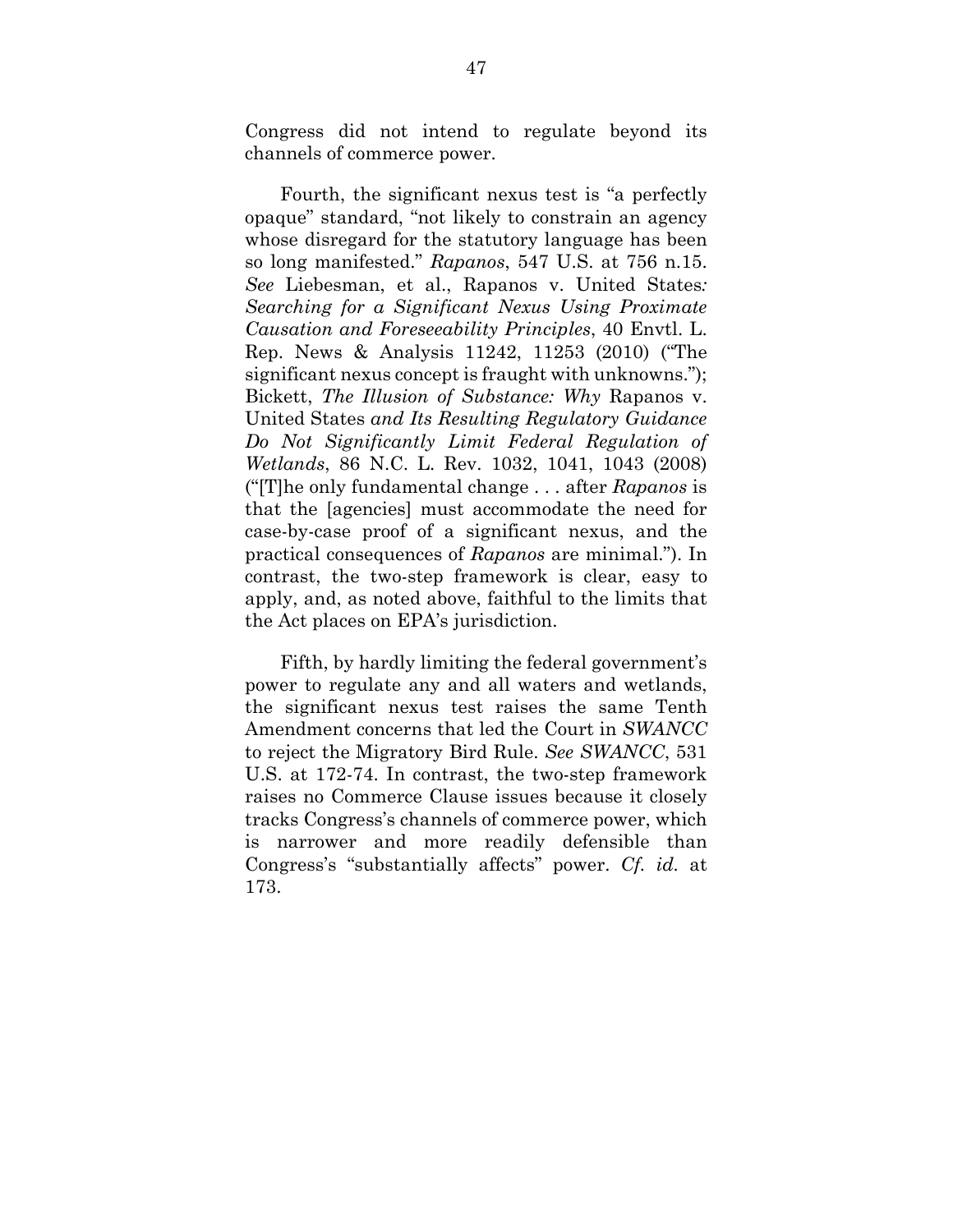Finally, the opacity of the significant nexus test raises, as Justice Kennedy himself belatedly recognized, vagueness and due process concerns which are amplified by the "crushing" civil and criminal penalties that the Act imposes. *Hawkes Co.*, 578 U.S. at 602-03 (Kennedy, J., concurring). *See*  Larkin, *The Clean Water Act and the Void-for-Vagueness Doctrine*, 20 Geo. J.L. & Pub. Pol'y (forthcoming 2022) (manuscript at 16-22), https://bit.ly/3Dbi3M0 (the significant nexus test, coupled with the Clean Water Act's criminal penalties, renders the statute unconstitutionally vague). In contrast, the two-step framework raises no such troubles because it relies upon ordinary meaning and requires only normal visual observation to apply.

 No principle of stare decisis precludes the Court's jettisoning of the significant nexus test. Because *Rapanos* was a split decision, any broadly precedential holding from it depends on *Marks*. *See Rapanos*, 547 U.S. at 758 (Roberts, C.J., concurring). But in order for *Marks*' narrowest-grounds framework to be workable, one opinion of the split decision must be a "logical subset" of another; yet neither Justice Kennedy's concurrence nor Justice Scalia's plurality readily fits that description.<sup>24</sup> *United States v. Johnson*, 467 F.3d 56, 63-64 (1st Cir. 2006). *See* Cert Pet. 17-20. *Cf*. *Nichols v. United States*, 511 U.S. 738, 746 (1994) (significant confusion in trying to apply *Marks* to a split decision "is itself a reason for reexamining that decision"). In such circumstances, "the only binding aspect of [a split decision] is its

<sup>24</sup> To the extent that *Marks* must be applied, it counsels adoption of the *Rapanos* plurality. *See* Apps.' Opening Br. at 20-33, Doc. 14, Case No. 19-35469 (Dec. 11, 2019).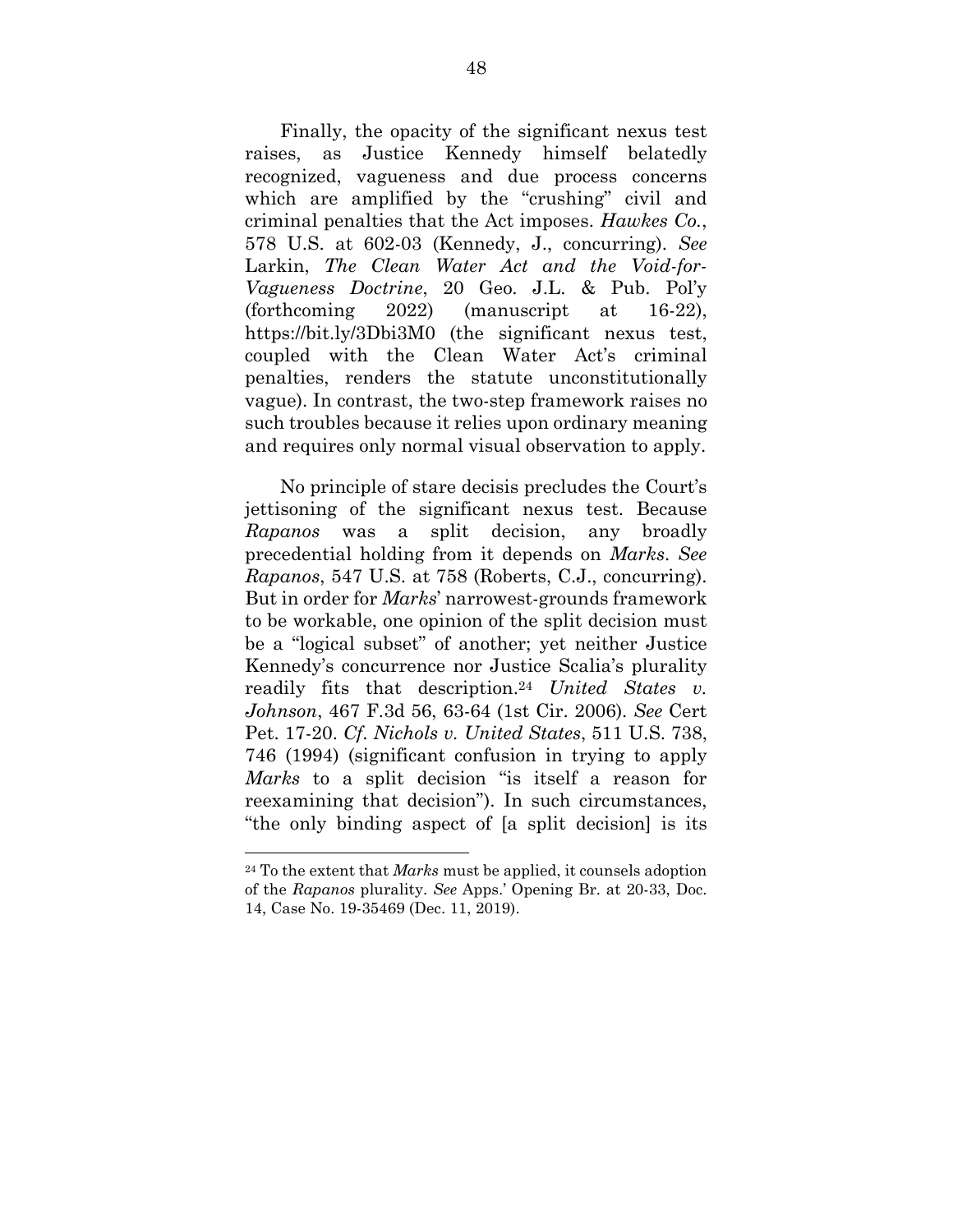specific result." *Ass'n of Bituminous Contractors, Inc. v. Apfel*, 156 F.3d 1246, 1254-55 (D.C. Cir. 1998). Accordingly, the precedential holding of *Rapanos* is simply that Clean Water Act jurisdiction cannot be based solely on the presence of a hydrological connection or geographic closeness, *see Rapanos*, 547 U.S. at 784-86 (Kennedy, J., concurring in the judgment); *id*. at 757 (plurality opinion)—a prohibition perfectly consistent with the Sacketts' proposed two-step framework. And even if Justice Kennedy's lone opinion were to some degree precedential under *Marks*, the many legal and practical defects of the significant nexus test, noted above, would strongly counsel against affording that opinion any stare decisis weight. *See generally Knick v. Township of Scott*, 139 S. Ct. 2162, 2178 (2019) (poorly reasoned decisions establishing unworkable rules have little stare decisis effect).

#### **III.**

## **The Sacketts' Lot Contains None of "the waters of the United States," and thus the Sacketts Are Entitled to a Declaration That EPA Lacks Authority Over Their Homebuilding Project**

 Application of the two-step framework to the record supporting EPA's jurisdictional determination and compliance order shows that the agency lacks authority over the Sacketts' property.

 First, the record is clear that the Sacketts' lot contains no hydrogeographic features ordinarily referred to as "waters," such as streams, rivers, lakes, or the like. EPA asserts that the property contains wetlands. But, for the agency to have authority over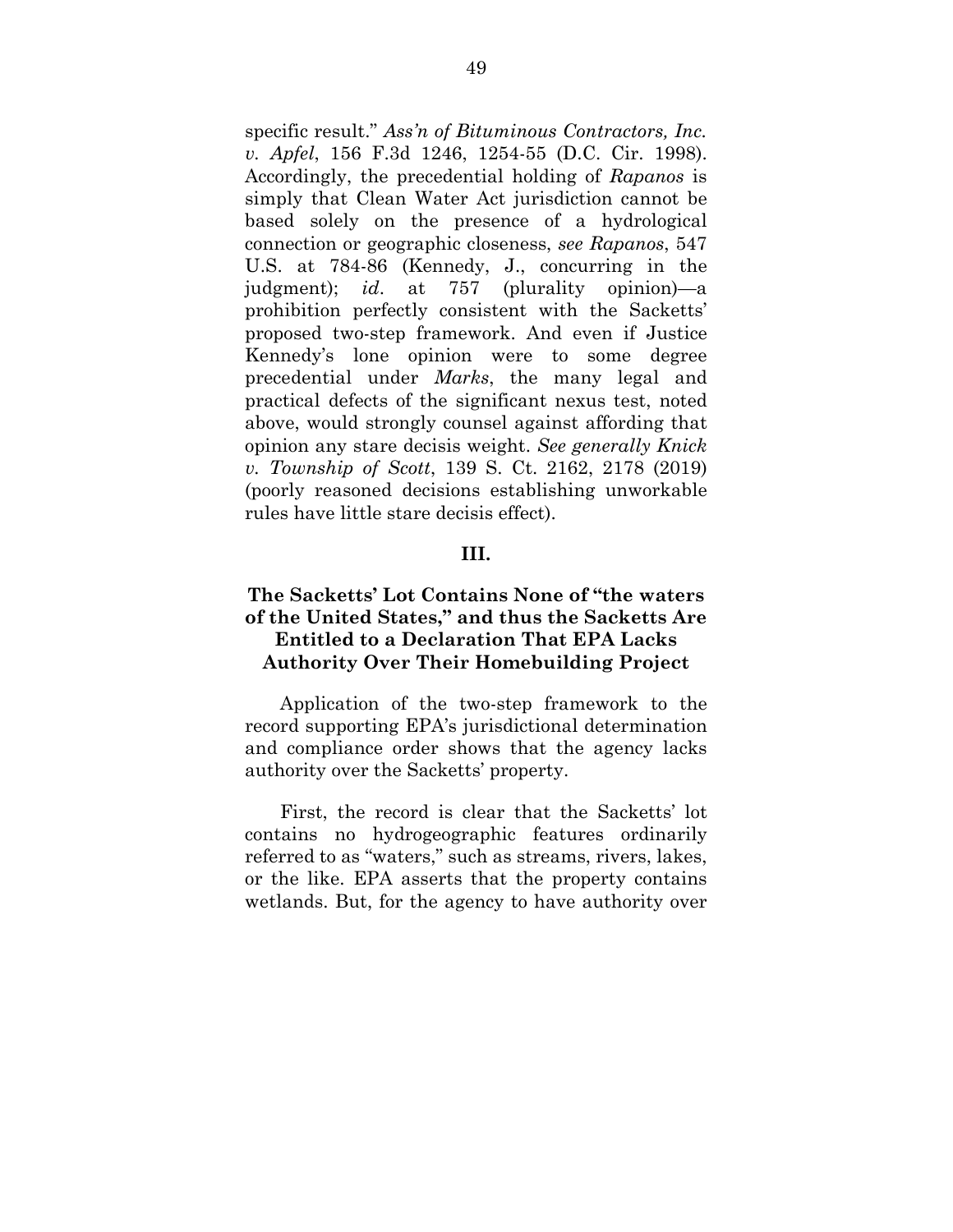wetlands, they must be inseparably bound up with a "water" by virtue of a continuous surface-water connection. Yet the Sacketts' lot lacks a surface-water connection to any plausible "water," and thus any wetlands thereon necessarily lack the physical nexus needed for them to be considered "waters." *See* JA 28- 29.

 Second, assuming arguendo that any wetlands on the Sacketts' lot were inseparably bound up with the ditch on the other side of Kalispell Bay Road—which is the "tributary" upon which EPA bases its authority,25 Cert. App. C-3—EPA would still lack jurisdiction. That is because the "tributary" ditch is not a "water" but rather a "constructed channel," JA 30, *i.e.*, a type of non-water. Although the *Rapanos*  plurality anticipated that some ditches may qualify as "waters," *see Rapanos*, 547 U.S. at 757, it was careful to note that such manmade structures are regulable only to the extent that they are reasonably classifiable as geographic features more readily recognizable as "waters," *see id.* at 736 n.7. For example, "an open channel through which water permanently flows is ordinarily described as a 'stream,' not as a 'channel,' because of the continuous presence of water." *Id*. Yet, in describing the roadside ditch here, EPA used

<sup>25</sup> The district court affirmed EPA's jurisdiction on the alternative ground that the Sacketts' lot is directly adjacent to Priest Lake. Cert. App. B-21 to B-25. On appeal, EPA did not defend on that basis, *see* Ans. Br. for Defs./Appellees at 35-37, 43, Doc. 28 (June 22, 2020), and the Ninth Circuit did not address the point, *see* App. A-32 to A-36. In any event, EPA's renewed reliance thereon would be unavailing under the two-step framework, because there is no line-drawing problem between Priest Lake and any wetlands on the Sacketts' property. *See* JA 19, 29, 50.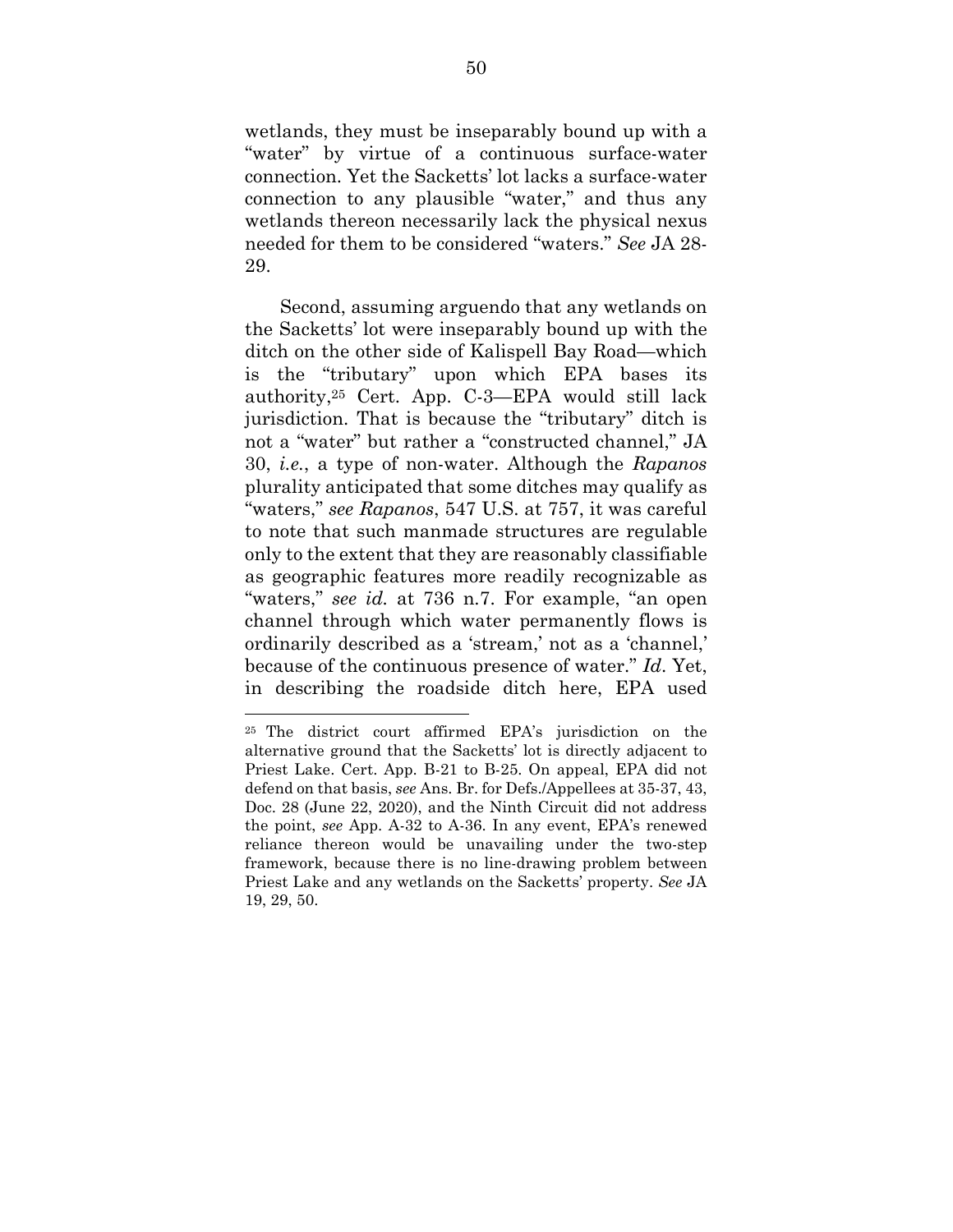"ditch," "stream," and "channel" interchangeably, JA 20, 30, 49, suggesting that the ditch is not a geographic feature fairly described as a "water."26 The ditch does have a continuous (though small) yearround flow.<sup>27</sup> *See* JA 30*.* But the *Rapanos* plurality also recognized that, even with continuous flow, certain types of "elaborate, man-made, enclosed systems" should not be put "on a par" with an authentic "water" like a stream or river. *See Rapanos*, 547 U.S. at 736 n.7. The importance of this distinction is underscored by how the Act treats the two sets of features differently, expressly defining a "ditch" and many other manmade conveyances as "point sources," not waters. 33 U.S.C. § 1362(14). Thus, because the manmade drainage ditch alongside Kalispell Bay Road cannot fairly be characterized as a geographic feature readily classifiable as a "water," it cannot

<sup>26</sup> Justice Kennedy's *Rapanos* concurrence provides an apt counter-example. Although "it has been encased in concrete and steel over a length of some 50 miles," "ordinarily carries only a trickle of water," and "often looks more like a dry roadway than a river," *Rapanos*, 547 U.S. at 769 (Kennedy, J., concurring in the judgment), in common usage it is still called the Los Angeles *River*, not the Los Angeles Big Storm Drain.

<sup>27</sup> EPA estimated the ditch's mean annual flow to be 1.81 cubic feet per second. JA 30. To put that in perspective, for many years the Corps, through the Act's nationwide permit process (a streamlined general permitting system for those discharges having only minimal adverse environmental impacts, *see* 33 U.S.C. § 1344(e)), exempted various discharges of dredged or fill material into "headwaters." *See* 61 Fed. Reg. 65,874, 65,890-91, 65,916-17 (Dec. 13, 1996). These were defined as having flow "less than five cubic feet per second," 33 C.F.R. § 330.2(d) (1996), such as the ditch here at issue.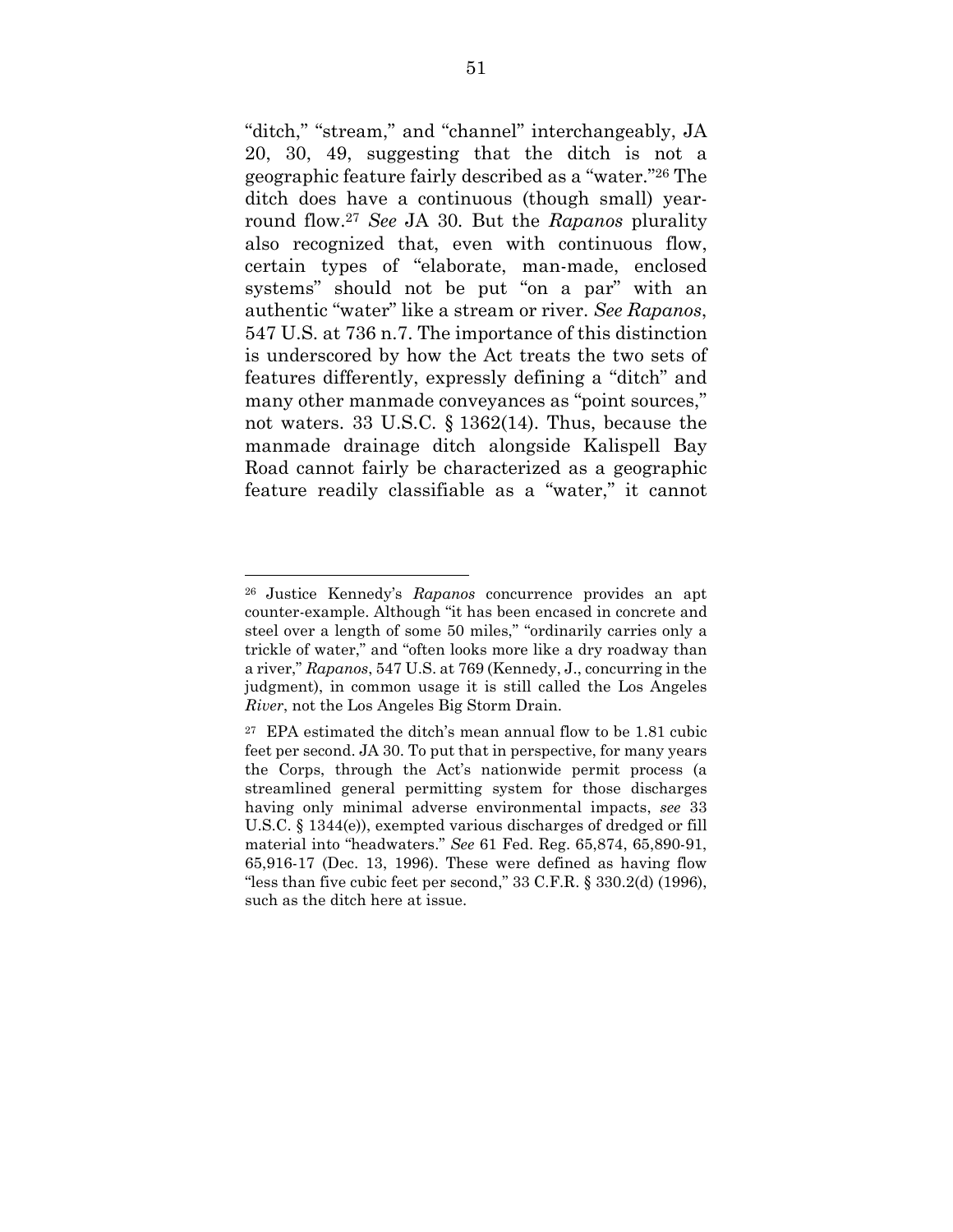support EPA's jurisdiction over any wetlands that may exist on the Sacketts' lot.

 Third, even if the ditch were a "water" with which any wetlands on the Sacketts' lot were inseparably bound up, EPA would still lack jurisdiction over such wetlands because the ditch is not a traditional navigable water or an intrastate navigable water, and thus is not "of the United States." *Cf.* Cert. App. C-3. Indeed, the nearest such water is Priest Lake, *see* JA 34, which is separated from the Sacketts' lot by a waterless 300-foot band of gravel road and lakefront homes, *see* JA 19, 29, 50. Thus, EPA has no basis to regulate the Sacketts' property.

#### **Conclusion**

 For decades, lower courts and regulators have struggled to formulate a clear and defensible test for when a wetland qualifies as among "the waters of the United States" subject to the Clean Water Act. By adopting the Sacketts' proposed two-step framework, the Court can put a definitive end to this struggle while faithfully executing Congressional intent to protect the Nation's water quality and, at the same time, respecting the states' traditional role in regulating land and water. In so doing, the Court can also provide meaningful relief to property owners like the Sacketts who have suffered from "the immense expansion of federal regulation of land use that has occurred under the Clean Water Act—without any change in the governing statute—during the past five [now eight] Presidential administrations." *Rapanos*, 547 U.S. at 722.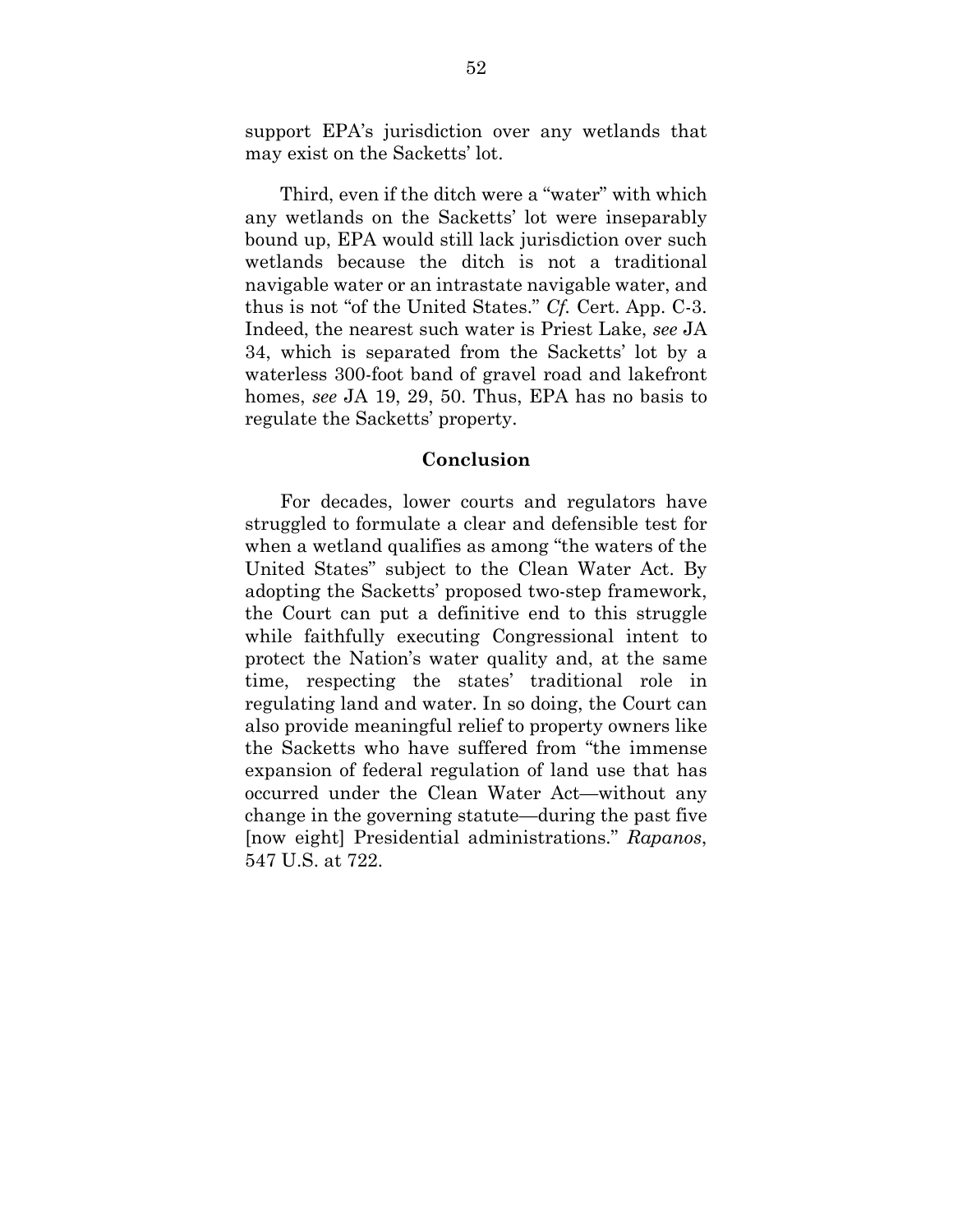The judgment of the Ninth Circuit should be reversed.

## DATED: April 2022.

| ANTHONY L. FRANÇOIS       |
|---------------------------|
| Briscoe, Ivester &        |
| <b>Bazel LLP</b>          |
| 235 Montgomery Street,    |
| Suite 935                 |
| San Francisco, CA 94104   |
| Telephone: (415) 402-2707 |
| tfrancois@briscoelaw.net  |
|                           |

PAIGE E. GILLIARD Pacific Legal Foundation 3100 Clarendon Blvd., Suite 610 Arlington, VA 22201 PGilliard@pacificlegal.org DAMIEN M. SCHIFF\* Briscoe, Ivester & \**Counsel of Record*  CHARLES T. YATES Pacific Legal Foundation 555 Capitol Mall, Suite 1290 Sacramento, CA 95814 Telephone: (916) 419-7111 DSchiff@pacificlegal.org CYates@pacificlegal.org

*Counsel for Petitioners*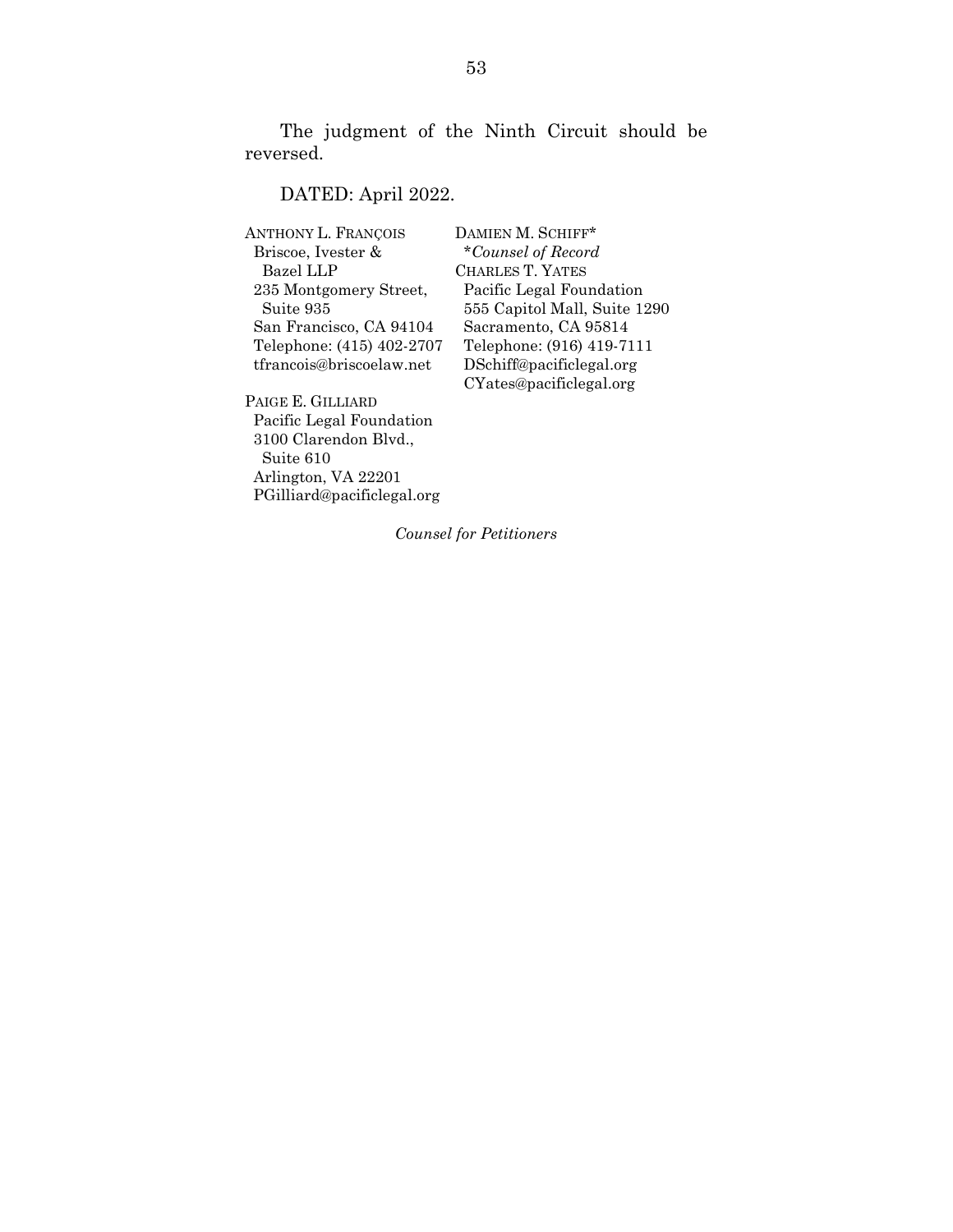No. 21-454

# In the Supreme Court of the United States

 $\overline{a}$ 

 $\overline{a}$ 

l

 $\overline{a}$ 

## MICHAEL SACKETT; CHANTELL SACKETT,

*Petitioners,*

v.

UNITED STATES ENVIRONMENTAL PROTECTION AGENCY; MICHAEL S. REGAN, Administrator,

*Respondents.*

On Writ of Certiorari to the United States Court of Appeals for the Ninth Circuit

#### **CERTIFICATE OF COMPLIANCE**

As required by Supreme Court Rule 33.1(h), I certify that PETITIONERS' BRIEF ON THE MERITS contains 12,990 words, excluding the parts of the document that are exempted by Supreme Court Rule 33.1(d).

I declare under penalty of perjury that the foregoing is true and correct.

Executed on April 8, 2022.

 $\overline{a}$ 

 $\overline{X}$   $\overline{Y}$   $\overline{Y}$   $\overline{Y}$   $\overline{Y}$ 

 DAMIEN M. SCHIFF *Counsel of Record* Pacific Legal Foundation 555 Capitol Mall, Suite 1290 Sacramento, California 95814 Telephone: (916) 419-7111 Email: DSchiff@pacificlegal.org  *Counsel for Petitioners*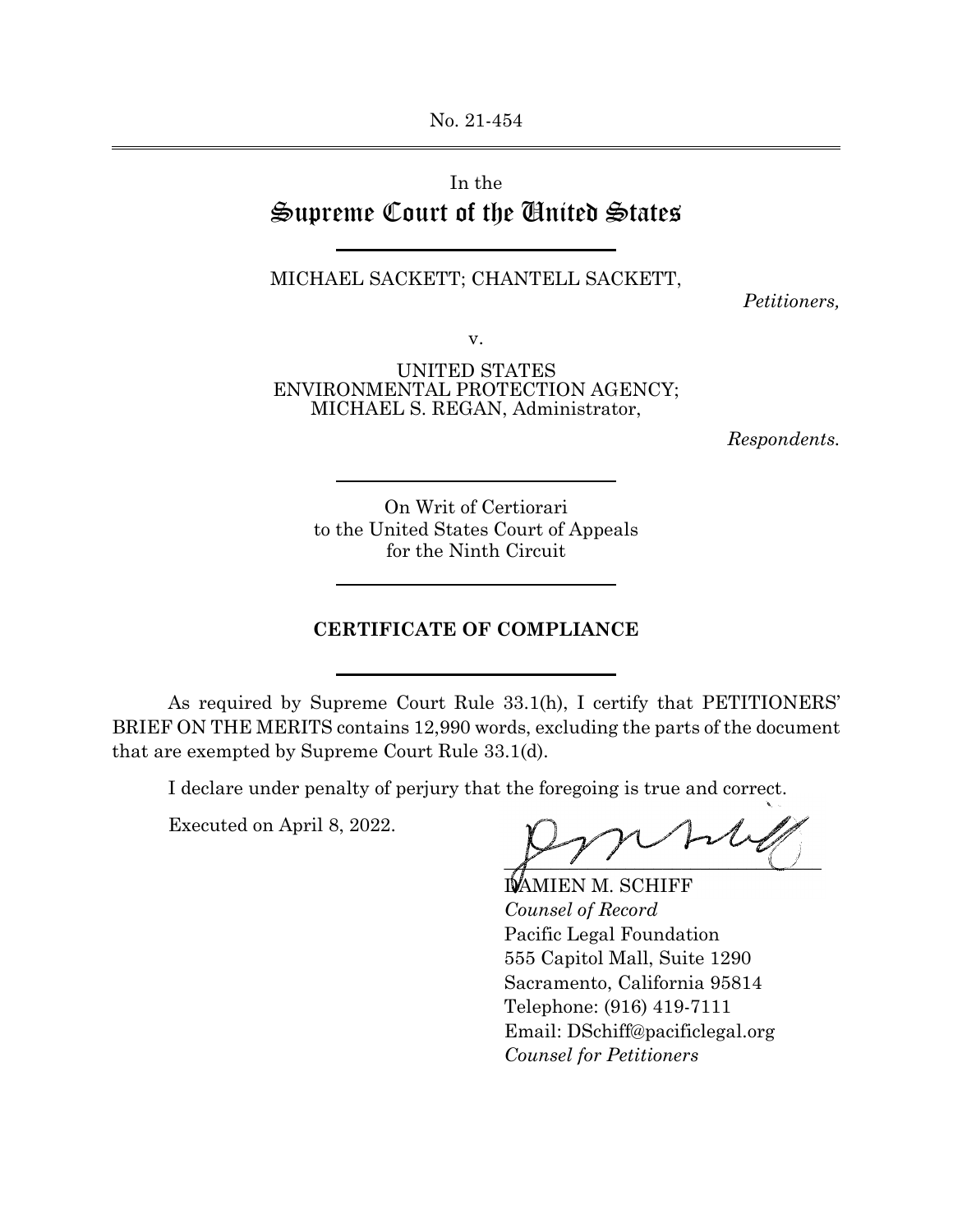

2311 Douglas Street Omaha, Nebraska 68102-1214

> 1-800-225-6964 (402) 342-2831 Fax: (402) 342-4850

E-Mail Address: contact@cocklelegalbriefs.com

Web Site www.cocklelegalbriefs.com

#### 1-1538

## MICHAEL SACKETT; CHANTELL SACKETT, Petitioners, v.

UNITED STATES ENVIRONMENTAL PROTECTION AGENCY; MICHAEL S. REGAN, Administrator, Respondents.

#### **AFFIDAVIT OF SERVICE**

I, Andrew Cockle, of lawful age, being duly sworn, upon my oath state that I did, on the 11th day of April, 2022, send out from Omaha, NE 1 package(s) containing 3 copies of the PETITIONERS' BRIEF ON THE MERITS, JOINT APPENDIX and STATEMENT OF COST in the above entitled case. All parties required to be served have been served by Priority Mail. Packages were plainly addressed to the following:

#### SEE ATTACHED

#### **To be filed for:**

ANTHONY L. FRANÇOIS Briscoe, Ivester & Bazel LLP 235 Montgomery Street, Suite 935 San Francisco, CA 94104 Telephone: (415) 402-2707 tfrancois@briscoelaw.net

PAIGE E. GILLIARD Pacific Legal Foundation 3100 Clarendon Blvd., Suite 610 Arlington, VA 22201 PGilliard@pacificlegal.org DAMIEN M. SCHIFF\* \*Counsel of Record CHARLES T. YATES Pacific Legal Foundation 555 Capitol Mall, Suite 1290 Sacramento, CA 95814 Telephone: (916) 419-7111 DSchiff@pacificlegal.org CYates@pacificlegal.org

Counsel for Petitioners

Subscribed and sworn to before me this 11th day of April, 2022. I am duly authorized under the laws of the State of Nebraska to administer oaths.



**Notary Public** 

g. Goss andrew H. Colle